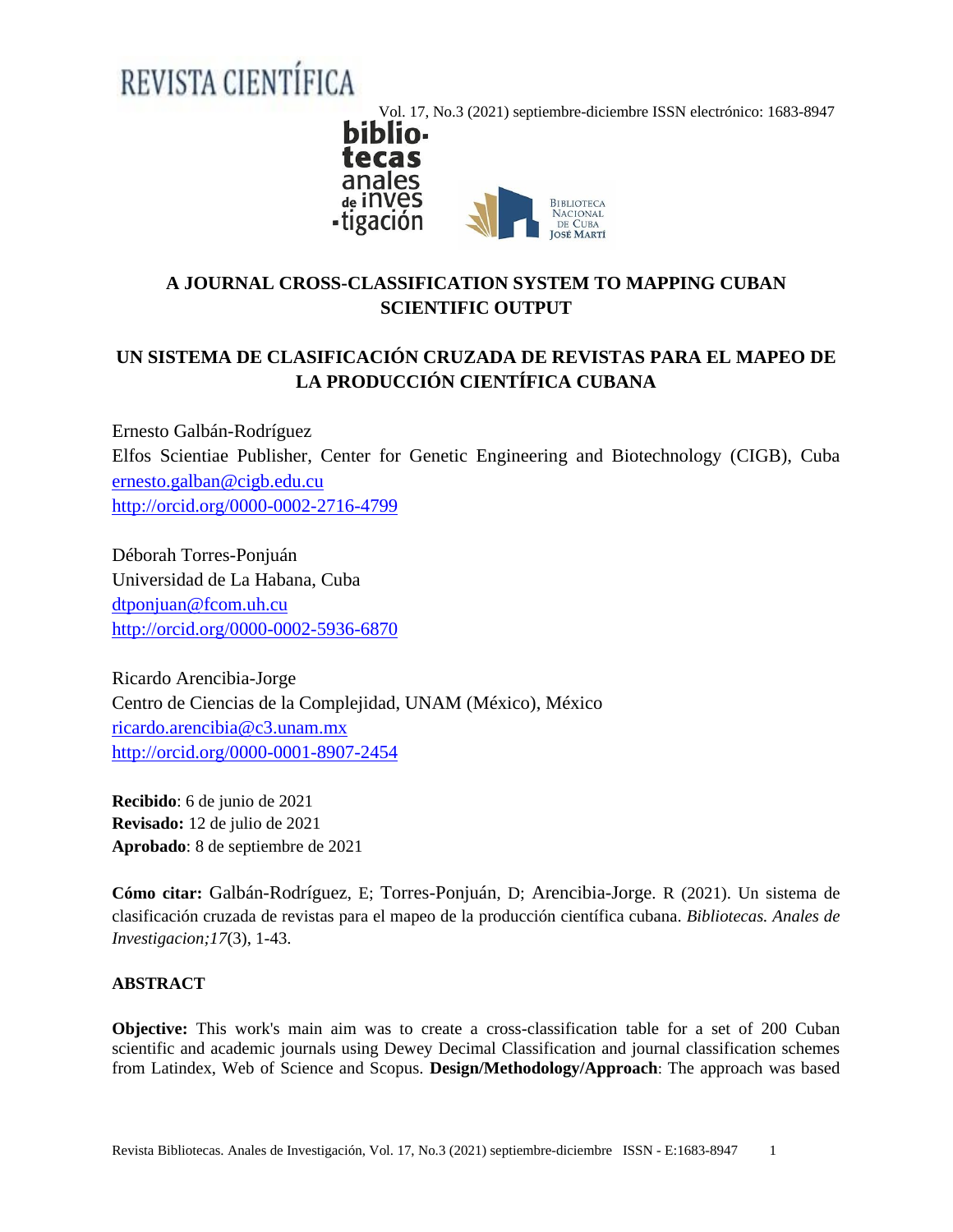on journal parallel classification among databases and completed by an expert classification approach. The assigned classification categories for journals were reviewed, to analyze the subject distribution for Cuban scientific output computed from 2000 to 2016 and also to compare journals versus output, and output in national versus foreign journals. **Results/Discussion**: Results obtained help identify those subject areas in which national journals' contents are more idiosyncratic and determine the relative subject distribution of multidisciplinary journals. **Conclusions**: Results could also help to develop national bibliographic databases or repositories, with connections to library and information science resources, further facilitating database indexing processes. **Originality/Value**: As far as we know, this is the first attempt to develop a cross-subject classification system for Cuban journals that can be further expanded by adding other national journals or subject classification systems.

**KEYWORDS:** classification systems, cross-classification, knowledge organization, scientific journals, scientific output, Cuba.

## **RESUMEN**

**Objetivo:** El objetivo principal de este trabajo fue crear una tabla de clasificación cruzada para 200 revistas científicas y académicas cubanas utilizando la Clasificación Decimal Dewey y los esquemas de clasificación de Latindex, Web of Science y Scopus. **Diseño/Metodología/Enfoque**: El enfoque se basó en la clasificación paralela de revistas entre bases de datos y se completó con un enfoque de clasificación de expertos. Se revisaron las categorías asignadas a las revistas para analizar la distribución temática de la producción científica cubana 2000-2016, y también para comparar las revistas con la producción, y la producción en revistas nacionales versus extranjeras. **Resultados/Discusión**: Los resultados obtenidos permiten identificar áreas temáticas en las que los contenidos de las revistas nacionales son más idiosincrásicos, y determinan la distribución temática relativa de las revistas multidisciplinarias. **Conclusiones**: Los resultados también podrían ayudar a desarrollar bases de datos o repositorios bibliográficos nacionales, con conexiones a recursos bibliotecarios y de ciencias de la información, facilitando aún más los procesos de indización. **Originalidad/Valor:** Hasta donde sabemos, este es el primer intento de desarrollar un sistema de clasificación de materias cruzadas para las revistas cubanas, el cual se puede ampliar agregando otras revistas nacionales o sistemas de clasificación.

**PALABRAS CLAVE:** sistemas de clasificación, clasificación cruzada, organización del conocimiento, revistas científicas, producción científica, Cuba.

# **INTRODUCTION**

The arrangement of ideas and concepts in a systematic order is essential for decision-making processes of probably any activity in daily life. Libraries, information centers, public administrations, private companies or scientific organizations are completely dysfunctional without an efficient way of accessing their entire wealth of information and resources. Classification systems (CS) are in great demand due to their role in knowledge organization and information retrieval in this kind of entities (Lazarini, 2015). A classification scheme allows mapping the knowledge domains involved in any context and the cognitive relationships among them. In a Research and Development (R&D) environment, CS contributes to shaping science, technology and innovation (STI) systems. Existing journal or content classification schemes have been widely criticized at the theoretical and practical levels (Hjørland, 2012). However, they delineate the relative distributions of scientific knowledge, and therefore, they are essential for decision-making in Science Administration Systems (Ullah, 2017).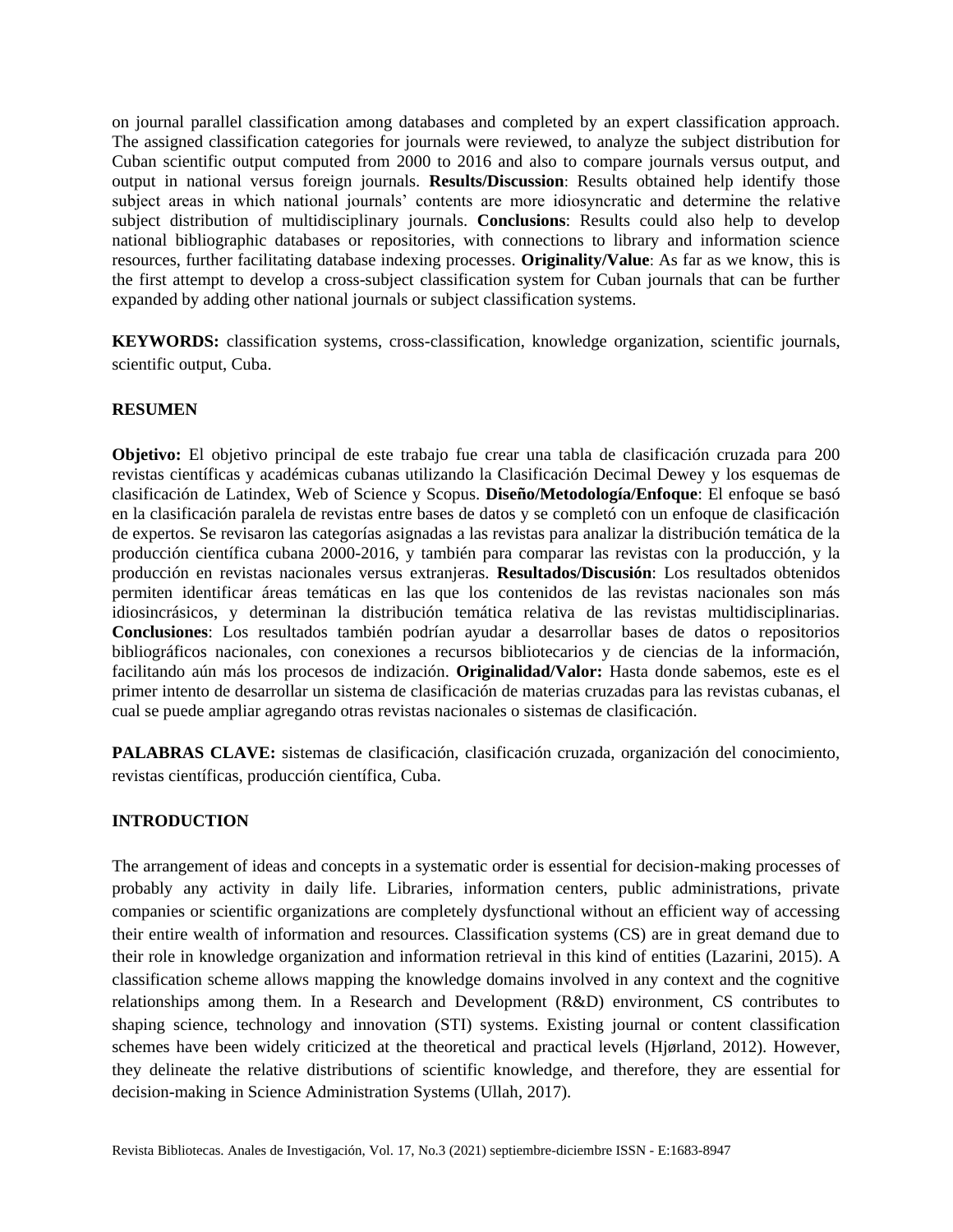CS was formerly developed from Library Science, focused on disciplinary and relatively excluding allocation of scientific and technical objects and documents, as a subject hallmark supporting clustering. For instance, the Dewey Decimal Classification System (DDC), started in 1873 by Melvil Dewey, is among the most used library's CS (Satija, 2013) and maintained at the national bibliographic agency of the US Library of the Congress (https://www.oclc.org/dewey). DDC is a hierarchic discipline-based, library collection-focused CS. On its 23rd edition enforced since 2011, it is divided into ten main classes (000-900) with 915 divisions and multiple subdivisions. It can also be expanded, with 85 unassigned subdivisions and new decimal subdivisions for subject allocation.

With the advent of bibliographic databases, and the development and diversification of science, CS became progressively more subject- rather than discipline-oriented, information resource-specific, scientific journal-focused and interdisciplinary than traditional library classification schemes. They evolved into less aggregated CS, with a larger subject representation capacity, due to the broader scope of global and regional databases and indexes (Glanzel & Schubert, 2003). Some examples are the CS of the regional Latin American Directory Latindex, and those developed by the Web of Science Core Collection (WoS-CC) and Scopus (All Journal Subject Classification, AJSC), respectively.

Latindex uses a subject area-driven CS with subcategories in seven main areas: Arts and Humanities, Agricultural Sciences, Engineering Sciences, Natural and Exact Sciences, Medical Sciences, Social Sciences and Multidisciplinary Science (www.latindex.org). WoS and Scopus have multidisciplinary CS associated to their major active databases, with a broader subject representation. Both are less aggregated than other general CS, such as that of the National Science Foundation (NSF) in the US with 125 categories (Waltman & van Eck, 2019), or even DDC. The WoS classification scheme is structured in five broad major categories with up to 157 research areas: Arts and Humanities (14 research areas), Life Sciences and Biomedicine (75), Physical Sciences (17), Social Sciences (25) and Technology (21) [\(https://images/webofknowledge.com/images/help/WOS/hp\\_research\\_areas\\_easca.html\)](https://images/webofknowledge.com/images/help/WOS/hp_research_areas_easca.html). Meanwhile, Scopus has twice the representation capacity, with 27 categories and 334 subcategories distributed in five supergroups: Physical Sciences (115; 5 categories), Health Sciences (102; 10), Life Sciences (51; 5), Social Sciences (65; 6) and the Multidisciplinary (1; 1)

[\(https://service.elsevier.com/app/answers/detail/a\\_id/15181/supporthub/scopus\)](https://service.elsevier.com/app/answers/detail/a_id/15181/supporthub/scopus). By far, Health and Life Sciences together account for 47.8 and 45.8 % of the representation space in WoS and Scopus AJSC CS, while Social Sciences just 15.92 and 20 %, respectively.

However, some of the properties of CS make it hard to extrapolate classification categories between databases and indexes. The CS' information resource specificity makes a single journal have as many CS categories as resources in which it is indexed. One same journal may be classified differently by a given CS classification, according to its different focuses and purposes. Moreover, journal-based CS tend to diverge at the article level, particularly for multidisciplinary journals (Wang & Waltman, 2016). And more importantly, journals outside the given information resource are not classified according to it, unless the journal is accepted for indexation. All these characteristics make it difficult to evenly compare the subject distribution of the scientific output for a country or a region, particularly in studies using a multidatabase approach, especially in those pretending a full coverage of national journals (Galbán-Rodríguez et al., 2019). Normally, not all the journals from a given country are indexed in all databases available,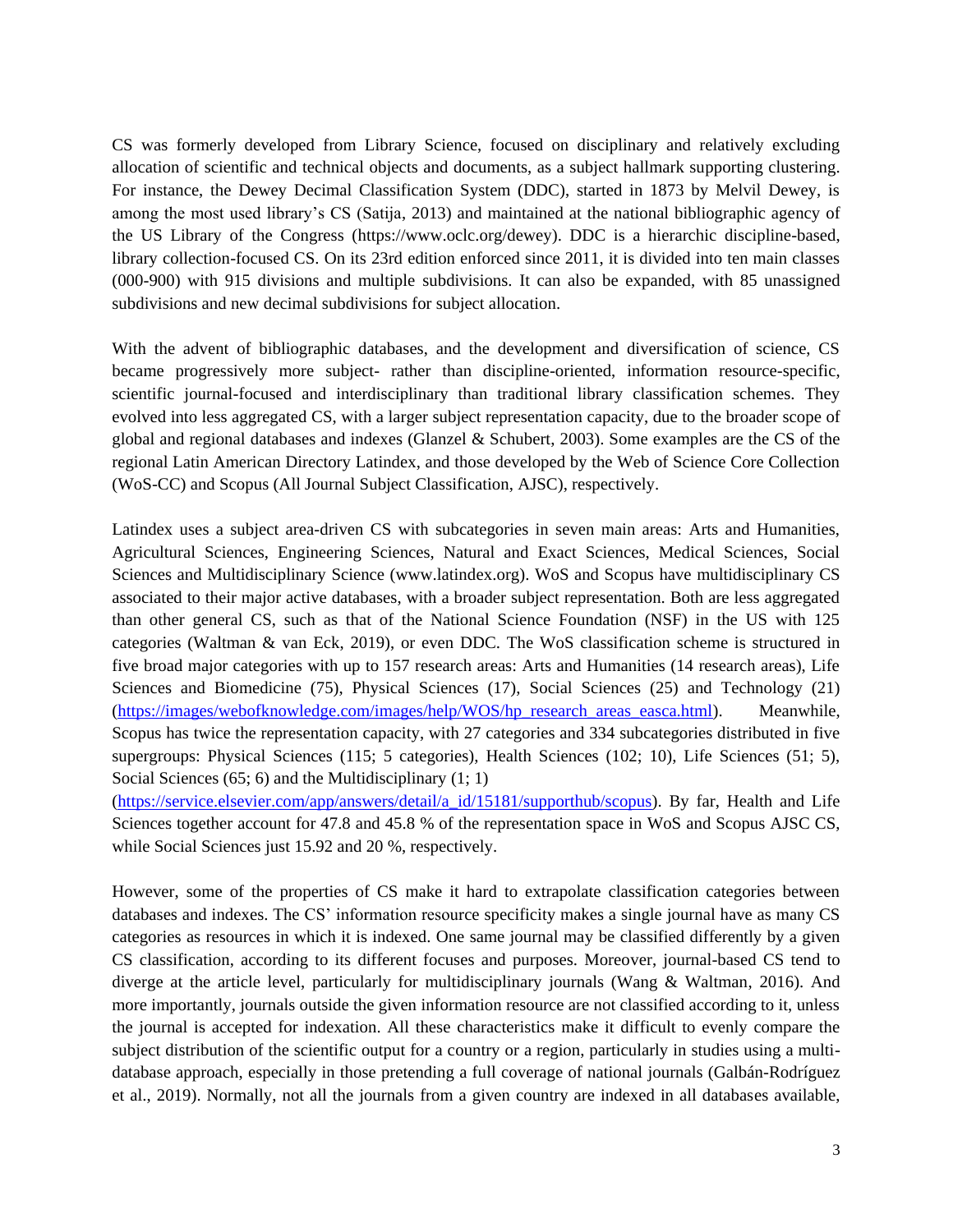neither regional nor major databases. There is no journal cross-classification available for this kind of studies.

These disadvantages are stressed for developing and underdeveloped countries, which have fewer indexed journals in major bibliographic databases (Galbán-Rodríguez et al., 2020). At the same time, journal subject classification must be periodically revised to prevent erroneous classification in those systems. To avoid all these problems, a general cross-classification could be generated, which could provide the equivalent classification for the information resources considered, while aiding on the pre-classification of journals for those databases, even before getting indexed.

The main aim of this work is to create a cross-classification table for a set of 200 Cuban scientific and academic journals using four major CS: DDC, Latindex CS, WoS CS and the Scopus AJSC. The assigned classification categories for Cuban journals indexed at those databases are reviewed, to analize the subject distribution for Cuban scientific output computed from 2000 to 2016, and also to compare journals vs. output, and output in national vs. foreign journals.

The following questions were used as a research guide:

- Is it possible to create a unified thematic approach to analyze national output in multi-database or full coverage bibliometric studies?
- Is it useful a cross-classification table to assure an accurate journal subject characterization during an indexation process?

As far as we know, this is the first integrative study providing a cross-classification table for the uniform subject analysis of Cuban scientific production, focused on knowledge representation of national output in academic journals.

# **MATERIALS AND METHODS**

A set of 200 Cuban academic journals certified as such by the national certification committee of the Ministry of Science, Technology and the Environment of Cuba (CITMA) was classified (listed in October 2018, by Galbán-Rodríguez et al. (2019)). Four CS schemes were applied: the DDC 23rd edition, Latindex CS, Scopus AJSC and WoS-CC CS. The approach was based on journal parallel classification among databases and completed by the expert classification approach (Zhang et al., 2016). All systems were inspected and updated as of November 2020, to guarantee data classification and results' claims, regardless of bibliographic records on the Cuban scientific output were retrieved since 2017 from all the databases. Diverging data was verified as of February 2021 for its inclusion. Major divergences and classification changes due to CS updates or database subject misassignments were closely inspected, and changes were carefully analyzed and proposed.

First, journals were classified by either CS, and confronted against the retrieved classifications for acceptance or change. Active indexed Cuban journal lists were retrieved from Latindex (www.latindex.org), with DDC codes and Latindex CS subject and sub-subject categories. DDC was consulted at https://www.oclc.org/dewey, and applied with expert criteria as recommended (Satija, 2013) using the DDC 23rd edition manual, its summaries and classification tables. Then, Latindex CS subject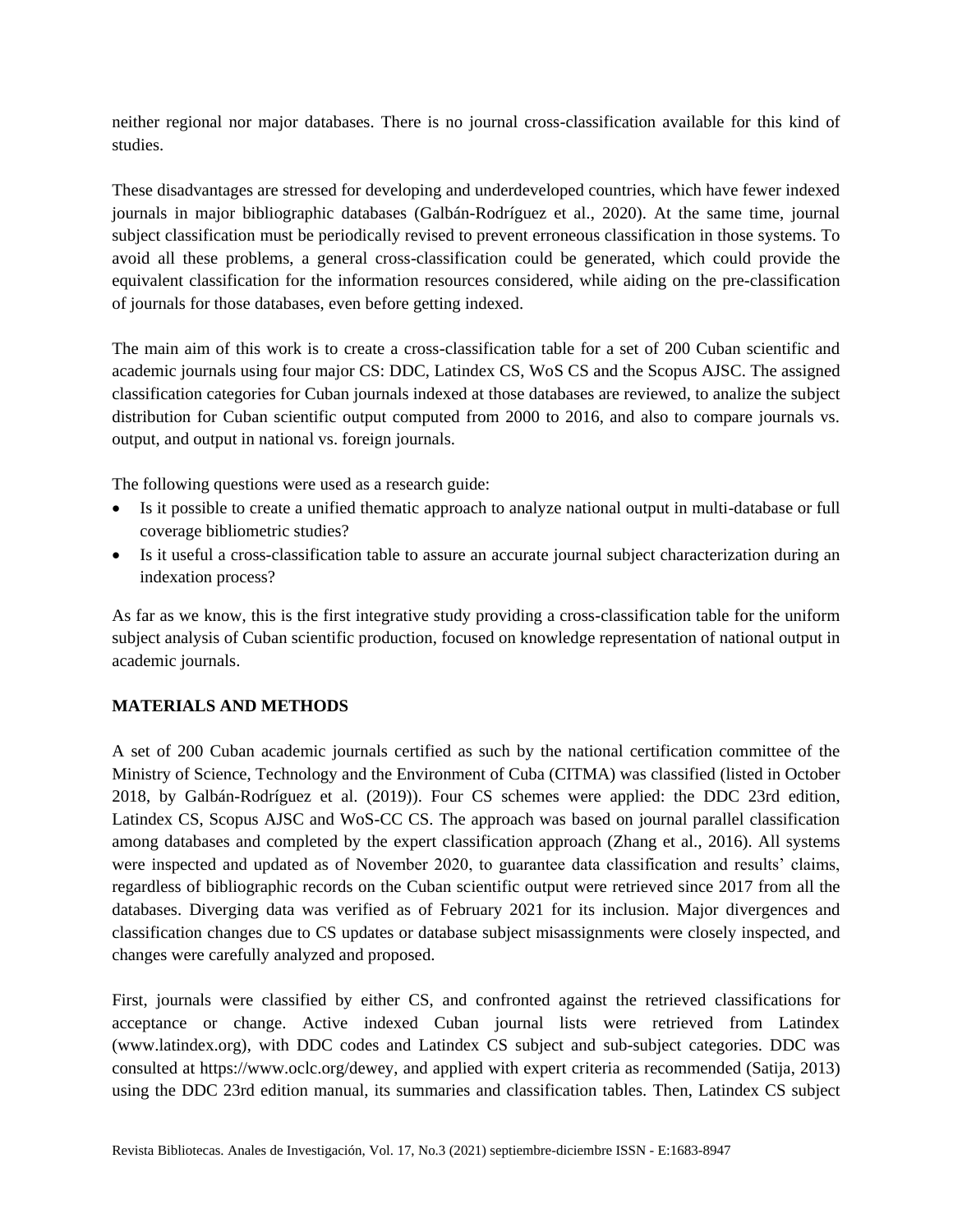categories were revised against that classification system with categories available at Latindex. Afterward, Latindex classifications were compared and homologated against DDC categories preserving CS differences. Assigned categories were also benchmarked against those categories assigned to other national Latin American journals with similar scope and focus (Galbán-Rodríguez et al., 2019).

Subsequently, AJSC categories were obtained with their respective classification categories and subcategories at the Scopus Journal List (www.scopus.com/sources; Scopus Sources, September 2019) with the Scopus AJSC annex data table ('ASJC classification codes') and the Scimago Journal Ranks (SJR; www.scimagojr.com). Categories and subcategories' numerical codes were obtained for Cuban indexed journals. Potentially related subject categories were aggregated for non-indexed Cuban journals by benchmarking against similar journals by title subject similarity at the Scopus source list. In each case, the journals' declared subject focus and scope at their official websites were verified. The assigned categories were then challenged against historical archives of the journals. According to the subject centrality approach, only major subcategories remained, relevant for the fractional analysis of the subject distribution in the entire scientific production. The resulting AJSC classification was also benchmarked against the previous DDC and Latindex classifications for subject coherence, considering the differences for subject allocation among CS.

A similar strategy was followed for the WoS-CC CS. Subject categories and research areas were aggregated for indexed journals from the Emerging Source Citation Index (ESCI) and the SciELO Citation Index collection lists at WoS (https://mjl.clarivate.com/collection-list-downloads) and confronted with Cuba indexed records retrieved on February  $7<sup>th</sup>$ , 2021. Then, categories and subcategories were assigned to non-indexed journals by benchmarking against similar journals at either database. SCI, SSCI and AHCI subject categories were prioritized over equivalent categories for ESCI or SciELO Citation Index. The resulting classification was then challenged against the declared focus and scope of journals, and then against their historical archives. The resulting classification was then benchmarked against that of journals simultaneously indexed at Scopus in SciELO (Only SciELO journals) and WoS (Only WoS Journals) from lists available at the SJ&CR, and the assigned DDC, Latindex and Scopus classifications.

A final cross-classification table was structured for all the Cuban journals, collecting the following data: Journal number, Journal title, ISSN, DDC Class, DDC Division, DDC Section, DDC degree and subdegree, DDC numerical code, Latindex Subject, Latindex Sub-subject, Scopus Super Group, Scopus Category, Scopus Subcategory, Scopus Subcategory numerical codes, WoS-CC Research Areas and WoS-CC Category, Databases (Scopus, SciELO Citation Index (SciELO CI) and Emerging Sources Citation Index (ESCI)). Additionally, the subject distribution frequency of categories was computed and ranked according to each CS scheme for the 200 Cuban journals analyzed at the journal level. The following seven journals present in the 2020's certified Cuban academic journals list were not included: Acta Médica (ISSN 1561-3186), Agrisost (1025-0247), ATAC (0138-7553), Ciencia y Deporte (2223- 1773), Monteverdia (2077-2890), Revista Cubana de Finanzas y Precios (2523-2967) and Tono (1813- 5056)

Due to the major indexing of the Cuban scientific output in foreign journals in Scopus, the AJSC CS was used to compare the subject distribution of national vs. foreign journal output from 2000 to 2016 (Galbán-Rodríguez et al., 2019). The Cuban scientific output at the Scopus database was retrieved as on February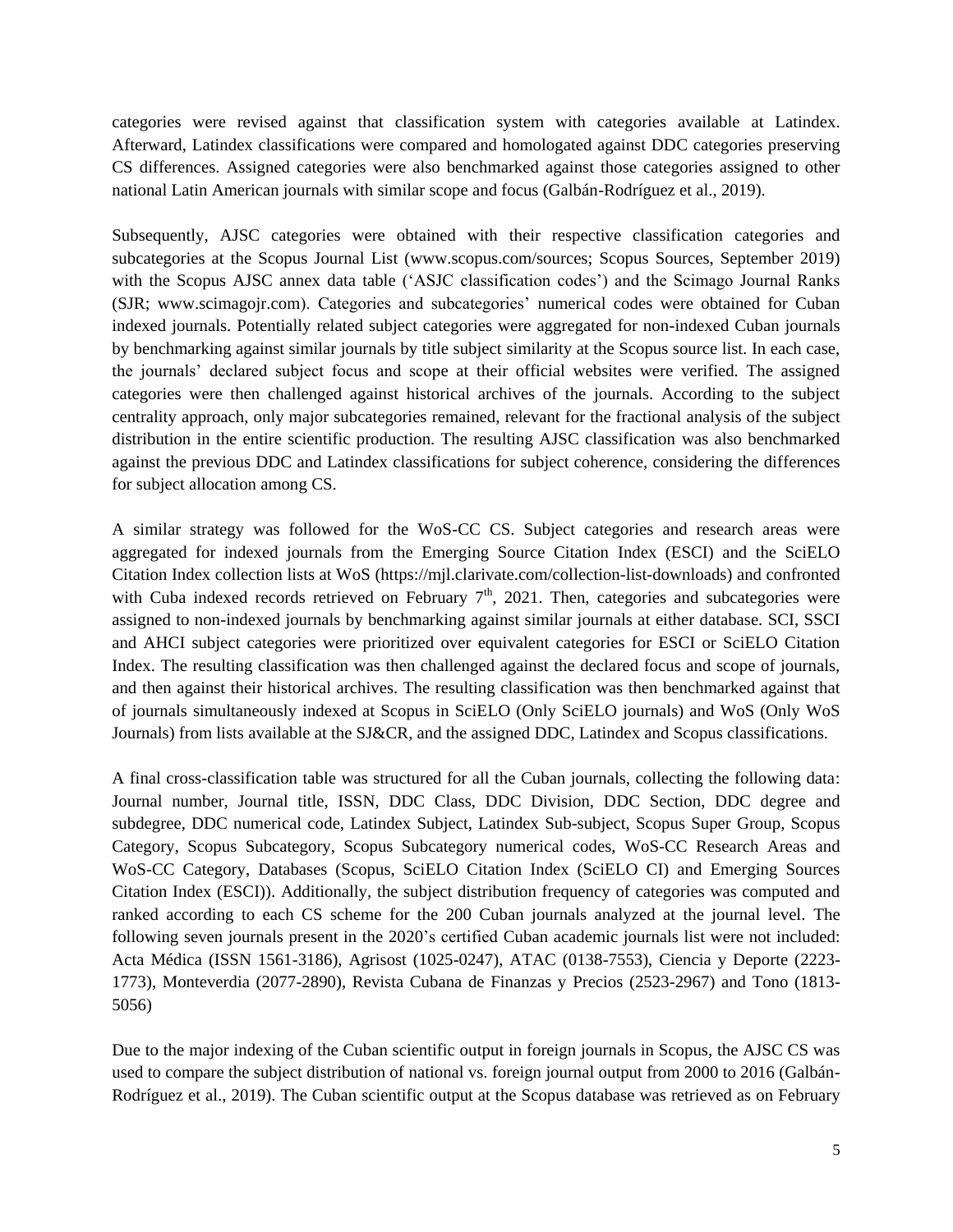4th, 2020. Records from 2000 to 2016 in foreign journals were compiled. Then, categories were aggregated by journal from the Scopus source list with Super Group, Category and Subcategory levels. Data was structured in *.ris* format using the Scopus data scheme, having classification in the keywords' field. A terms co-occurrence analysis was developed, using fractional counting. Clustering and visualizations were performed on VOSviewer, version 1.6.16 (Van Eck & Waltman, 2010). Data tables were exported for general statistics on categories. Categories were clustered by the Ling/Log algorithm with attraction (2) and repulsion (-2) parameters for enhanced representation and represented with 1000 connection lines.

The same was done for quantitative data of Cuban journals' output of Cuban authors in 2000-2016 (Galbán-Rodríguez et al., 2019). Data were arranged by AJSC subject and classification records multiplied by the output on each journal. A final .ris file was then generated and subjected to the same journal classification co-occurrence analysis. Maps were scaled using the health sciences supergroup as a control relative node size, for comparative purposes. Clusters shared color codes for equivalency between both publication spaces. The general statistics of major subject areas per CS and their differences were computed and represented with Microsoft Excel 2010 (Microsoft Corporation, USA, 2010).

## **RESULTS AND DISCUSSION**

## **Cross-classification table for Cuban academic journals**

A uniform subject classification scheme for national journals depends on the availability of a CS bound to a national resource independent of foreign bibliographic databases. Commonly, academic systems endorse one general CS, but subject evaluation of national output is then compatible only with resources sharing it. Such CS is more adequate for a comprehensive scientific output national database, which is inexistent, so far, for Cuban academic journals beyond official serials registration lists and library collections.

These limitations are widened due to differences in time and journal coverage of databases and repositories, and the shifting nature of scientific disciplines towards interdisciplinarity. These elements do not necessarily get updated on the declared journals scope, and upon indexing at databases. Regardless of a global serial's directory, the updating for academic journals done by Ulrich's Periodicals Directory [\(http://ulrichsweb.serialssolutions.com\)](http://ulrichsweb.serialssolutions.com/), could be incomplete. This problem was found in Cuban academic journals coverage as of November 3rd, 2020. Just 12 out of 207 nationally certified scholarly journals as of 2020 appeared indexed.

To avoid all the above-mentioned limitations, in this work, a cross-classification table was structured using DDC 23rd edition, Latindex, WoS and Sopus AJSC CS for the subject classification of 200 Cuban academic journals regardless indexing.

#### **Distribution of Cuban journals among CS categories**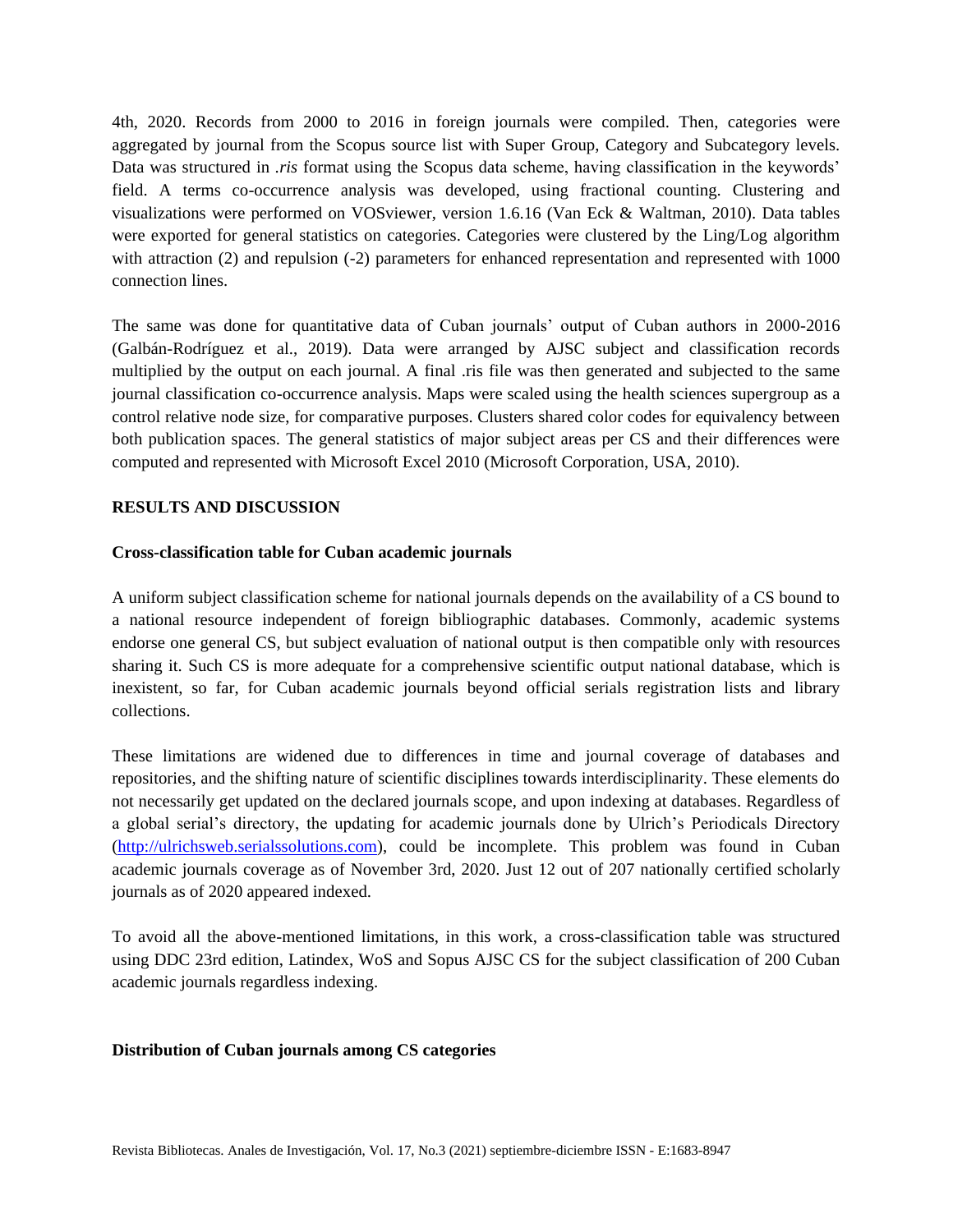An exploratory analysis of these systems identified that Latindex was the leading indexing resource, with 189 out of the 200 analyzed journals, 177 of them with DDC numerical codes, followed by SciELO Citation Index (78) and ESCI (20), and finally Scopus (26). The 200 journals which output was previously analyzed for the 2000-2016 period were chosen (Galbán-Rodríguez et al., 2019). Hence, Latindex was selected as starting CS with 189 journals classified, which were revised against the DDC following the DDC 23rd edition manual's recommendations.

## **DDC**

Up to 161 out of the 200 journals assessed were classified coincident with their DDC classification assigned at Latindex at Class level, 149 at Division level and 97 at the section level, as of November 6th, 2020. Up to 26 journals had not declared numerical code or were not indexed at Latindex directory, which were classified during this work. Seven multidisciplinary journals received broad category additions due to their interdisciplinary and multidisciplinary contents. More importantly, ten journals were relocated in the CS, due to contents and scopes divergent from those declared at the Latindex platform (Table 1; Appendix 1).

According to the DDC 23rd edition, 178 out of the 200 Cuban journals were assigned to unique classes, 11 to two classes and 11 to three classes. This last group comprised 11 multidisciplinary journals classified by Science/Technology/Social sciences, with only one exception classified by Technology/Social sciences/Philosophy & psychology. As expected for analyzing academic journals, all DDC classes were represented, except for *200-Religion* due to source type. Major classes were Technology with 116 journals, Social Sciences (62), Science (29) and Arts & recreation (11). At the Division subject classification level, 181 journals belong to a single category, eight to two and the last 11 journals to three categories. They grouped in journals covering topics on Medicine  $\&$  health (61), Technology (41), Agriculture (27), Social sciences, sociology & anthropology (23), Education (22) and Science  $(11)$ .

The third DDC subject level (Section) comprised 184 journals with one category, 13 with two and two with three. The 11 multidisciplinary journals and the journal *Humanidades Médicas*, were classified just to the Division level, due to their subjects' variety. The most frequent sections were: Medicine and health (27), Education (15), Diseases (12) and Higher education (Tertiary education) (10). The leading group on Medicine and health were multisubject journals within that classification section, not the 11 journals on Diseases comprising specialized medical and public health journals. Moreover, journals on the Division category of Education were distributed among sections Education (11) for general multilevel pedagogy journals; Higher education (Tertiary education) (11) for journals on specialized college education, such as medicine or nursing; and Athletic and outdoor sports and games (7) for journals devoted to physical education and sports training but differentiated from pedagogical journals. This relative distribution of journals on sections related to Medicine & health vs. Education journals is consistent with the relative subject distribution among the Cuban labor workforce and institutions (Galbán-Rodríguez et el., 2021).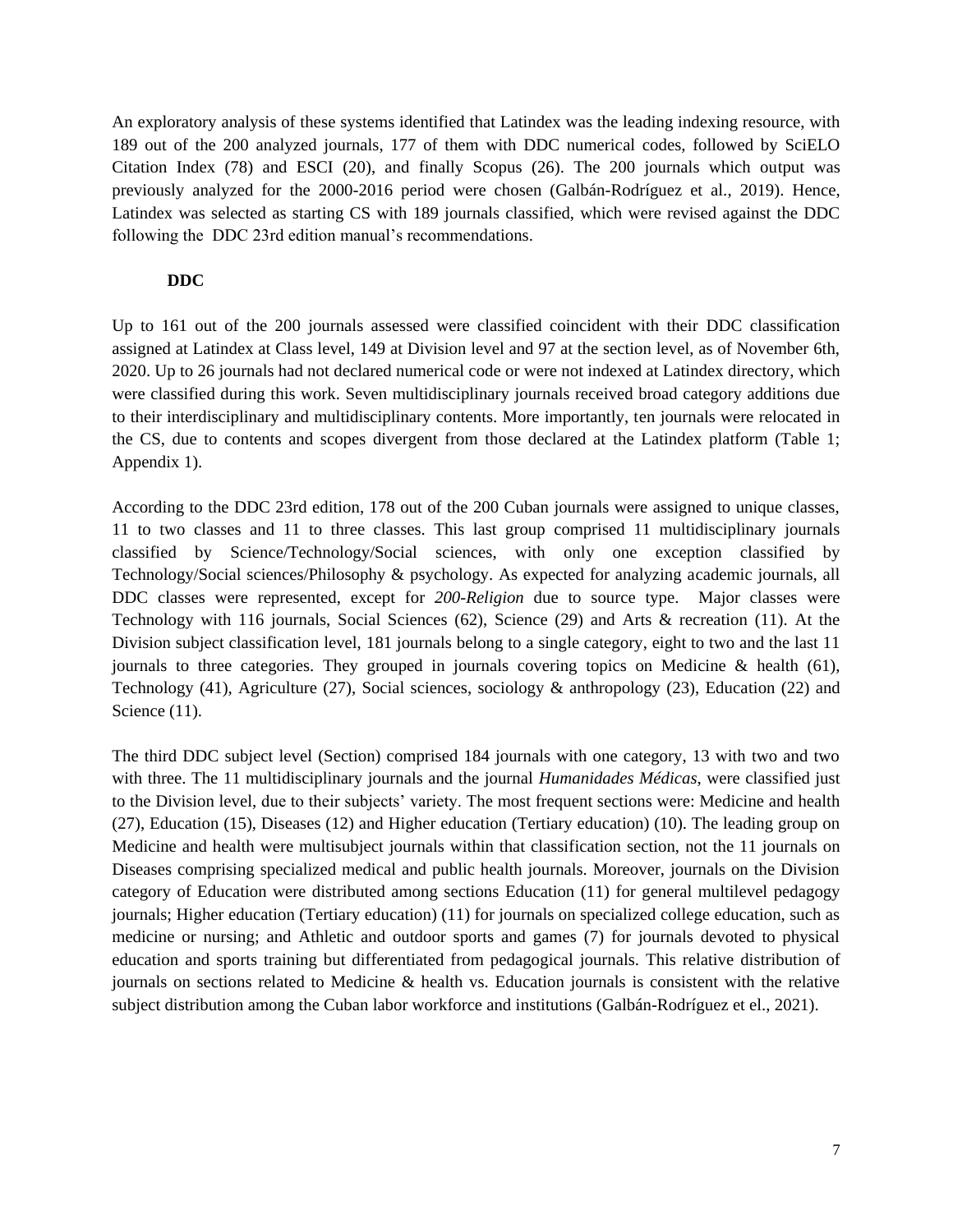**Table 1.** Revised subject classification of Cuban journals in the SciELO Citation Index (Web of Science) and Dewey Decimal Classification 23rd edition (data retrieved on November 6<sup>th</sup>, 2020)

| <b>SciELO Citation Index (WoS)</b>         |                                                      |                                     |  |  |  |
|--------------------------------------------|------------------------------------------------------|-------------------------------------|--|--|--|
| <b>Journal</b>                             | <b>Current classification</b>                        | <b>Reassigned</b>                   |  |  |  |
| Revista de Protección                      | Acoustics                                            | Agricultural Engineering;           |  |  |  |
| Vegetal                                    |                                                      | Agronomy                            |  |  |  |
| Revista de Salud Animal                    | Acoustics                                            | Agriculture, Dairy & Animal         |  |  |  |
|                                            |                                                      | Science; Veterinary Sciences        |  |  |  |
| <b>Dewey Decimal Classification System</b> |                                                      |                                     |  |  |  |
| <b>Journal</b>                             | <b>Classification</b>                                | <b>Reassigned (DDC Section or</b>   |  |  |  |
|                                            |                                                      | Division (general))                 |  |  |  |
| Anuario de la Facultad de                  | 332 Financial economics                              | 658.1 Organization and financial    |  |  |  |
| Ciencias Económicas y                      |                                                      | management                          |  |  |  |
| Empresariales                              |                                                      |                                     |  |  |  |
| Arrancada                                  | 300 Social sciences                                  | 796.07 Athletic and outdoor         |  |  |  |
|                                            |                                                      | sports and games. Education,        |  |  |  |
|                                            |                                                      | research, related topics            |  |  |  |
| Boletín del Archivo                        | 300 Social sciences                                  | 025 Operations of libraries,        |  |  |  |
| Nacional                                   |                                                      | archives, information centers       |  |  |  |
| Ciencia en su PC                           | 004 Computer science                                 | 500; 600; 300 Science;              |  |  |  |
|                                            |                                                      | Technology; Social sciences         |  |  |  |
| Ciencia y Actividad Física                 | 613.71 Personal health and                           | 796.07 Athletic and outdoor         |  |  |  |
|                                            | safety. Physical fitness                             | sports and games. Education,        |  |  |  |
|                                            |                                                      | research, related topics            |  |  |  |
| Educación Médica                           | 378 Higher education (Tertiary                       | 610.71 Medicine and health.         |  |  |  |
| Superior                                   | education)                                           | Education, research, nursing,       |  |  |  |
|                                            |                                                      | services of allied health personnel |  |  |  |
| Islas                                      | 900 History, geography, and<br>auxiliary disciplines | 306 Culture and institutions        |  |  |  |
| Revista Cubana de                          | 621.39 Applied physics.                              | 004 Computer science                |  |  |  |
| Ciencias Informáticas                      | Computer engineering                                 |                                     |  |  |  |
| Revista Cubana de                          | 610 Medicine and health                              | 025.06 Operations of libraries,     |  |  |  |
| Información en Ciencias                    |                                                      | archives, information centers.      |  |  |  |
| de la Salud                                |                                                      | Information storage and retrieval   |  |  |  |
|                                            |                                                      | systems devoted to specific         |  |  |  |
|                                            |                                                      | subjects                            |  |  |  |
| Revista de Arquitectura e                  | 600 Technology (Applied                              | 720 Architecture                    |  |  |  |
| Ingeniería                                 | sciences)                                            |                                     |  |  |  |
| Santiago                                   | 700 The arts                                         | 300 Social sciences                 |  |  |  |

# **Latindex CS**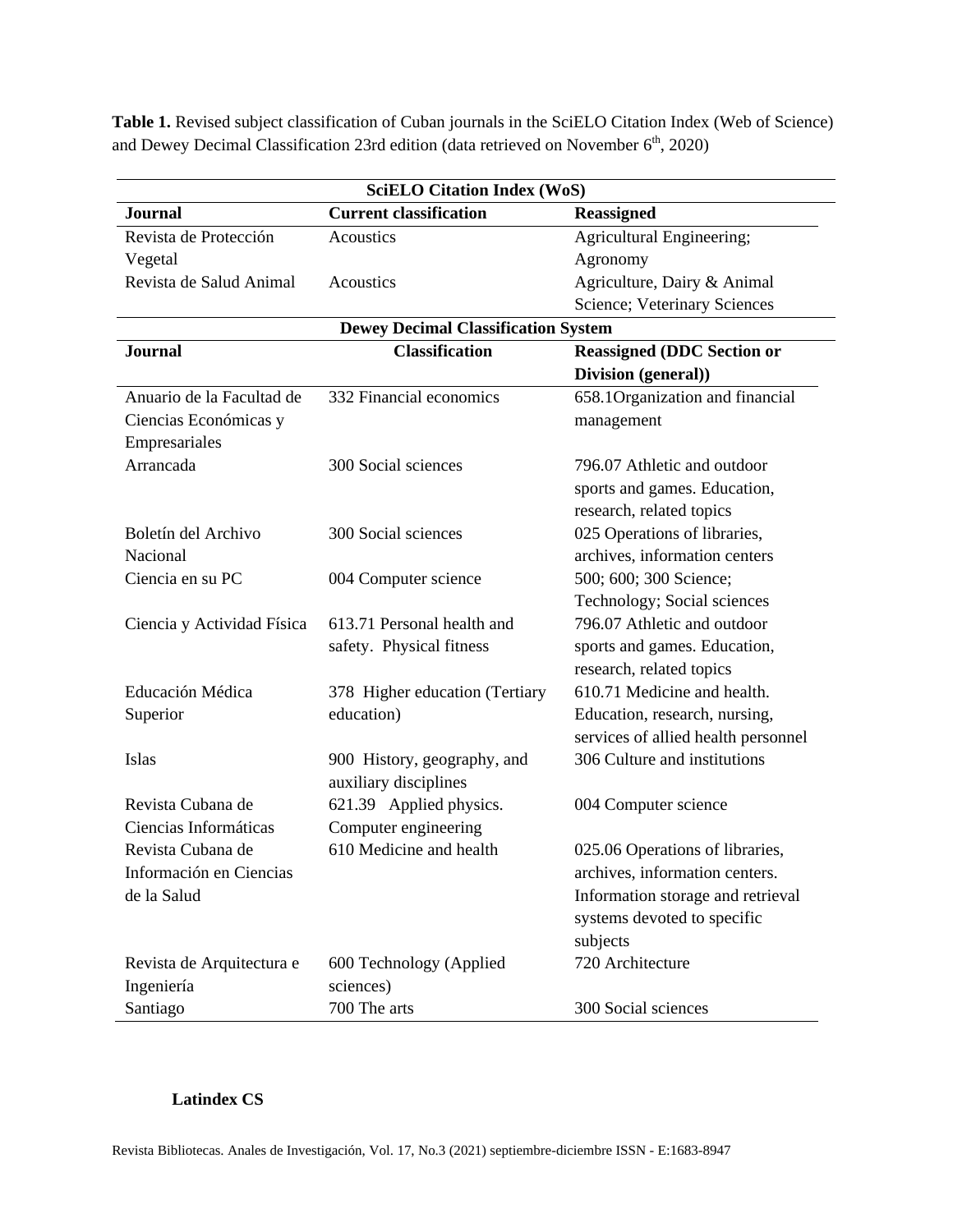The Latindex CS was benchmarked against the previous DDC categories while considering differences in their respective CS schemes. In general, the Subject categories distributed among the 200 Cuban journals as follows: Social Sciences (66), Medical Sciences (62), Exact and Natural Sciences (26), Agricultural Sciences (26), Engineering Sciences (20), Multidisciplinary (11), and Arts and Humanities (8) (Appendix). 181 journals contributed to a single Subject category, and two categories covered 19 journals. At the Sub-subject level, 136 subcategories were identified, the most frequent: Medicine (47), Education (30), Agronomy (20), Public Health (16), Higher Education (16), Pedagogy (15) and 11 multidisciplinary (multidisciplinary journals). A higher rate of coincidence among DDC and Latindex CS was seen in Education, Higher Education and Pedagogy journals, with respect to the rest.

#### **Scopus AJSC CS**

Like the DDC 23rd edition and the Latindex CS, certified Cuban academic journals comprised 11 multidisciplinary journals at Scopus and WoS. Regarding the actively indexed journals at those databases, 78 journals were covered by WoS in the SciELO Citation Index (data from February 2021), and 19 by ESCI subcollection, with 11 journals overlapped. This fact represents 87 journals with at least one WoS subject category assigned. There were even fewer at Scopus with 26 journals (23 of them active nowadays), and 24 of them were coincident in both databases (Galbán-Rodríguez et al., 2021). This fact accounted for 88 journals indexed and then classified in at least one of these databases.

The AJSC CS scheme is a three levels' system: Super Group, Subject category and Subcategory (Appendix). Scopus showed a Super Group subject distribution by frequency as follows: Social Sciences (76 journals), Health Sciences (64), Life Sciences (50), Physical Sciences (37) and Multidisciplinary (11). Curiously, more journals are identified publishing social sciences-related contents than for Medicine, a trend opposite to that seen for scientific output. The medical journals' productivity was higher (see below). From the whole amount of journals analyzed, 162 were covered by a single Supergroup category, 34 journals share two, and four journals share three.

At the category level, major areas were: Social sciences (59); Medicine (57); Agricultural and Biological Sciences (37); Engineering (18); Arts and Humanities (14); Environmental Science (14); Business, Management and Accounting (13) and Multidisciplinary (11). They distributed by the number of subjects assigned to journals as follows: 119 with only one category assigned, 62 with two and 18 with three.

At subject subcategory, the most represented areas were: Education (35); Medicine (miscellaneous) (28); Public Health, Environmental and Occupational Health (19); Plant Science (17); Agronomy and Crop Science (17); Industrial and Manufacturing Engineering (11); Multidisciplinary (11), Ecology, Evolution, Behavior and Systematics (10); Food Science (10) and Animal Science and Zoology (10) and there were other 155 subcategories. There were also nine journals related to Sports science, coincident with the general number; however, two of them were related to medicine and sports, and seven to sports education. By frequency, they covered up to six categories per journal: 53 with one, 54 with two, 42 with three, 32 with four, three with five and one with six. In general, AJCS SC showed higher granularity than DDC and Latindex classification schemes.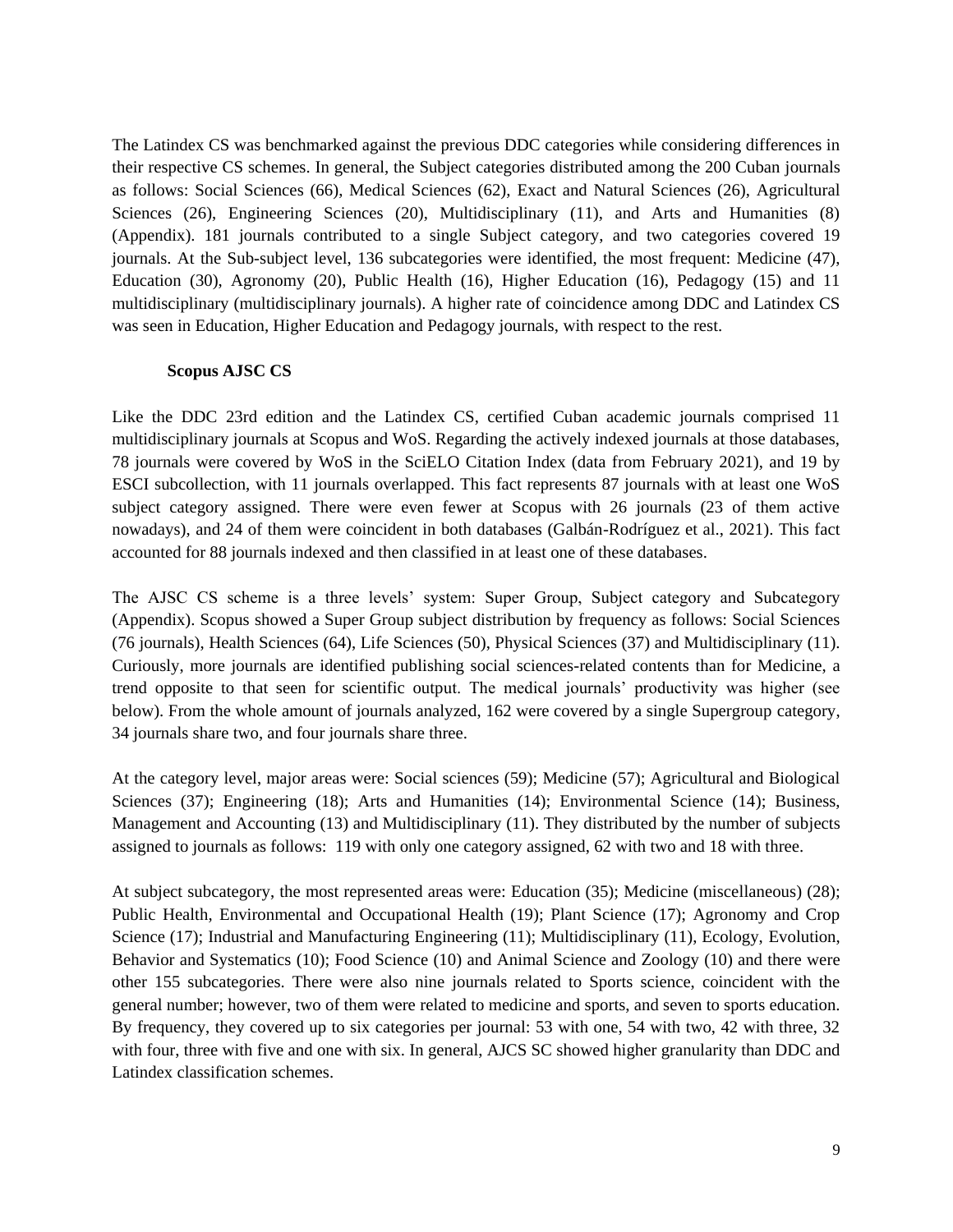#### **WoS-CC CS**

Regarding Research Areas, the WoS-CC scheme were distributed in: Life Sciences and Biomedicine (105 journals), Social Sciences (58), Technology (15), Physical Sciences (14), Arts & Humanities (12) and Multidisciplinary (11). One hundred eighty-five journals belong to one Research Area, and the rest shares two (Appendix). Similarly, major Subject categories were: Education & Educational Research (32); General & Internal Medicine (16); Agronomy (14); Multidisciplinary Sciences (11); Public, Environmental & Occupational Health (11. There were other 122 more specialized and specific subject categories. There were 69 journals with one category, 18 with two and four with three.

# **Analysis of classification divergences among databases**

Cuban journals were defined as subject-specific publications by the four applied CS. All the four CS identified the 11 Cuban multidisciplinary journals differently. A major difference is found in DDC with respect to the more contemporary Latindex, Scopus AJSC and WoS CS. Medicine is classified as a major independent category, and not as a Technology related field as in DDC. Another relevant difference is the classification depth, which is more detailed in Scopus AJSC and DDC CS. More importantly, these sources identified a more significant number of journals on Social sciences-related contents than Medicine, opposed to the trend seen in Latindex or DDC (Table 2).

| <b>Database</b>    |                                           | Journal subject rank                              |                                                                                    |                                                                                     |                                                                                                       |
|--------------------|-------------------------------------------|---------------------------------------------------|------------------------------------------------------------------------------------|-------------------------------------------------------------------------------------|-------------------------------------------------------------------------------------------------------|
|                    |                                           | $\overline{2}$                                    | 3                                                                                  | 4                                                                                   | 5                                                                                                     |
| <b>DDC</b>         | Medicine<br>and health<br>27              | Education 15                                      | Diseases 12                                                                        | Multidisciplinary<br>11                                                             | Higher education<br>(Tertiary education)<br>10                                                        |
| Latindex<br>Scopus | Medicine 47<br>Education 35               | Education 30<br>Medicine<br>(miscellaneous)<br>28 | Agronomy 20<br>Public Health,<br>Environmental<br>and<br>Occupational<br>Health 19 | Public Health 16<br>Agronomy and<br>Crop Science 17                                 | <b>Higher Education 16</b><br>Industrial and<br>Manufacturing<br>Engineering;<br>Multidisciplinary 11 |
| WoS-CC             | Education &<br>Educational<br>Research 32 | General $&$<br><b>Internal Medicine</b><br>16     | Agronomy 14                                                                        | Public,<br>Environmental $\&$<br>Occupational<br>Health;<br>Multidisciplinary<br>11 | <b>Plant Sciences 9</b>                                                                               |

**Table 2.** Subject distribution of Cuban academic journals at the lower subject classification level by either Subject Classification system: Dewey Decimal Classification 23<sup>rd</sup> edition (DDC), Latindex, Scopus and Web of Science Core Collection (WoS-CC).

To balance these elements for subject mapping, there should be required the aggregation of major CS categories with the bottom subject subcategory level. Due to their higher granularity, major subcategories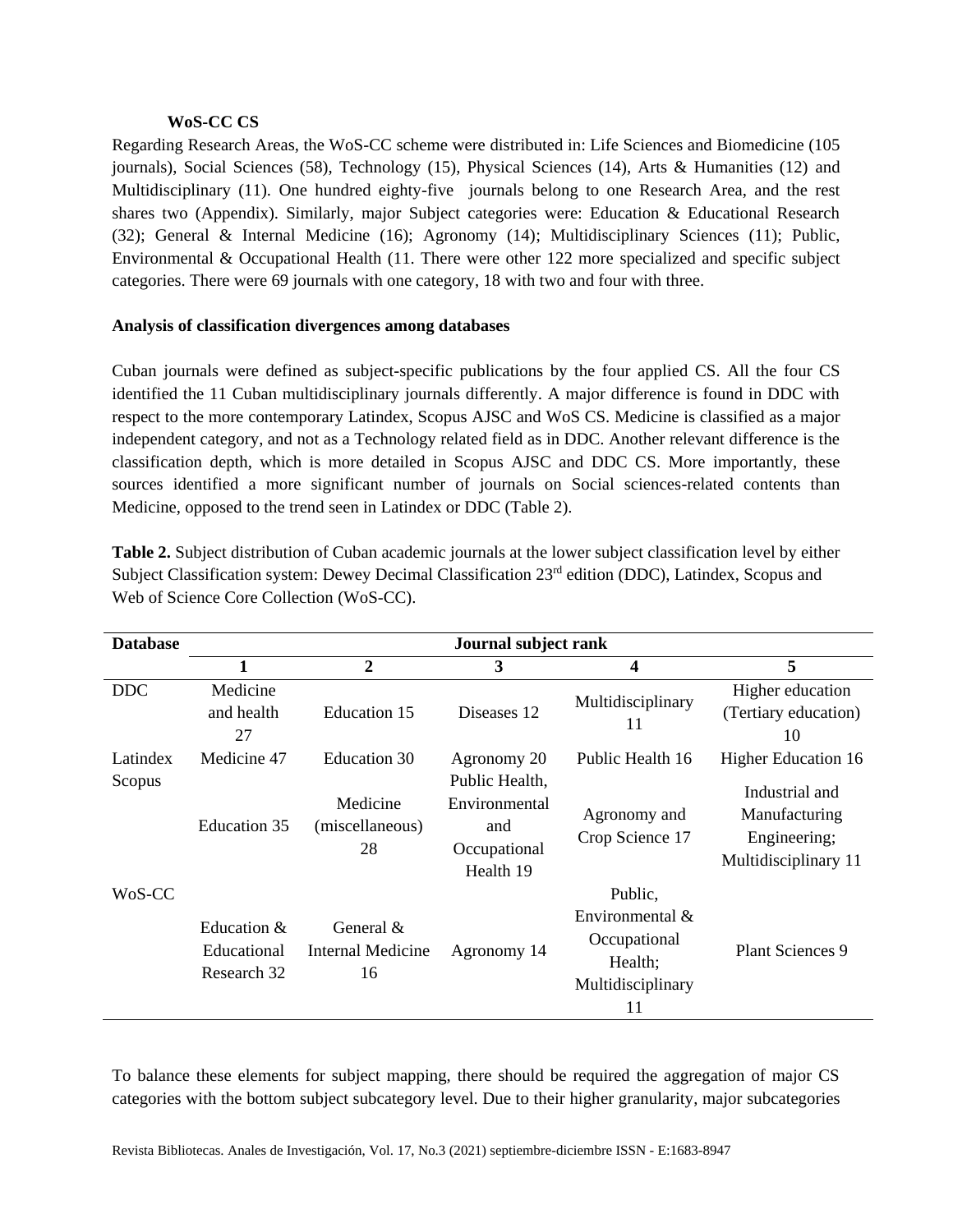may occlude the relevance of less structured or represented categories, despite differentiating them. That could be why subject distribution comparisons at the country level are more populated on Technical and Medicine-related subjects than Social Sciences and Arts & Humanities. Based on the properties seen, the Scopus AJSC was selected for pairwise comparison of subject distribution between foreign and Cuban journals, due to its major coverage of foreign journals compared to WoS.

The most notorious divergencies in journal categories were found for the journals *Revista de Protección Vegetal* and *Revista de Salud Animal*, both classified under 'Accoustics' at SciELO-CI, even in February 2021 (Table 1). An adequate classification could be 'Agricultural Engineering; Agronomy' and 'Agriculture, Dairy & Animal Science; Veterinary Sciences'. Similarly, two multidisciplinary journals were re-classified: *Infociencia* and *Ciencia en su PC*. These were erroneously under Computer Science, perhaps due to their titles, despite their declared multidisciplinary focus and scope (Table 1).

A general aspect is the relatively low classification detail at the section level for most journals at Latindex using the DDC CS, despite the adequate classification at the Division level. This problem was perfected in this work down to Section, degree and sub-degree levels accordingly, which would be incorporated at the Directory.

Despite most Cuban journals' disciplinary core focus, there is an emergent trend towards multidisciplinarity, interdisciplinarity, transdisciplinarity, due the applied character of most works. That is the case of educational journals publishing educational institution's role as frameworks for societal development. An example is the journal *Universidad y Sociedad* (i.e., University & Society), comprising works done at the university with a projection towards society. It has progressively diverted from the original academic environment, with a pronounced educational focus towards far more complex and multidisciplinary enterprise management, political sciences and life sciences subjects.

A similar phenomenon also arises from journals inheriting preceding journal ages or titles, with an inherent change in the focus and scope, as for *Acimed* into *Revista Cubana de Información en Ciencias de la Salud* (RCICS) in 2012. The subject change was from Library and Information Sciences towards the projections of those topics on Medical Sciences and Public Health under subcategory 3605 Health Professions at Health Information Management. This change tends to mask the former subjects which are no longer described as such, and led to concerns on its retrieval by subject category at the database, despite the possibility for retrieval at article level (Arencibia-Jorge & Peralta-González, 2020).

The same happens for other social sciences subjects applied to technical areas on Medicine and Health, as for Information Literacy (Galbán-Rodríguez & Martí-Lahera, 2016). Perhaps these unveil a distinctive feature of major current databases CS to reinforce major subject areas for retrieval and citation metrics, in detriment of those instrumental or not fostered as strong by technological research. This is seen in WoS CS with a preference for technology at major research areas for some social sciences subcategories found classified at higher aggregation levels in the other CS. A more disaggregated and detailed grouping of WoS subject categories has been implemented by the Dutch Science and Technology Observatory (NOWT) for WoS categories (NOWT-WoS) [\(http://www.cwts.nl/pdf/nowt\\_classification\\_sc.pdf\)](http://www.cwts.nl/pdf/nowt_classification_sc.pdf). Another difference comes from discipline vs. subject oriented focus as happens for DDC compared to the other three CS. This determines that classification criterion is driven mainly from the community of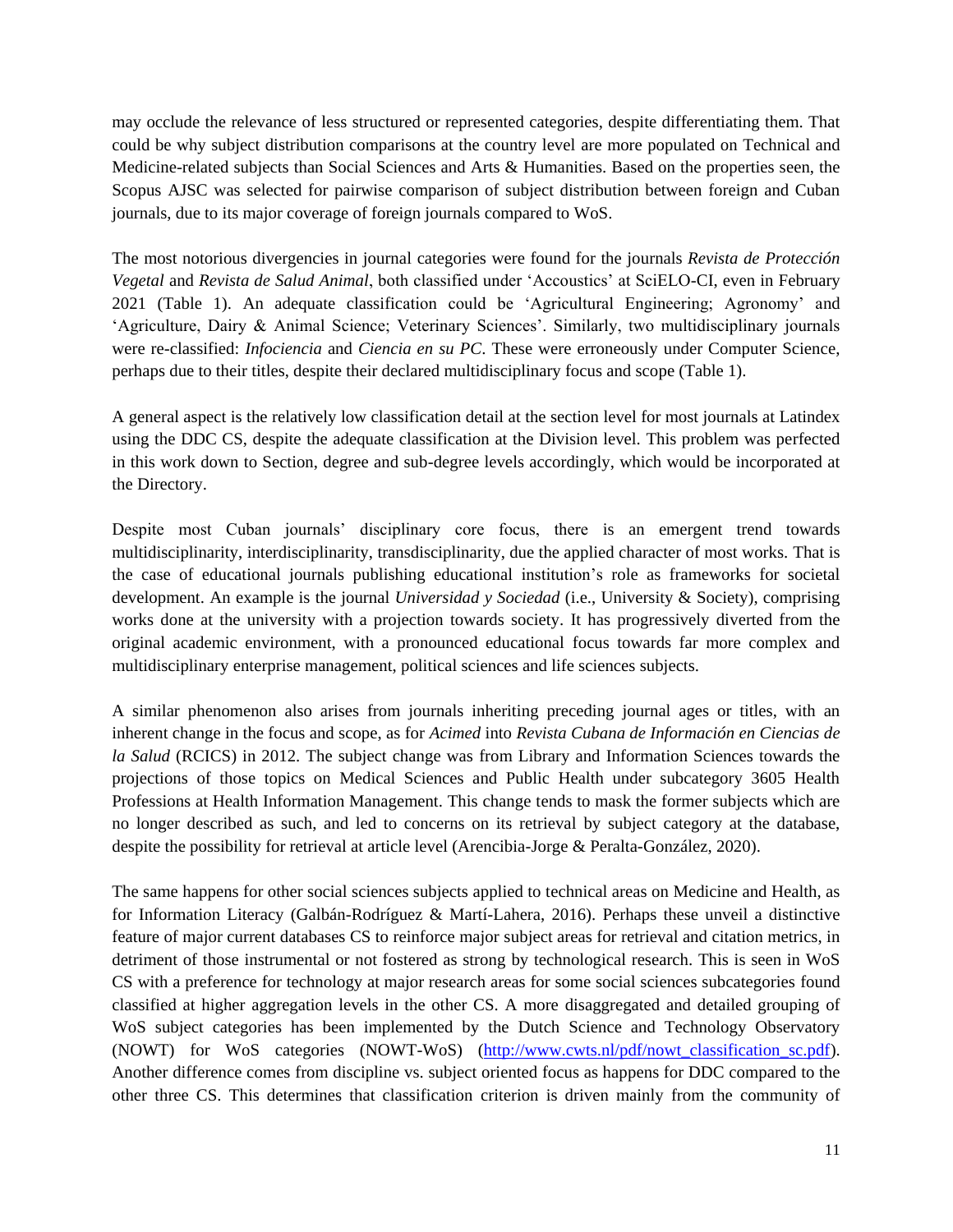practice rather than subject analysis of the published content. This could the cause for the divergence, for instance, in the DDC classification at Latindex for *Revista Cubana de Ciencias Informáticas* (621.39 Applied physics. Computer engineering) and the proposed subject-oriented Computer science in the present approach. Ultimately, and as stressed by Olson, every CS relies in a culturally-grounded hierarchical arrangement for similarity (Olson 2001).

Another concurrent effect is the evolution of science into a more interdisciplinary and complex corpus. Therefore, it is more difficult to be mapped from the very same sources by established and more traditional CS. Moreover, certain divergence between classification systems at journal vs. article level has been found. For instance, Shu et al. (2019) found about 46 % divergence between the discipline assigned to journals and to the papers published on them. They compared Journal vs. Article classification of the output registered for 869 journals at the Chinese Science Citation Database (Shu et al., 2019).

The opposite is also valid for the Digital Humanities (*Computer Science* projected towards the *Social Sciences* and the *Arts & Humanities*). This relates to the preferential subject focus and representation in those databases of core and major research fields for citation metrics, rather than Information research areas. In this regard, Wang and Whatman reported similar inconsistencies in journal classification in the WoS-CC and Scopus, specifically for journals in the field of *Library and Information Science* (Wang & Waltman, 2016). They employed a citation-based classification system with two main criteria for studying category assignation accuracy. The aim was to detect both misassigned journals to a category and identify the possible correct category for those journals. They found that too many categories can be found assigned to a given journal at Scopus and WoS. In contrast, interdisciplinary and multidisciplinary categories are available in those fields in the latter. They also proposed improvement strategies by merging similar labels (Wang & Waltman, 2016).

Furthermore, this evidences the emerging need for information systems integrating qualitative indicators at the article's bibliographic record level, such as Quartile information and subject category at Scopus, due to its transitive nature. This is required nowadays for more structured and multidimensional metric analysis, beyond the commercial boundaries of most databases and resources. In this regard, subject categories are integrated into bibliographic data, while those qualitative indicators are not, as seen in the WoS-CC records.

Overall, these preceding subject classification divergences evidence the source subject classification systems' approximate nature. Journal-level classification systems have shown their shortcomings for other purposes than retrieval, with propositions of alternative systems made as to the case of the two-level hierarchical system proposed by Glanzel and Schubert for scientometric evaluation of research fields (Glanzel and Schubert, 2003). Therefore, different approaches centered on content representation at the article level have been developed, as the article-level metric system established by the Leiden University, named CWTS Leiden Ranking, based on the WoS-CC bibliographic data together with enriched data (Waltman & Van Eck, 2012; Traag et al., 2019). Previous studies on bibliometric analysis for document classification at article level have found divergences to classification systems at the journal level for the same documents, indicating their lower accuracy for document knowledge representation (Klavans & Boyack, 2016). For instance, bibliographic coupling could render updated information on document subject classification focused on most recent bibliographies (Boyack & Klavans, 2010). Historical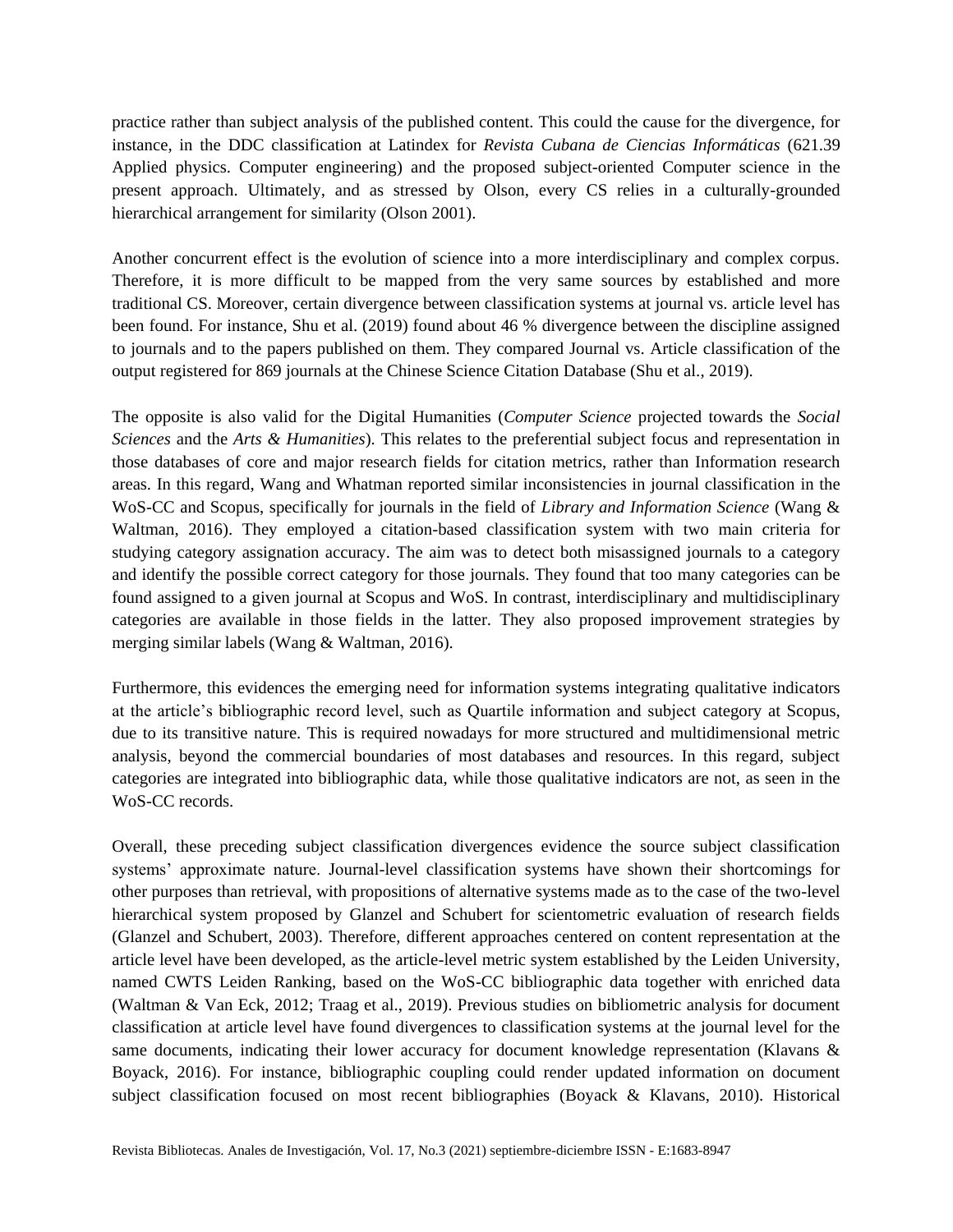literature in the cited references could be more influential on direct citation-driven taxonomies. Conversely, journal classification would have to coincide in general with ontology-based approaches at the journal level (Mitchell & Panzer, 2013), at least partially.

# **Comparison of Cuban scientific output subject distribution in Cuban journals vs. foreign journals in Scopus according to the AJSC**

Taking advantage of the cross-classification table's availability, hence, it is possible to compare the relative subject distribution of Cuban scientific output in Cuban and foreign academic journals. Scopus was selected as the main source of Cuban academic output in foreign journals due to their highest representativeness (Galbán-Rodríguez et al., 2019). As previously computed, the Cuban output in national journals was then compared against the Cuban output in Scopus from 2000 to 2016 (data collected as of February 2020). Foreign journals are more varied in numbers of journals and subject representativeness. In contrast, Cuban journals are less varied but of higher productivity, accounting for 78 % of the total scientific output in 2000-2016. The Scopus output subset stands roughly for 67 % of the scientific Cuban production in foreign journals, which accounted for only 22 % of the total Cuban work (Galbán-Rodríguez et al., 2019).

To reflect the hierarchical structure of the AJSC SC (Super Group, Subject category and Subject subcategory), its three CS levels were aggregated per journal. For this, it was used the numerical code classification in the Scopus source list for 2019, which were inherited from Scopus records with the aid of a custom Microsoft Word VBA macro for data aggregation. Then, the three hierarchical CS levels were assigned progressively to each journal. A similar analysis was done with a bibliographic record structured for all the Cuban academic journals (Galbán-Rodríguez et al., 2019). Fractional analysis was done for a balance representativeness of terms, and contents were mapped with the aid of the VOSviewer software, version 1.6.16. For this, a .ris file with the Scopus metadata scheme was structured in Microsoft Excel, and classification data were inserted in the Keywords field. As shown, the Cuban output in Cuban certified journals shows a distinctive differentiated subject distribution hallmark as compared to the Cuban output published in foreign journals (Figure 1).

Maps were generated using term co-occurrence and the Keywords field's fractional analysis in Scopus *.ris* data scheme (see Materials and methods for details).. Data were arranged by the record, and Scopus ASJC classification levels were aggregated in Supergroup (-sg), Category (-c) and Subcategory. Maps were scaled using the health sciences supergroup as a relative node size reference for comparative purposes. To further delineate this, a relative frequency distribution plot was established at the Subject subcategory level with the Scopus AJSC CS, to easily identify those areas in which Cuban journals are the most widely used route of diffusion for the Cuban scientific output (Table 3).

As shown in Figure 1, the four major subject areas are more balanced in national than in foreign journals.

**Figure 1.** Comparative mapping of the Cuban scientific production published in foreign and national journals, using the third subject subcategory level of the Scopus AJSC classification system. A) Output in foreign journals covered by Scopus; B) Output in 200 Cuban journals.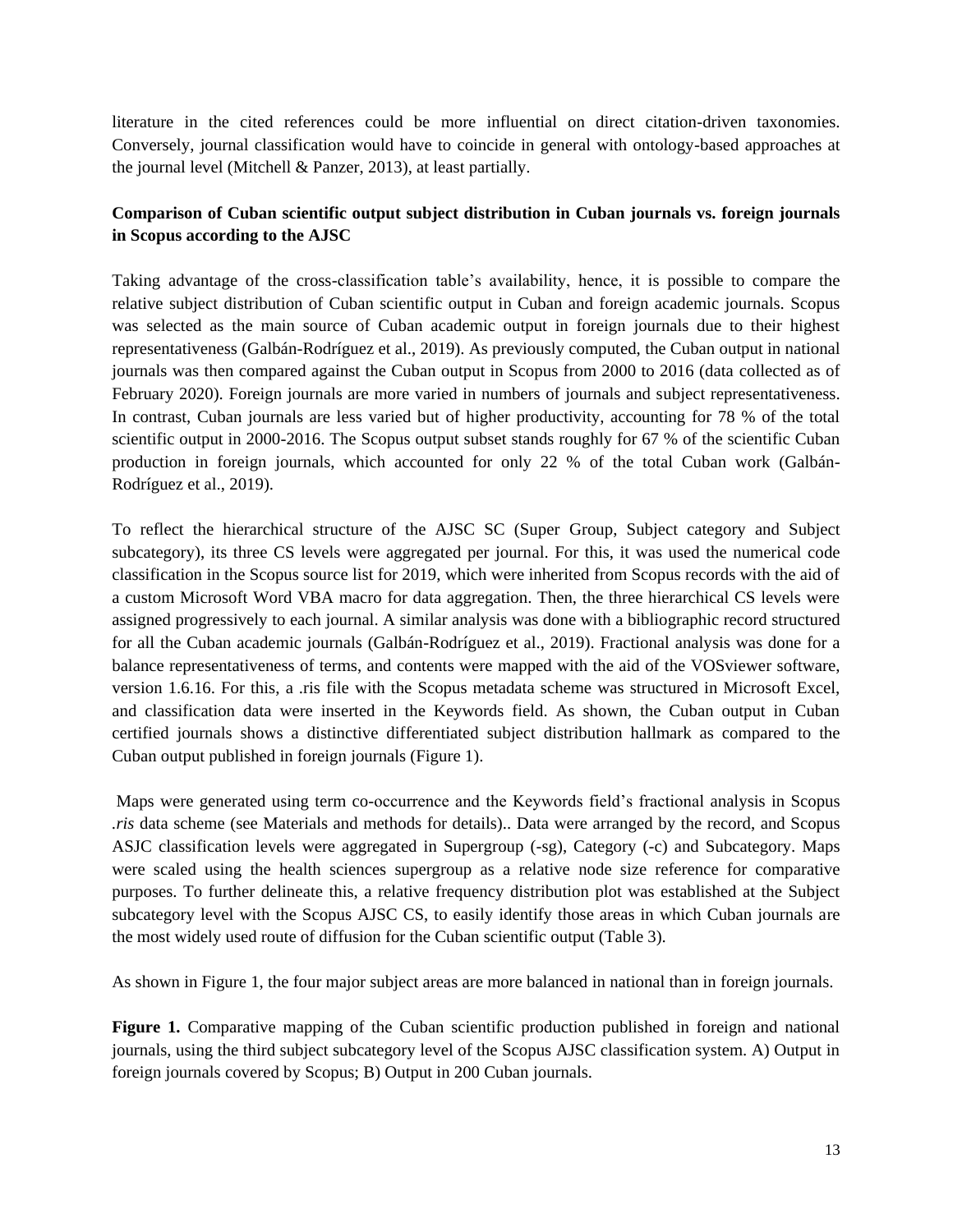

**Table 3.** Comparative subject distribution of Cuban academic output among foreign journals at Scopus and the 200 Cuban academic journals, according to the 20 top ASJC Scopus subject classification system categories\*

| Cuban journals           |                  |       | <b>Foreign journals</b> |                  |               |  |
|--------------------------|------------------|-------|-------------------------|------------------|---------------|--|
| <b>Subject</b>           | <b>Frequency</b> | $\%$  | <b>Subject</b>          | <b>Frequency</b> | $\frac{6}{6}$ |  |
| health sciences-sg       | 36087            | 43.65 | health sciences-sg      | 6426             | 39.25         |  |
| medicine-c               | 33357            | 40.35 | life sciences-sg        | 6381             | 38.97         |  |
| social sciences-sg       | 23041            | 27.87 | medicine-c              | 5808             | 35.47         |  |
| social sciences-c        | 20712            | 25.05 | physical sciences       | 4899             | 29.92         |  |
| medicine (miscellaneous) | 20514            | 24.81 | general medicine        | 2484             | 15.17         |  |

Revista Bibliotecas. Anales de Investigación, Vol. 17, No.3 (2021) septiembre-diciembre ISSN - E:1683-8947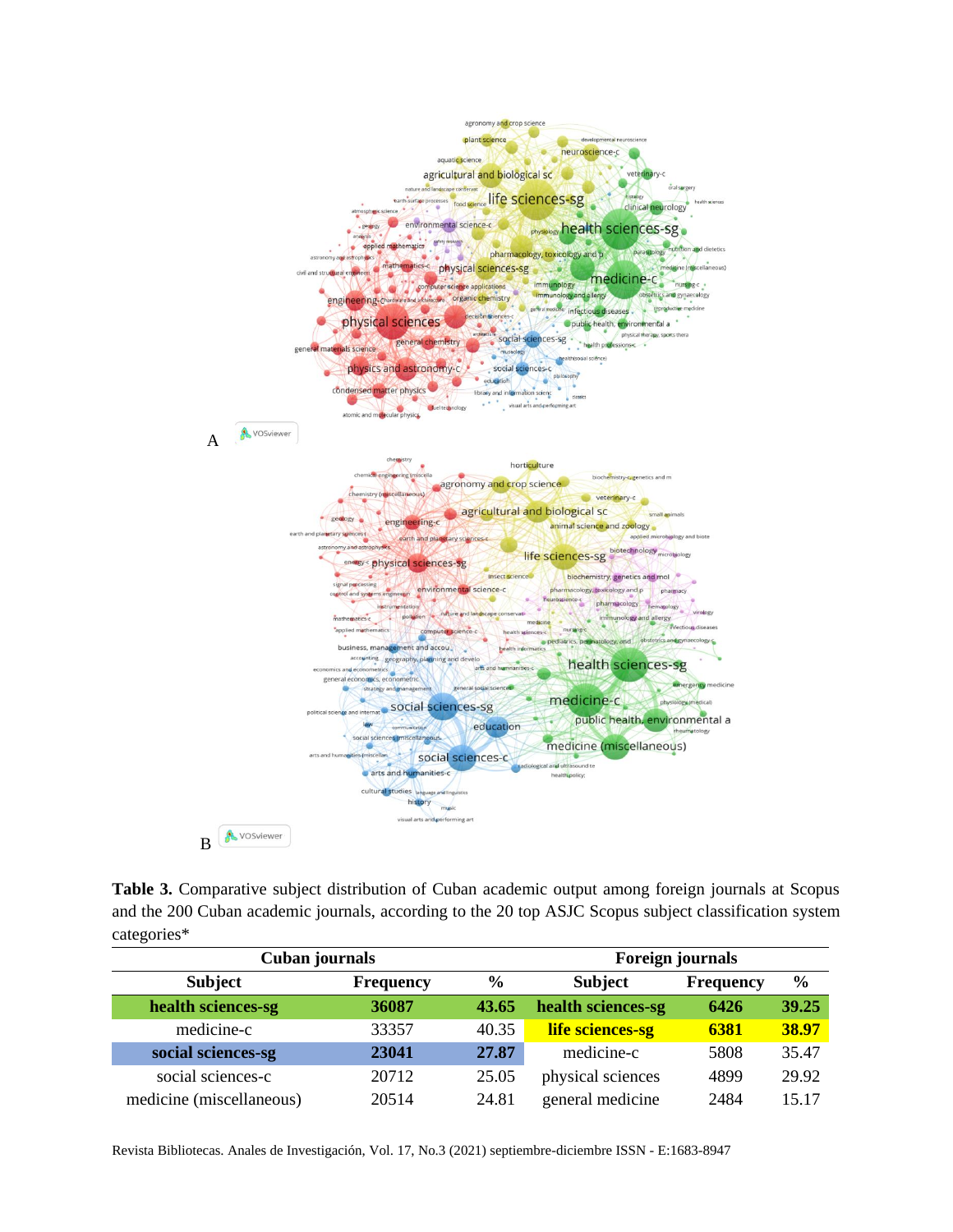| life sciences-sg            | 20138  | 24.36 | agricultural and<br>biological sciences- | 2406  | 14.69 |
|-----------------------------|--------|-------|------------------------------------------|-------|-------|
|                             |        |       | $\mathbf c$                              |       |       |
| public health,              |        |       |                                          |       |       |
| environmental and           | 16770  | 20.28 | chemistry-c                              | 2178  | 13.30 |
| occupational health         |        |       |                                          |       |       |
| agricultural and biological |        |       | biochemistry,<br>genetics and            |       |       |
| sciences-c                  | 14586  | 17.64 | molecular biology-                       | 2170  | 13.25 |
|                             |        |       | $\mathbf c$                              |       |       |
|                             |        |       | physics and                              |       |       |
| education                   | 13952  | 16.88 | astronomy-c                              | 2152  | 13.14 |
|                             |        |       | physical sciences-                       |       |       |
| physical sciences-sg        | 11485  | 13.89 | sg                                       | 1943  | 11.87 |
| agronomy and crop           | 8678   | 10.50 | engineering-c                            | 1682  | 10.27 |
| science                     |        |       |                                          |       |       |
| plant science               | 7516   | 9.09  | materials science-c                      | 1579  | 9.64  |
| engineering-c               | 6922   | 8.37  | neuroscience-c                           | 1227  | 7.49  |
| multidisciplinary           | 5020   | 6.07  | immunology and                           | 1220  | 7.45  |
|                             |        |       | microbiology-c                           |       |       |
| multidisciplinary-sg        | 5020   | 6.07  | social sciences-sg                       | 1155  | 7.05  |
| health policy               | 4606   | 5.57  | condensed matter                         | 947   | 5.78  |
|                             |        |       | physics                                  |       |       |
| general-c                   | 4380   | 5.30  | pharmacology,<br>toxicology and          | 875   | 5.34  |
|                             |        |       | pharmaceutics-c                          |       |       |
| soil science                | 4265   | 5.16  | general chemistry                        | 869   | 5.31  |
| industrial and              |        |       | environmental                            |       |       |
| manufacturing engineering   | 4061   | 4.91  | science-c                                | 859   | 5.25  |
| animal science and          |        |       | chemical                                 |       |       |
| zoology                     | 3890   | 4.71  | engineering-c                            | 833   | 5.09  |
| <b>Total output</b>         | 82 672 |       | <b>Total output</b>                      | 16374 |       |

\*AJSC comprises the three Super Group (-sg), Subject Category (-c) and subject subcategory classification levels. Representative percentages are not additive, due to classification category overlapping.

Comparatively, physical sciences are less represented in Cuban than in foreign journals, the opposite of social sciences, which are more represented in Cuban journals. Our results are conciliatory of previous studies, either national or regional, with partial or multiple subject focus on the Cuban scientific production (Sancho et al., 1993; Arencibia Jorge et al., 2012; Confraria & Vargas, 2019). These comprise analyses of major subject areas of medicine and public health (Arencibia Jorge et al., 2012; Zacca-Gonzalez et al., 2018), education (Rodríguez Castilla & Remón Saborit, 2013), agriculture and biological sciences (Rodríguez-Sánchez et al., 2013; Guerrero-Casado, 2017) and biomedical and biopharmaceutical sciences (Arencibia-Jorge et al., 2016). Previous works have also identified physical sciences as a major research area for Cuban authors, particularly in foreign rather than in Cuban journals, at WoS (Werner &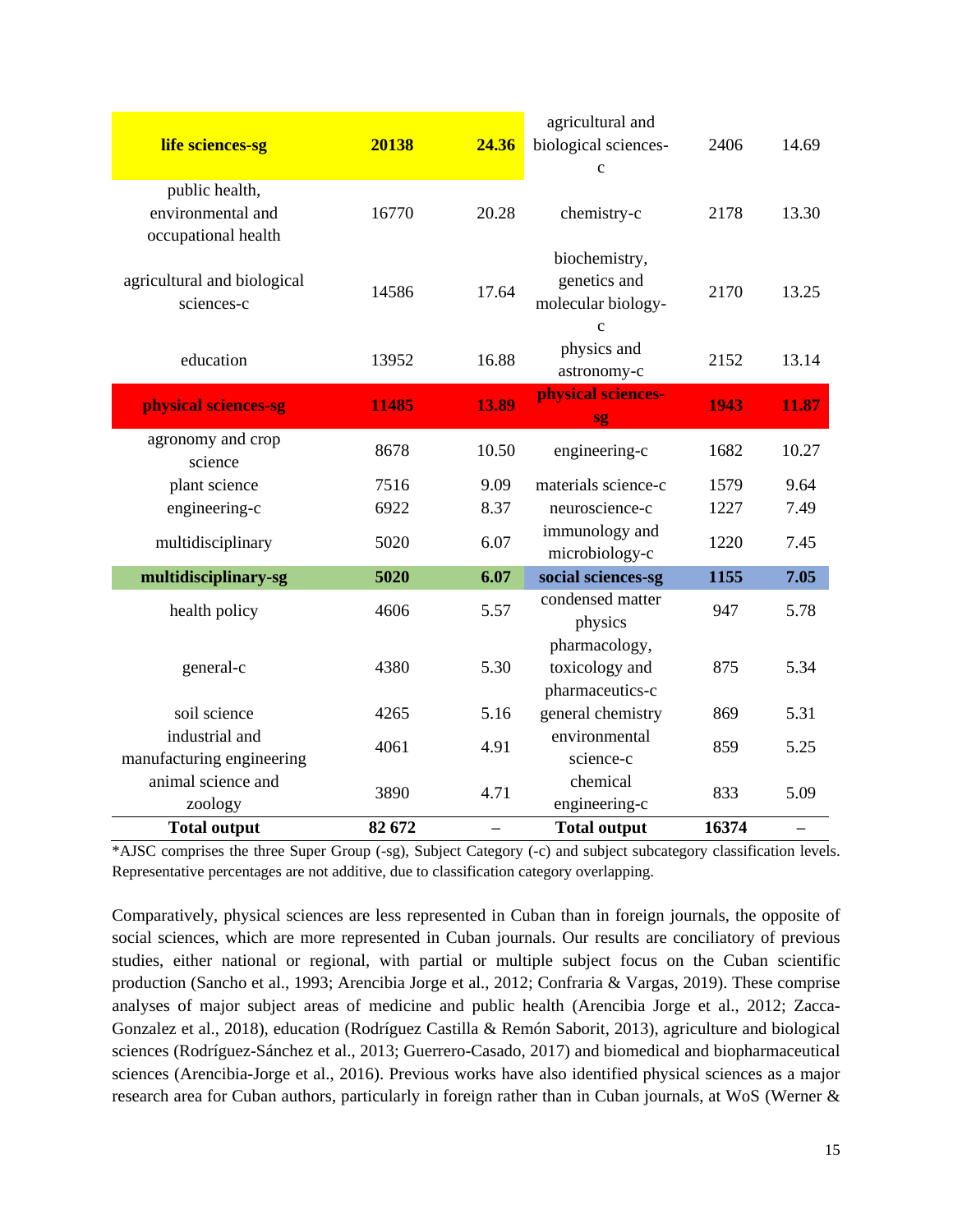Cardona, 2014) and Scopus (Arencibia-Jorge & Moya-Anegón, 2010). The health sciences, life sciences and agricultural sciences are equivalently represented in both spaces. Noteworthy, the highest production in 'public health, environmental and occupational health' was found in Cuban journals.

The physical sciences supergroup clustering with life sciences in foreign journals indicates the larger contribution of these journals with applied research in the life sciences. The social sciences show the relative same balance in the supergroup node, with the category education as the main subcategory at both spaces. Overall, the Social Sciences are more developed in national vs. foreign journals. The 'library and information science' subcategory stands in foreign than in Cuban journals as a significant research area. On the contrary, academic output on areas as law, 'business, management and accounting-c', 'general economics, econometrics and finance' and 'geography, planning and development' are mostly represented in Cuban journals.

In this sense, there is also space for a higher representation, specifically in law and psychology, since both the *Revista Cubana de Psicología* (i.e., Cuban Journal of Psychology) and *Revista Cubana de Derecho* (i.e., Cuban Journal of Law) are long-tradition, uncertified journals. These journals could comply with certification criteria and be aggregated to the current academic output. Something similar happens with the *Revista Cubana de Veterinaria* (i.e., Cuban Veterinary Journal) in the agricultural sciences. Overall, the higher development of the Cuban social sciences is represented in Cuban rather than foreign journals, making of them mandatory for studying those research areas.

A fifth cluster was aggregated in both publication spaces. The Foreign journals cluster corresponds to 'environmental science' subject category, while in the Cuban journals one, the aggregated categories were 'biochemistry, genetics and molecular biology' and 'immunology and microbiology'. These last are also major publication areas in foreign journals, mainly developed by institutions belonging to the Cuban biotechnological and pharmaceutical industry (BioCubaFarma).

Nevertheless, the big picture in supergroups and category levels are lost in previous studies, particularly due to the single use of subcategory level representation, which misses the global view of the hierarchical classification. Moreover, the preponderance of specific subcategories somewhat occludes major research areas' relevance, as happens with social sciences. Therefore, the current work also proposes a possible enhancement for representation that could be implemented in studies or Scopus-based scientometrics tools, taking into account not only subcategories but also supergroups and categories of the AJSC CS.

# **CONCLUSIONS**

In summary, and as far as we know, this work provided the first attempt to propose a cross-subject classification system for the Cuban scientific and academic journals. It can be further expanded by adding other national journals or information resource-bound subject CS. Importantly, subject classification was revised for the national journals and corrections proposed for those identified as mistakenly assigned. Together with national scientific output quantitative measures, this work provided the first comparative distribution by subject area classification of the national scientific output in academic journals. It also presented a framework for its progressive analysis or its integration as part of the national output's active information resources. Importantly, it helps to identify those subject areas in which national journals'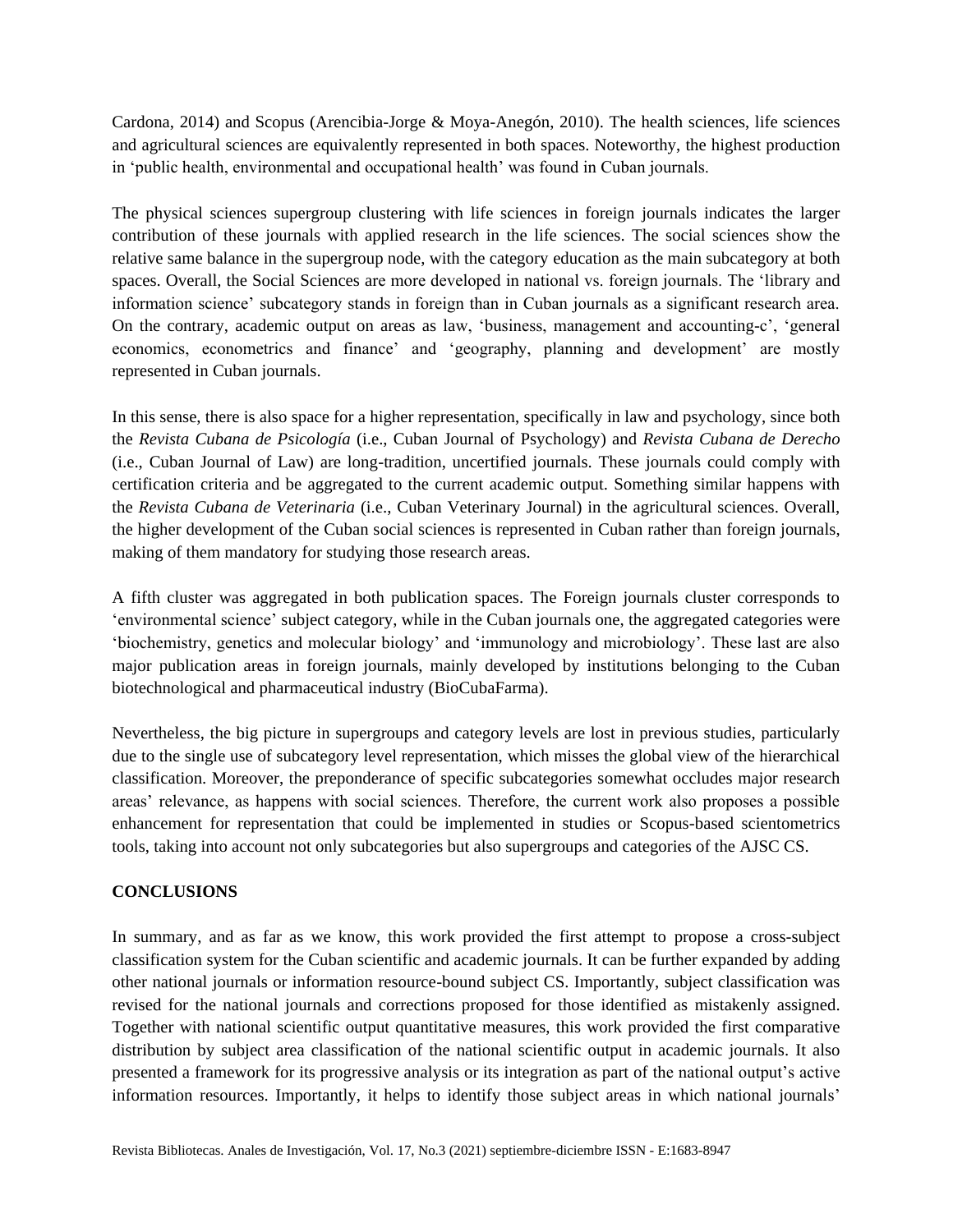contents are more idiosyncratic. Those journals become preferential venues for publishing national content on those subjects rather than foreign journals. This is fundamental for STI policies, and scientific and academic certification processes and committees, and to deploy strategies for enhancing collaboration and resource allocation for those underrepresented scientific subject areas.

At the same time, this work provided a closer look at the relative distribution of national multidisciplinary journals, as well as those related to athletic and outdoor sports and games and environmental science. It is important to establish strategies to foster the editing specialization in those journals. Moreover, this work could help to develop the national bibliographic databases or repositories, with connections to library and information science resources, further facilitating database indexing processes. The results obtained here could also be improved by applying article-level classification systems in the future. All the academic journals analyzed in this study can be compared to foreign journals attending to subject distribution as a whole, when considering the classification systems included: Scopus AJSC and Scimago, WoS-CC, Latindex and DDC 23rd edition. This will also aid upon their progressive incorporation and indexing into databases and collections of academic publications. Classification can also be improved in those databases for journals with inadequate classification.

Overall, the results obtained could be used comparatively for a general distribution in subject areas of the Cuban academic journals and the scientific output of Cuban authors. This could be made regardless of its database indexing. Care must be taken due to the discipline-oriented nature of most Cuban journals. Current science is interdisciplinary. The application of ontology-based classification systems could indicate changes in some of the categories assigned by expert review approaches at the journal level, as in this study. So far, this is a significant step forward for the analysis of the Cuban scientific output with a multi-database criterion. Moreover, this will improve the descriptive power and statistical performance of existing or upcoming classification projects of the scientific Cuban output.

# **ACKNOWLEDGEMENTS**

This research was supported by the PhD Program on Information Sciences of the Faculty of Communication, University of Havana. The authors thank the contribution by the project "Scientometrics, Complexity and Science of Science", at the Complexity Science Center of the National Autonomous University of Mexico (UNAM), and to Dr. Javier García-García for reviewing an earlier version of this article. The views, interpretations and statements are solely of the authors and cannot be regarded by no means as official nor institutional statements.

# **BIBLIOGRAPHIC REFERENCES**

- Arencibia-Jorge, R., & de Moya-Anegón, F. (2010). Challenges in the study of Cuban scientific output. *Scientometrics*, *83*(3), 723-737. <https://doi.org/10.1007/s11192-009-0150-7>
- Arencibia Jorge, R., Vega Almeida, R. L., Chinchilla Rodríguez, Z., Corera Álvarez, E., & de Moya Anegón, F. (2012). Specialization Patterns in the Cuban national health research. *Rev Cubana Salud Públ, 38*(5), 734-747. <https://doi.org/10.1590/s0864-34662012000500007>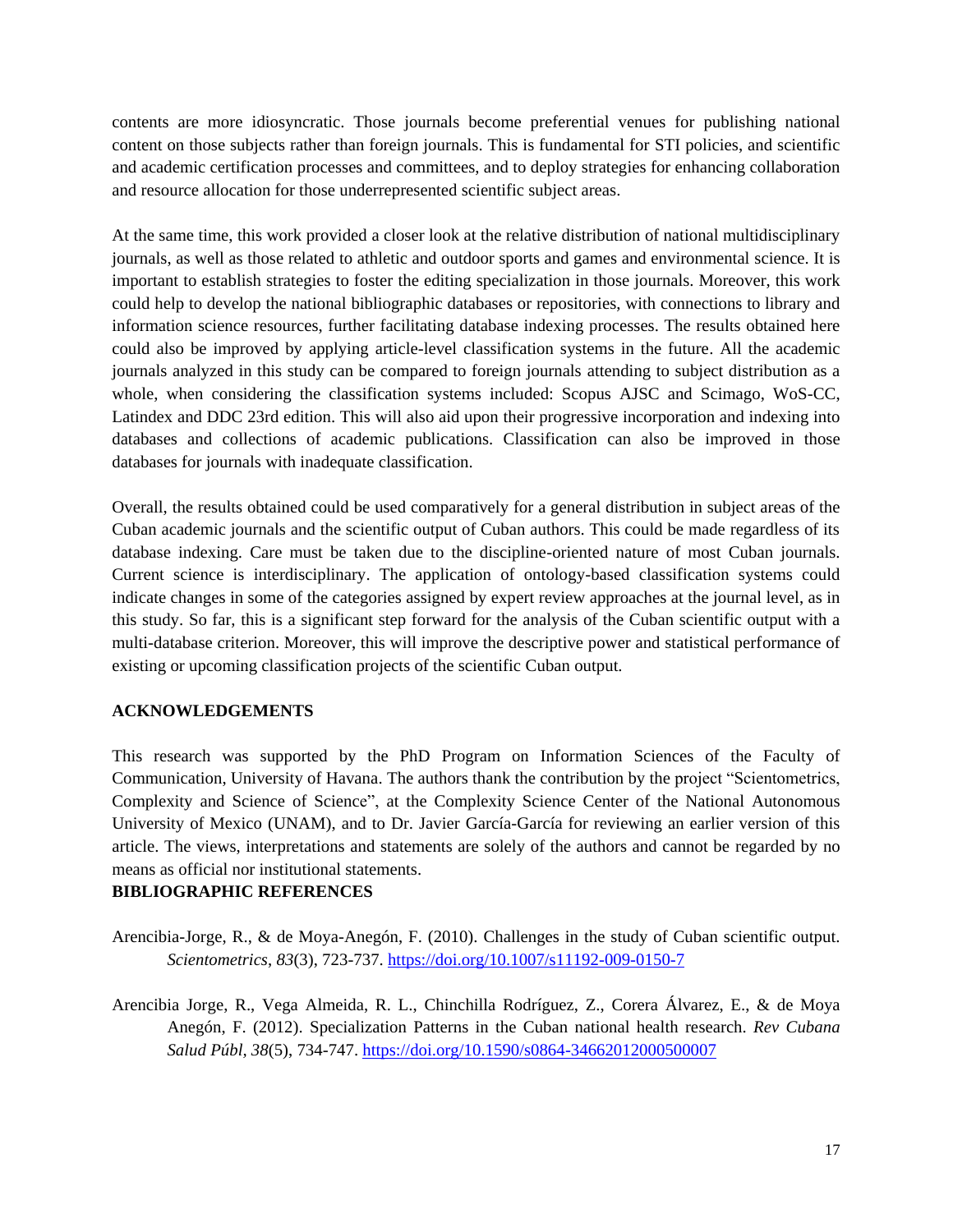- Arencibia-Jorge, R., Corera-Alvarez, E., Chinchilla-Rodríguez, Z., & de Moya-Anegón, F. (2016). Scientific output of the emerging Cuban biopharmaceutical industry: a scientometric approach. *Scientometrics, 108*(3), 1621-1636. <https://doi.org/10.1007/s11192-016-2023-1>
- Arencibia-Jorge., R., & Peralta-González, M. J. (2020). Recommendations on the use of Scopus for the study of Information Sciences in Latin America. *Iberoam J Sci Measurm Commun*, *1*(1). <https://doi.org/10.47909/ijsmc.07>
- Boyack, K.W., & Klavans, R. (2010). Co-citation analysis, bibliographic coupling, and direct citation: Which citation approach represents the research front most accurately? *J Am Soc Inf Sci Technol*, *61*(12), 2389–2404. <https://doi.org/10.1002/asi.21419>
- Confraria, H., & Vargas, F. (2019). Scientific systems in Latin America: performance, networks, and collaborations with industry. *Journal of Technology Transfer*, *44*, 894-915. <https://doi.org/10.1007/s10961-017-9631-7>
- Galbán-Rodríguez E & Martí-Lahera Y. (2016). Evolutionary overview of the scientific production on Information Literacy indexed in Scopus from 1998 to 2014. Congreso Internacional de Información INFO'2016. [https://www.researchgate.net/profile/Yohannis-Marti-](https://www.researchgate.net/profile/Yohannis-Marti-Lahera/publication/309673886_Evolutionary_overview_of_the_scientific_production_on_Information_Literacy_indexed_in_Scopus_from_1998_to_2014/links/581ca9de08ae12715af202d6/Evolutionary-overview-of-the-scientific-production-on-Information-Literacy-indexed-in-Scopus-from-1998-to-2014.pdf)[Lahera/publication/309673886\\_Evolutionary\\_overview\\_of\\_the\\_scientific\\_production\\_on\\_Inform](https://www.researchgate.net/profile/Yohannis-Marti-Lahera/publication/309673886_Evolutionary_overview_of_the_scientific_production_on_Information_Literacy_indexed_in_Scopus_from_1998_to_2014/links/581ca9de08ae12715af202d6/Evolutionary-overview-of-the-scientific-production-on-Information-Literacy-indexed-in-Scopus-from-1998-to-2014.pdf) [ation\\_Literacy\\_indexed\\_in\\_Scopus\\_from\\_1998\\_to\\_2014/links/581ca9de08ae12715af202d6/Evol](https://www.researchgate.net/profile/Yohannis-Marti-Lahera/publication/309673886_Evolutionary_overview_of_the_scientific_production_on_Information_Literacy_indexed_in_Scopus_from_1998_to_2014/links/581ca9de08ae12715af202d6/Evolutionary-overview-of-the-scientific-production-on-Information-Literacy-indexed-in-Scopus-from-1998-to-2014.pdf) [utionary-overview-of-the-scientific-production-on-Information-Literacy-indexed-in-Scopus-from-](https://www.researchgate.net/profile/Yohannis-Marti-Lahera/publication/309673886_Evolutionary_overview_of_the_scientific_production_on_Information_Literacy_indexed_in_Scopus_from_1998_to_2014/links/581ca9de08ae12715af202d6/Evolutionary-overview-of-the-scientific-production-on-Information-Literacy-indexed-in-Scopus-from-1998-to-2014.pdf)[1998-to-2014.pdf](https://www.researchgate.net/profile/Yohannis-Marti-Lahera/publication/309673886_Evolutionary_overview_of_the_scientific_production_on_Information_Literacy_indexed_in_Scopus_from_1998_to_2014/links/581ca9de08ae12715af202d6/Evolutionary-overview-of-the-scientific-production-on-Information-Literacy-indexed-in-Scopus-from-1998-to-2014.pdf)
- Galbán-Rodríguez, E., Torres-Ponjuán, D., Martí-Lahera, Y., & Arencibia-Jorge, R. (2019). Measuring the Cuban scientific output in scholarly journals through a comprehensive coverage approach. *Scientometrics, 121*(1), 1019-1043. <https://doi.org/10.1007/s11192-019-03233-6>
- Galbán-Rodríguez, E., Torres-Ponjuán, D., & Arencibia-Jorge, R. (2021). Multidimensional quantitative analysis of the Cuban scientific output and its regional context. *Scientometrics*, *126*(3), 2643- 2665. <https://doi.org/10.1007/s11192-021-03904-3>
- Glanzel, W., & Schubert, A. (2003). A new classification scheme of science fields and subfields designed for scientometric evaluation purposes. *Scientometrics*, *56*(3), 357-367. <https://doi.org/10.1023/a:1022378804087>
- Hjørland, B. (2012). Is classification necessary after Google? *J Document*, *68*(3), 299-317. <https://doi.org/10.1108/00220411211225557>
- Klavans, R., & Boyack, K. W. (2016). Which type of citation analysis generates the most accurate taxonomy of scientific and technical knowledge? *J Assoc Inf Sci Technol*, *68*(4), 984-998. <https://doi.org/10.1002/asi.23734>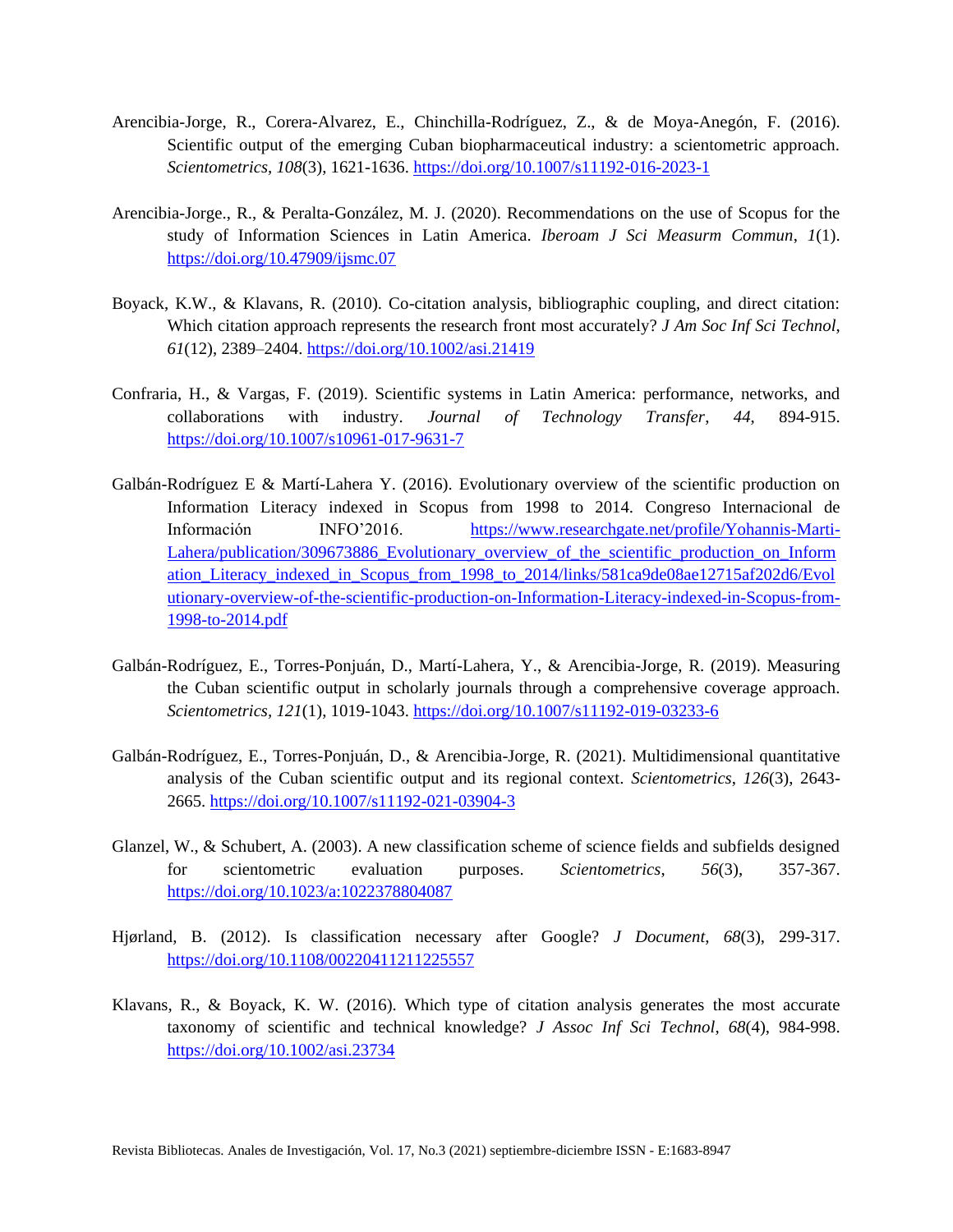- Lazarini, F. (2015). *Cataloguing and Classification. An introduction to AACR2, RDA, DDC, LCC, LCSH and MARC 21 Standards*. Kidlington, UK: Chandos Publishing. <https://www.sciencedirect.com/book/9780081001615/cataloguing-and-classification>
- Mitchell, J. S., & Panzer, M. (2013). Dewey linked data: making connections with old friends and new acquaintances. *Italian J Arch Inf Sci*, *4*(1), 177-199. <http://digital.casalini.it/10.4403/jlis.it-5467>
- Olson, H. A. (2001). Sameness and difference. A cultural foundation of classification. *Lib Resour Tech Serv, 45*(3), 115-122.<https://doi.org/10.5860/lrts.45n3.115>
- Satija, M. P. (2013). *The theory and practice of the Dewey Decimal Classification system.* 2<sup>nd</sup> Edition. Oxford: Chandos Publishing. [https://www.sciencedirect.com/book/9781843347385/the-theory](https://www.sciencedirect.com/book/9781843347385/the-theory-and-practice-of-the-dewey-decimal-classification-system#book-info)[and-practice-of-the-dewey-decimal-classification-system#book-info](https://www.sciencedirect.com/book/9781843347385/the-theory-and-practice-of-the-dewey-decimal-classification-system#book-info)
- Shu, F., Julien, C. A., Zhang, L., Qiu, J., Zhang, J., & Larivière, V. (2019). Comparing journal and paper level classifications of science. *J Informetrics*, *13*, 202-225. <https://doi.org/10.1016/j.joi.2018.12.005>
- Rodríguez Castilla, L., & Remón Saborit, C. A. (2014). Producción Científica en Ciencias de la Educación y Ciencias Pedagógicas en el período 2005-2013, reflejada en Revistas Cubanas de la red del Ministerio de Educación Superior (MES). *Ref Pedag, 2*(1), 2308-3042. <https://rrp.cujae.edu.cu/index.php/rrp/article/view/47>
- Rodríguez-Sánchez, Y., Casate-Fernández, R., Sánchez-Rojas, C., Arencibia-Jorge, R., Rogel-Salazar, R., Becerril-García, A., & Aguado-López, E. (2013). *Informe sobre la producción científica de Cuba y el Caribe en revistas iberoamericanas de acceso abierto en redalyc.org, 2005-2011*. Cuba, México: Instituto de Información Científica y Tecnológica, Universidad Autónoma del Estado de México. <http://hdl.handle.net/20.500.11799/572>
- Traag, V.A., Waltman, L., & Van Eck, N.J. (2019). From Louvain to Leiden: Guaranteeing wellconnected communities. *Scientific Rep*, *9*, 5233. <https://doi.org/10.1038/s41598-019-41695-z>
- Ullah, A., Khusro, S., & Ullah, I. (2017). Bibliographic Classification in the Digital Age: Current Trends & Future Directions. *Inf Technol Libr*, *36*(3), 48-77. <https://doi.org/10.6017/ital.v36i3.8930>
- Van Eck, N. J., & Waltman, L. (2010). Software survey: VOSviewer, a computer program for bibliometric mapping. *Scientometrics*, *84*(2), 523-538. [https://doi.org/10.1007/s11192-009-0146-](https://doi.org/10.1007/s11192-009-0146-3) [3](https://doi.org/10.1007/s11192-009-0146-3)
- Waltman, L., & van Eck, N. J. (2019). Field Normalization of Scientometric Indicators. In Glänzel W, Moed HF, Schmoch U, Thelwall M, editors. *Springer Handbook of Science and Technology Indicators*. Cham: Springer Nature Switzerland AG, 281-300. [https://doi.org/10.1007/978-3-030-](https://doi.org/10.1007/978-3-030-02511-3_11) [02511-3\\_11](https://doi.org/10.1007/978-3-030-02511-3_11)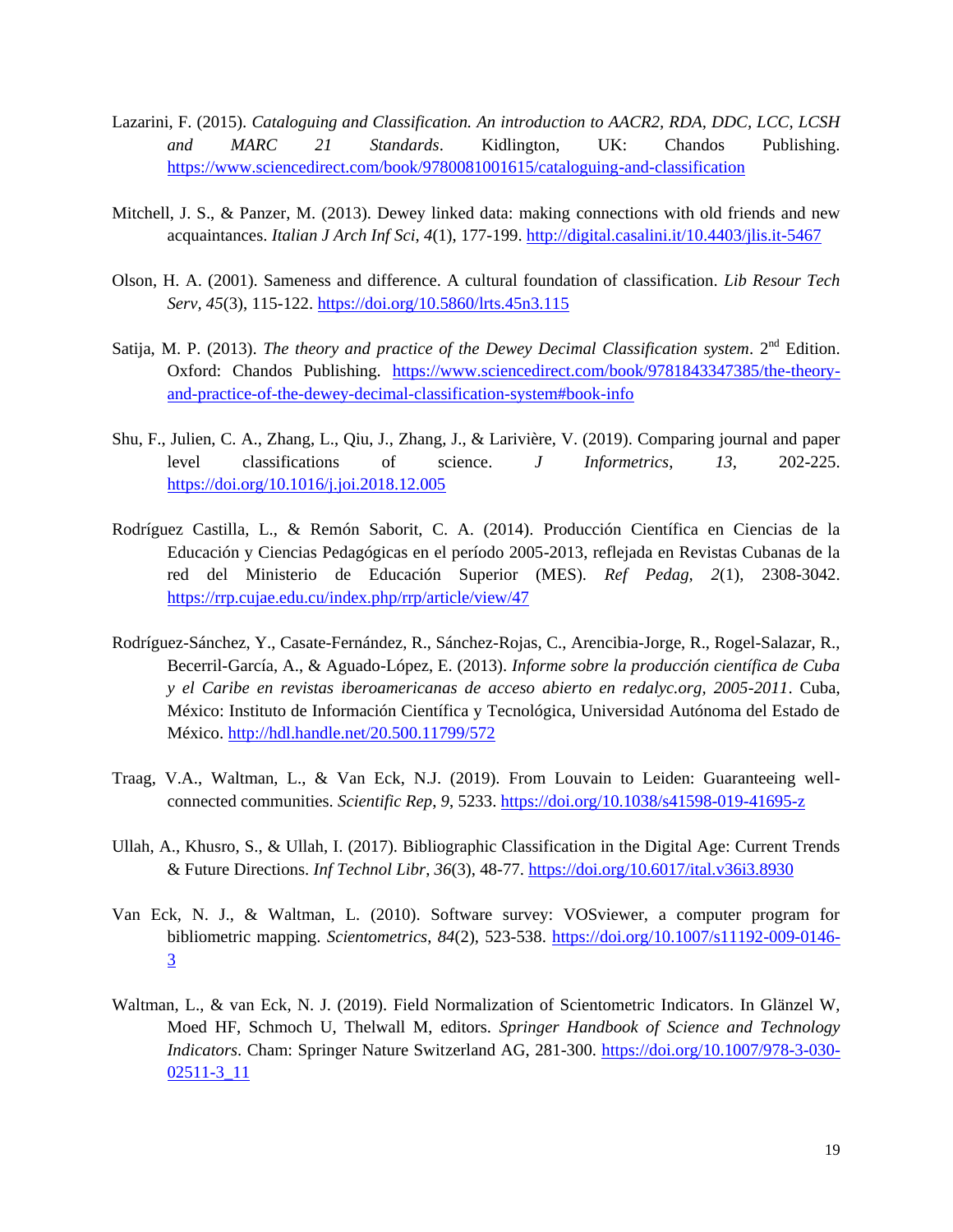- Waltman, L., & Van Eck, N.J. (2012). A new methodology for constructing a publication-level classification system of science. *J Am Soc Inf Sci Technol*, *63*(12), 2378-2392. <https://doi.org/10.1002/asi.22748>
- Wang, Q., & Waltman, L. (2016). Large-scale analysis of the accuracy of the journal classification systems of Web of Science and Scopus. *J Informetrics*, *10*(2), 347-364. <https://doi.org/10.1016/j.joi.2016.02.003>
- Werner, W., & Cardona, M. (2014). Physics in Cuba from the perspective of bibliometrics. In A. Baracca, J. Renn & H. Wendt (Eds.), *The history of Physics in Cuba* (Vol. 304, pp. 423-437). Dordrecht: Springer Science+Business Media.
- Zacca-González, G., Chinchilla-Rodríguez, Z., & Vargas-Quesada, B. (2018). Medical scientific output and specialization in Latin American countries. *Scientometrics, 115*(3), 1635-1650. <https://doi.org/10.1007/s11192-018-2717-7>
- Zhang, J., Liu, X., & Wu, L. (2016). The study of subject-classification based on journal coupling and expert subject-classification system. *Scientometrics*, *107*(3), 1149-1170. <https://doi.org/10.1007/s11192-016-1890-9>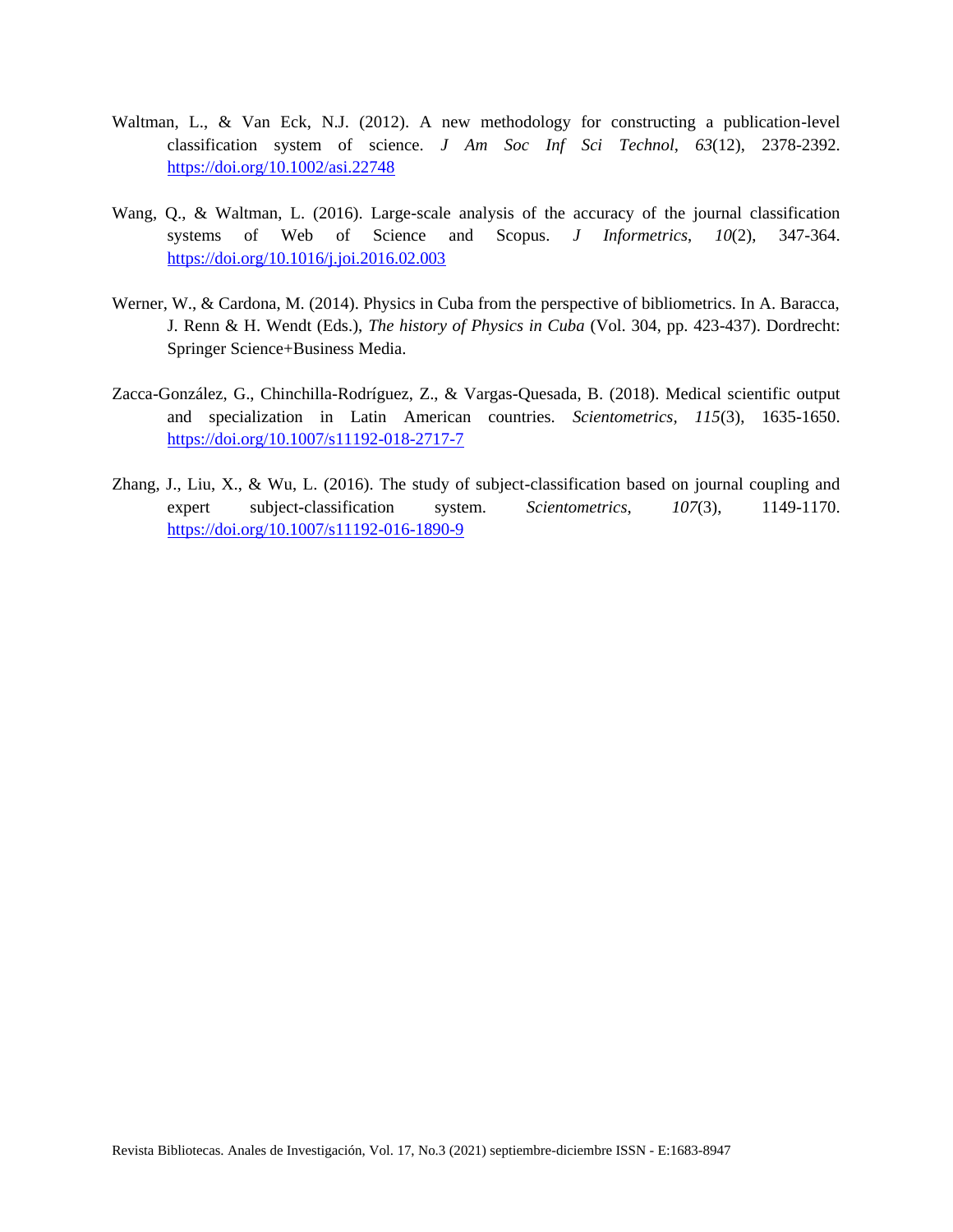# **Appendix 1.**

**Cross-classification table of Cuban academic journals in DDC, Latindex, Scopus and WoS classification systems. Indexing at Emerging Sources Citation Index (ESCI), SciELO Citation Index (SciELO CI) and Scopus is included (Database's category).**

# Register's structure:

**Journal No. |Journal title|ISSN| DDC-Class | DDC-Division| DDC-Section| DDC-Degree & Subdegree|DDCcode| Latindex-Subject|Latindex-Subsubject| Scopus-SuperGroup| Scopus-Category|Scopus-Subcategory|Scopus-Code|WoS-ResearchArea|WoS-Subject Category|Database (ESCI, SciELO CI & Scopus)|**

01|Acción|IS:1812-5808|Arts & recreation|Sports, games & entertainment|Athletic and outdoor sports and games|Education, research, related topics|796.07|Social Sciences|Sports, Education|Social Sciences|Social Sciences|Sports science; Education|3304|Life Sciences & Biomedicine; Social Sciences|Sport Sciences; Education & Educational Research|None

02|Acta Botánica Cubana|IS:0138-6824|Science|Biology; Plants (Botany)|Natural history of organisms and related subjects; Specific topics in natural history of plants|NA|578; 581|Exact and Natural Sciences|Biology, Botany|Life Sciences|Agricultural and Biological Sciences|Plant Science; Ecology, Evolution, Behavior and Systematics|1110; 1105|Life Sciences & Biomedicine|Plant Sciences|None

03|Acta Médica del Centro|IS:1995-9494|Science|Medicine & health|Medicine and health|NA|610|Medical Sciences|Public Health|Health Sciences|Medicine|General Medicine|2700|Life Sciences & Biomedicine|General & Internal Medicine|None

04|Acuacuba|IS:1608-0467|Technology|Agriculture|Hunting, fishing, conservation, related technologies|Culture of cold-blooded vertebrates|639.3|Agricultural Sciences|Fishery|Life Sciences|Agricultural and Biological Sciences|Aquatic Science; Food Science|1104; 1106|Life Sciences & Biomedicine|Fisheries; Marine & Freshwater Biology|None

05|Agrotecnia de Cuba|IS:2414-4673|Technology|Agriculture|Specific techniques; apparatus, equipment, materials|NA|631|Agricultural Sciences, Exact and Natural Sciences|Agronomy, Animal husbandry, Silviculture, Biology, Botany|Life Sciences|Agricultural and Biological Sciences|Agronomy and Crop Science; Plant Science; Soil Science; Horticulture|1102; 1110; 1111; 1108|Life Sciences & Biomedicine|Agricultural Engineering; Agronomy|None

06|Alcance|IS:2411-9970|Computer science, information & general works; Social sciences|News media, journalism & publishing; Social sciences, sociology & anthropology|General; Social interaction|Media (Means of communication)|070; 302.23|Social Sciences|Communication Sciences, Library Science, Information Sciences|Social Sciences|Social Sciences|Communication; Library and Information Sciences|3315; 3309|Technology|Communication; Information Science & Library Science|SciELO CI

07|Anales de la Academia de Ciencias de Cuba|IS:2304-0106|Science; Technology; Social sciences|Science; Technology; Social sciences, sociology & anthropology|NA|NA|500; 600; 300|Multidisciplinary|Multidisciplinary|Multidisciplinary|Multidisciplinary|Multidisciplinary|1000|Multid isciplinary|Multidisciplinary Sciences|None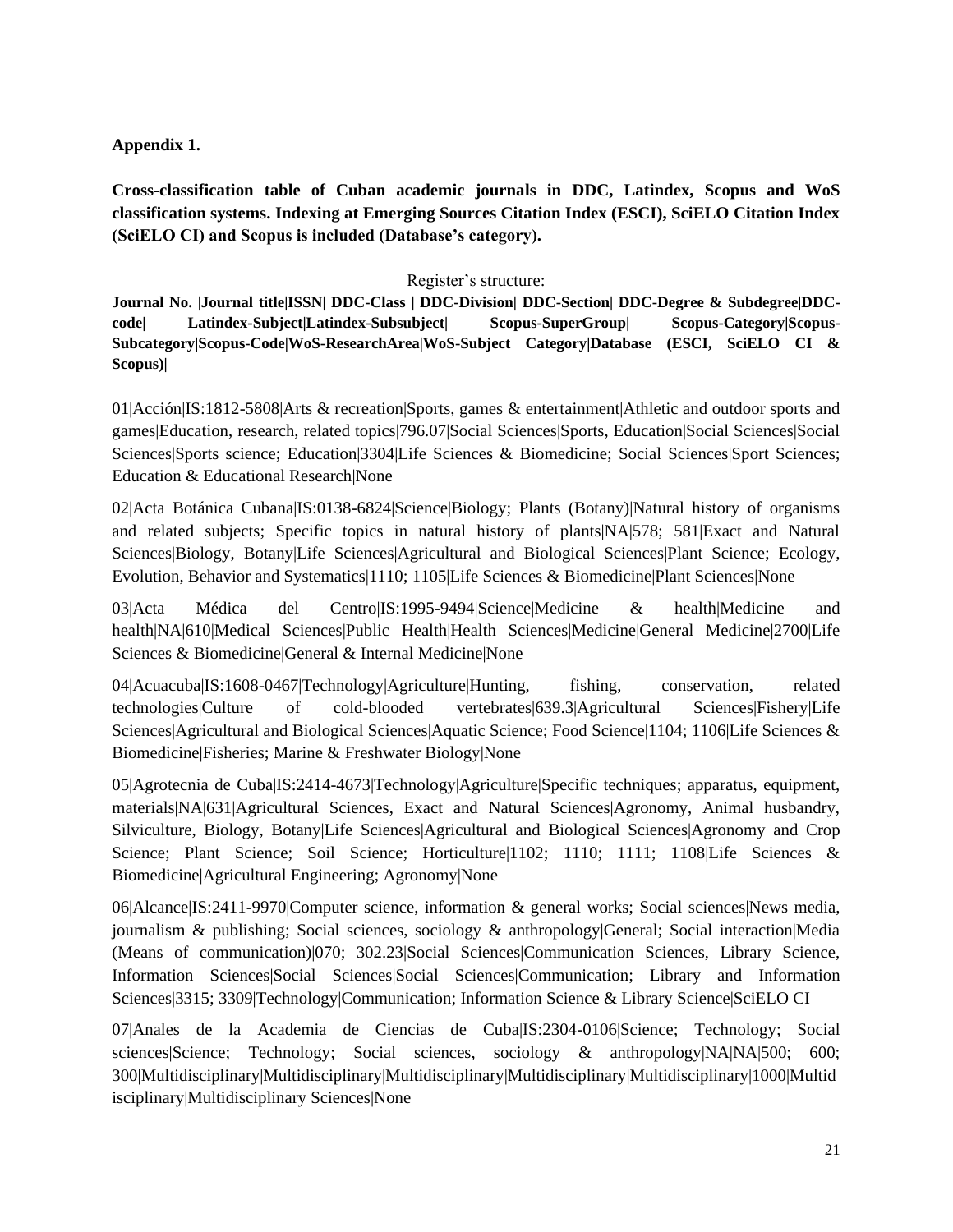08|Anuario Científico Cecmed|IS:1817-3152|Technology|Medicine & health|Pharmacology and therapeutics|Drugs (Materia medica); Therapeutics|615.1; 615.5072|Medical Sciences|Pharmacology, Pharmacy, Medicine, Toxicology|Health Sciences; Life Sciences|Medicine; Pharmacology, Toxicology and Pharmaceutics|Health Policy; Drug Discovery; Pharmacology, Toxicology and Pharmaceutics (miscellaneous); Pharmacology; Drug Guides; Medicine (miscellaneous)|2719; 3002; 3001; 3004;2709; 2701|Life Sciences & Biomedicine|Health Policy & Services; Research & Experimental; Pharmacology & Pharmacy|None

09|Anuario de la Facultad de Ciencias Económicas y Empresariales|IS:2218- 3639|Technology|Management & public relations|General management|Organization and financial management|658.1|Social Sciences|Accounting, Economics, Enterprise economics|Social Sciences|Business, Management and Accounting|Business, Management and Accounting (miscellaneous); Organizational Behavior and Human Resource Management|1401; 1407|Social Sciences|Economics; Management; Business, Finance|None

10|Anuario del Centro de Estudios Martianos|IS:0864-1358|History & geography|History of North America; Biography & genealogy|Mexico, Central America, West Indies; Religious leaders, thinkers, workers|West Indies (Antilles) and Bermuda, Cuba; Family histories|972.91922|Social Sciences|History|Social Sciences|Arts and Humanities; Social Sciences|History; Cultural Studies; Literature and Literary Theory|1202; 3316; 1208|Social Sciences; Arts & Humanities|Cultural Studies; History; Literature|None

11|Anuario del Centro de Investigaciones Jurídicas|IS:1810-4924|Social sciences|Law|Law|NA|340|Social Sciences|Comparative law, Tax law, Civil law, Law and jurisprudence|Social Sciences|Social Sciences|Law; Sociology and Political Science|3308; 3312|Social Sciences|Law|None

12|Anuario Investigaciones Culturales|IS:1729-4665|Social sciences|Social sciences, sociology & anthropology|Culture and institutions|NA|306|Arts and Humanities, Social Sciences|History, Culture|Social Sciences|Social Sciences; Arts and Humanities|Cultural Studies; History|3316; 1202|Social Sciences; Arts & Humanities|Cultural Studies; History|None

13|Anuario L/L. Estudios Lingüísticos|IS:0864-1994|Language|Spanish, Portuguese, Galician|Historical and geographic variations, modern nongeographic variations of Spanish|NA|467|Arts and Humanities|Linguistics|Social Sciences|Arts and Humanities; Social Sciences|Language and Linguistics; Linguistics and Language|1203; 3310|Arts & Humanities|Linguistics; Language & Linguistics|None

14|Anuario L/L. Estudios Literarios|IS:0864-2036|Literature|Spanish, Portuguese, Galician literatures|Literatures of Spanish, Portuguese, Galician languages|NA|860|Arts and Humanities|Literature|Social Sciences|Arts and Humanities|Literature and Literary Theory|1208|Arts & Humanities|Literature, Romance|None

15|Apiciencia|IS:1608-1862|Technology|Agriculture|Insect culture|NA|638|Agricultural Sciences|Veterinary, Zootecnics|Life Sciences|Agricultural and Biological Sciences|Insect Science; Animal Science and Zoology|1109; 1103|Life Sciences & Biomedicine|Entomology|None

16|Arcada|IS:2518-4164|Arts & recreation|Architecture|Architecture|Historic preservation in an architectural context|720.288|Engineering Sciences, Social Sciences|Town planning, Local Studies|Social Sciences|Arts and Humanities; Social Sciences|History; Urban Studies; Conservation; Cultural Studies|1202; 3322; 1206; 3316|Arts & Humanities; Social Sciences|Architecture; Cultural Studies|None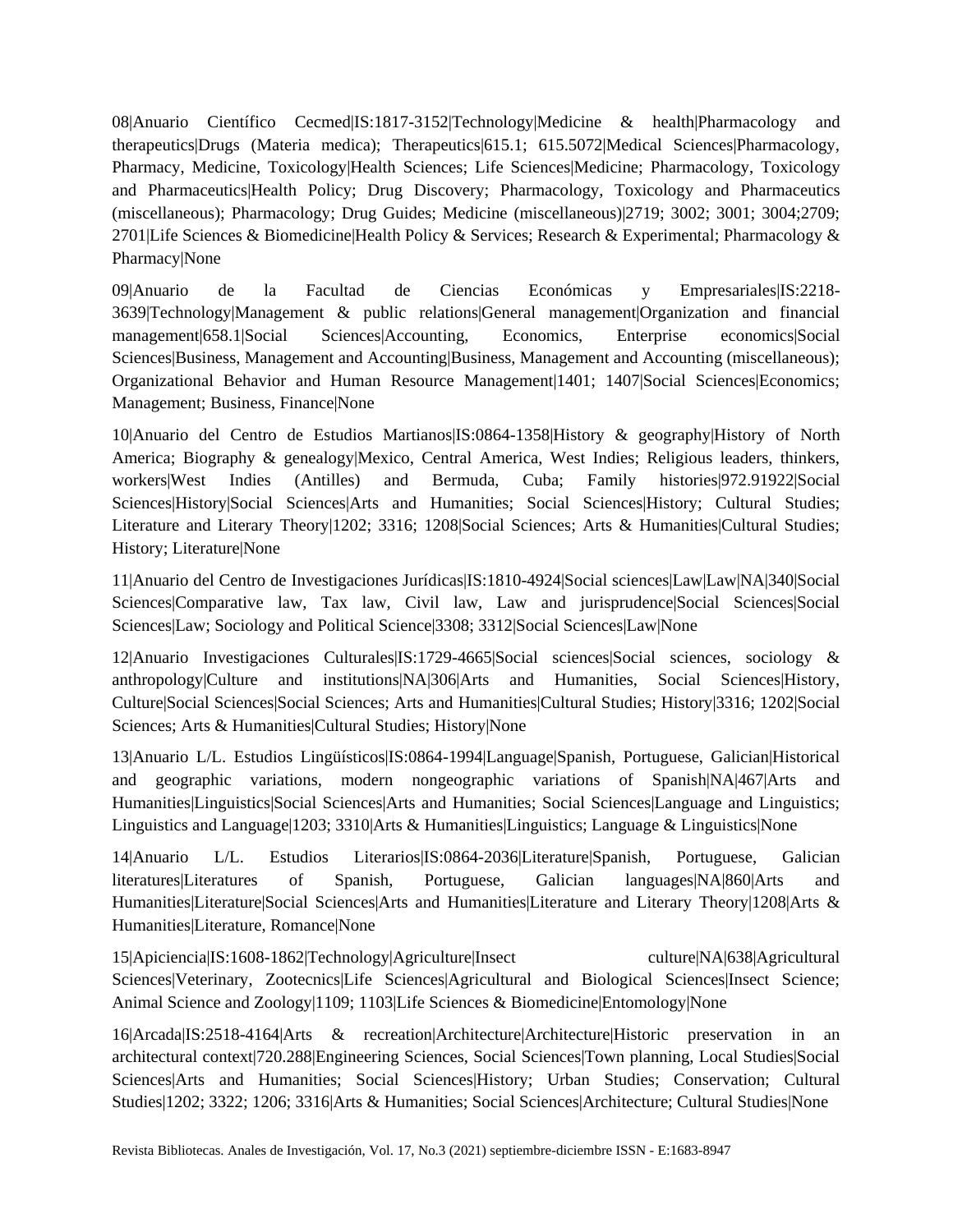17|Archivo del Hospital Universitario "General Calixto García"|IS:1728-6115|Technology|Medicine & health|Medicine and health|NA|610|Medical Sciences|Medicine|Health Sciences|Medicine|General Medicine; Internal Medicine|2700; 2724|Life Sciences & Biomedicine|General & Internal Medicine|None

18|Arquitectura y Urbanismo|IS:1815-5898|Arts & recreation|Area planning & landscape architecture|Area planning (Civic art)|NA|711|Engineering Sciences|Town planning|Physical Sciences|Engineering|Architecture; Building and Construction|2216; 2215|Arts & Humanities|Architecture; Urban Studies|SciELO CI

19|Arrancada|IS:1810-5882|Arts & recreation|Sports, games & entertainment|Athletic and outdoor sports and games|Education, research, related topics|796.07|Social Sciences|Sports, Education|Social Sciences|Social Sciences|Sports science; Education|3304|Life Sciences & Biomedicine; Social Sciences|Sport Sciences; Education & Educational Research|ESCI

20|Atenas|IS:1682-2749|Social sciences|Education|Education|NA|370|Social Sciences|Education|Social Sciences|Social Sciences|Education|3304|Social Sciences|Social Sciences - Other Topics; Education & Educational Research|ESCI

21|Avances|IS:1562-3297|Science; Technology; Social sciences|Science; Technology; Social sciences, sociology  $\&$  anthropology|NA|NA|500; 600; 300|Multidisciplinary|Multidisciplinary|Multidisciplinary|Multidisciplinary|Multidisciplinary|1000|Multid isciplinary|Multidisciplinary Sciences|ESCI

22|Avanzada Científica|IS:1029-3450|Science; Technology; Social sciences|Science; Technology; Social sciences, sociology  $\&$  anthropology|NA|NA|500; 600; 300|Multidisciplinary|Multidisciplinary|Multidisciplinary|Multidisciplinary|Multidisciplinary|1000|Multid isciplinary|Multidisciplinary Sciences|None

23|Bibliotecas. Anales de investigación|IS:1683-8947|Computer science, information & general works|Library & information sciences|Operation of libraries, archives, information centers|NA|025|Social Sciences|Library Science, Information Sciences|Social Sciences|Social Sciences|Library and Information Sciences|3309|Technology|Information Science & Library Science; Social Sciences, General|ESCI

24|Biotecnología Aplicada|IS:1027-2852|Technology|Chemical engineering|Chemical engineering and related technologies|Biotechnology|660.6|Exact and Natural Sciences|Biology, Biotechnology|Life Sciences|Biochemistry, Genetics and Molecular Biology; Immunology and Microbiology|Applied Microbiology and Biotechnology; Biotechnology|2402;1305|Life Sciences & Biomedicine|Biotechnology & Applied Microbiology|SciELO CI; Scopus

25|Biotecnología Vegetal|IS:2074-8647|Technology|Agriculture|Specific techniques; apparatus, equipment, materials|Cultivation and harvesting|631.5|Exact and Natural Sciences|Biotechnology, Botany|Life Sciences|Agricultural and Biological Sciences; Biochemistry, Genetics and Molecular Biology|Agronomy and Crop Science; Plant Science; Biotechnology|1102; 1110; 1305|Life Sciences & Biomedicine|Plant Sciences; Biotechnology & Applied Microbiology|SciELO CI

26|Boletín Científico Técnico INIMET|IS:2070-8505|Social sciences|Commerce, communications & transportation|Metrology and standardization|NA|389|Engineering Sciences|Technology, Industry, Instruments engineering|Physical Sciences; Social Sciences|Engineering; Physics and Astronomy; Business, Management and Accounting|Engineering (miscellaneous); Control and Systems Engineering;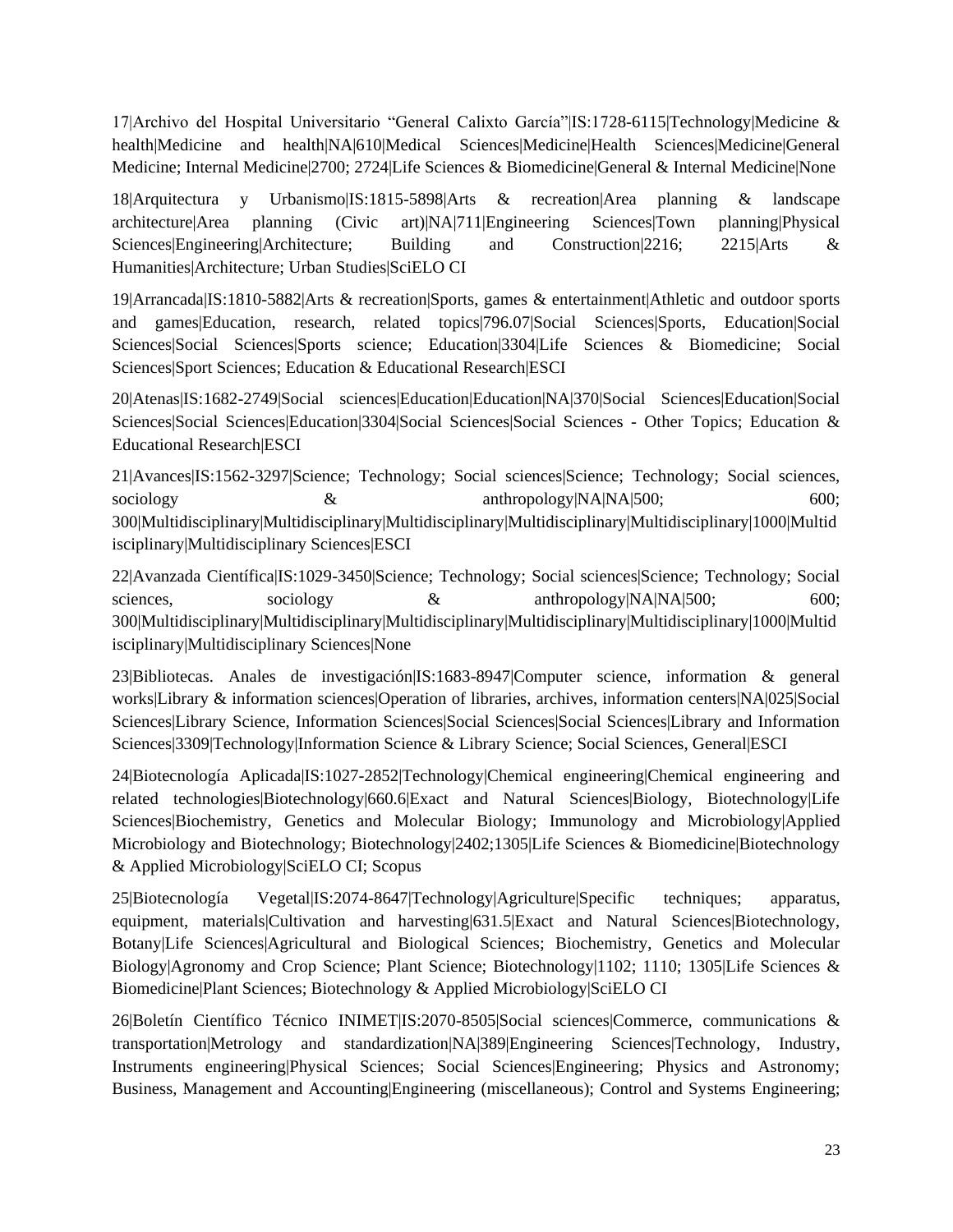Industrial and Manufacturing Engineering; Safety, Risk, Reliability and Quality; Instrumentation|2201; 2207; 2209; 2213; 3105|Technology|Instruments & Instrumentation|None

27|Boletín del Archivo Nacional|IS:1990-84580864-0769|Computer science, information & general works|Library & information sciences|Operation of libraries, archives, information centers|NA|025|Social Sciences|Library Science, Information Sciences|Social Sciences|Social Sciences; Arts and Humanities|Library and Information Sciences; Conservation; History; Museology|3309; 1206; 1202; 1209|Technology|Information Science & Library Science|None

28|Café Cacao|IS:1680-7685|Technology|Agriculture|Field and plantation crops|Alkaloidal crops|633.7|Agricultural Sciences|Agronomy|Life Sciences|Agricultural and Biological Sciences|Agronomy and Crop Science; Plant Science; Soil Science; Food Science|1102; 1110; 1111; 1106|Life Sciences & Biomedicine|Agronomy; Plant Sciences; Horticulture|None

29|Catauro|IS:1681-7842|Social sciences|Social sciences, sociology & anthropology|Culture and institutions|NA|306|Social Sciences|Social sciences and humanities, Anthropology, Ethnology, Folklore|Social Sciences|Social Sciences; Arts and Humanities|Anthropology; Cultural Studies; History|3314; 3316; 1202|Social Sciences; Arts & Humanities|Anthropology; Communication; Folklore; History|None

30|Centro Agrícola|IS:2072-2001|Technology|Agriculture|Agriculture and related technologies|NA|630|Exact and Natural Sciences|Agricultural Sciences, Agronomy|Life Sciences|Agricultural and Biological Sciences|Agronomy and Crop Science; Plant Science; Soil Science; Horticulture|1102; 1110; 1111; 1108|Life Sciences & Biomedicine|Agronomy; Agricultural Sciences|ESCI; SciELO CI

31|Centro Azúcar|IS:2223-4861|Technology|Agriculture|Field and plantation crops|Sugar, syrup, starch crops|633.6|Agricultural Sciences|Agronomy|Life Sciences; Physical Sciences; |Agricultural and Biological Sciences; Engineering; Environmental Science|Agronomy and Crop Science; Food Science; Industrial and Manufacturing Engineering; Engineering (miscellaneous); Waste Management and Disposal|1102; 1106; 2209; 2201; 2311|Life Sciences & Biomedicine|Agricultural Engineering; Agronomy|SciELO CI

32|Ciencia en su PC|IS:1027-2887|Science; Technology; Social sciences|Science; Technology; Social sciences, sociology  $\&$  anthropology|NA|NA|500; 600; 300|Multidisciplinary|Multidisciplinary|Multidisciplinary|Multidisciplinary|Multidisciplinary|1000|Multid isciplinary|Multidisciplinary Sciences|None

33|Ciencia y Actividad Física|IS:2412-3226|Arts & recreation|Sports, games & entertainment|Athletic and outdoor sports and games|Education, research, related topics|796.07|Social Sciences|Sports, Higher education|Social Sciences|Social Sciences|Sports science; Education|3304|Life Sciences & Biomedicine|Sport Sciences; Education & Educational Research|None

34|Ciencia y Tecnología de Alimentos|IS:1816-7721|Technology|Chemical engineering|Food technology|NA|664|Engineering Sciences|Food technology|Life Sciences; Physical Sciences|Agricultural and Biological Sciences; Engineering|Food Science; Industrial and Manufacturing Engineering|1106; 2209|Life Sciences & Biomedicine|Food Science & Technology; Nutrition & Dietetics|None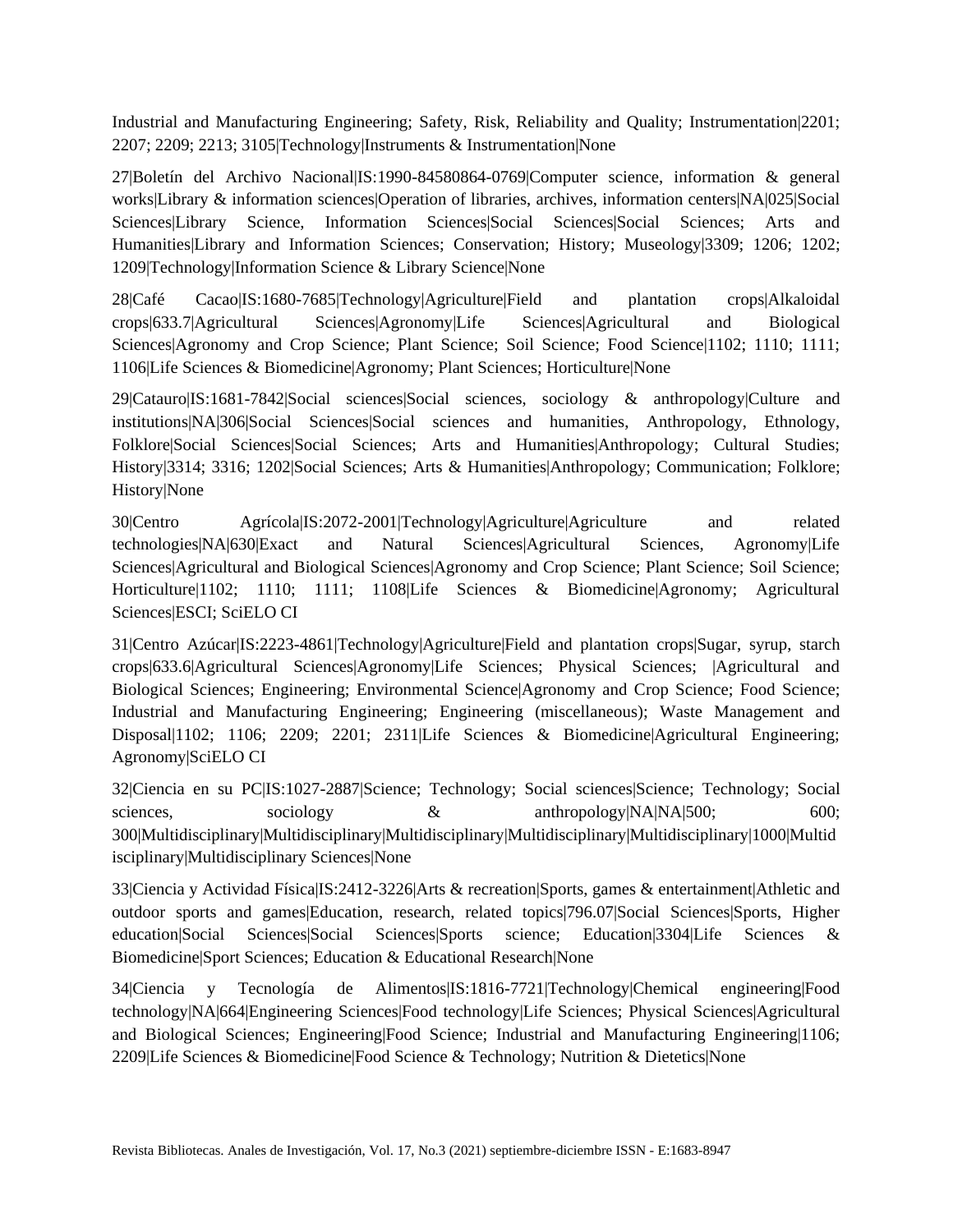35|Ciencia y Tecnología Ganadera|IS:1999-4494|Technology|Agriculture|Animal husbandry|NA|636|Agricultural Sciences, Exact and Natural Sciences|Animal husbandry, Agronomy, Science and technology, Biotechnology|Life Sciences; Health Sciences|Agricultural and Biological Sciences; Veterinary|Animal Science and Zoology; Veterinary (miscellaneous); Food Animals; Agronomy and Crop Science|1103; 3401; 3403; 1102|Life Sciences & Biomedicine|Agriculture, Dairy & Animal Science|None

36|Ciencias de la información|IS:1606-4925|Computer science, information & general works|Library & information sciences|Library and information sciences|NA|020|Social Sciences|Library Science, Information Sciences|Social Sciences|Social Sciences|Library and Information Sciences|3309|Technology|Information Science & Library Science|None

37|Ciencias de la Tierra y el Espacio|IS:1729-3790|Science|Earth sciences & geology|Earth sciences|NA|550|Exact and Natural Sciences|Astronomy, Earth sciences, Geophysics|Physical Sciences|Earth and Planetary Sciences; Physics and Astronomy; Environmental Science|Earth and Planetary Sciences (miscellaneous); Astronomy and Astrophysics; Geophysics; Geotechnical Engineering and Engineering Geology; Environmental Science (miscellaneous)|1901; 3103; 1908; 1909; 2301|Physical Sciences|Geosciences, Multidisciplinary|None

38|Ciencias Holguín|IS:1027-2127|Science; Technology; Social sciences|Science; Technology; Social sciences, sociology  $\&$  anthropology|NA|NA|500; 600; 300|Multidisciplinary|Multidisciplinary|Multidisciplinary|Multidisciplinary|Multidisciplinary|1000|Multid isciplinary|Multidisciplinary Sciences|None

39|Ciencias Matemáticas|IS:0256-5374|Science|Mathematics|Mathematics|NA|510|Exact and Natural Sciences|Mathematics|Physical Sciences|Mathematics; Computer Science|Applied Mathematics; Computational Mathematics; Mathematics (miscellaneous); Computational Theory and Mathematics|2604; 2605; 2601; 1703|Physical Sciences|Mathematics, Applied|None

40|Ciencias Pedagógicas|IS:1605-5888|Social sciences|Education|Education|NA|370|Social Sciences|Education, Pedagogy|Social Sciences|Social Sciences|Education|3304|Social Sciences|Education & Educational Research|None

41|Citrifrut|IS::2224-6479|Technology|Agriculture|Orchards, fruits, forestry|NA|634|Agricultural Sciences|Agronomy|Life Sciences|Agricultural and Biological Sciences|Agronomy and Crop Science; Plant Science; Horticulture|1102; 1110; 1108|Life Sciences & Biomedicine|Agronomy; Plant Sciences; Horticulture|None

42|Clave|IS:1992-8637|Arts & recreation|Music|Music|NA|780|Arts and Humanities|Music|Social Sciences|Arts and Humanities|Music; History; Visual Arts and Performing Arts|1210; 1202; 1213|Arts & Humanities|Music|None

43|COFIN Habana|IS:2073-6061|Technology; Social sciences|Management & public relations; Economics|Accounting; Finantial economics|NA|657; 332|Social Sciences|Finance, Accounting|Social Sciences|Business, Management and Accounting|Accounting; General Economics, Econometrics and Finance|1402; 2000|Social Sciences|Business & Economics|SciELO CI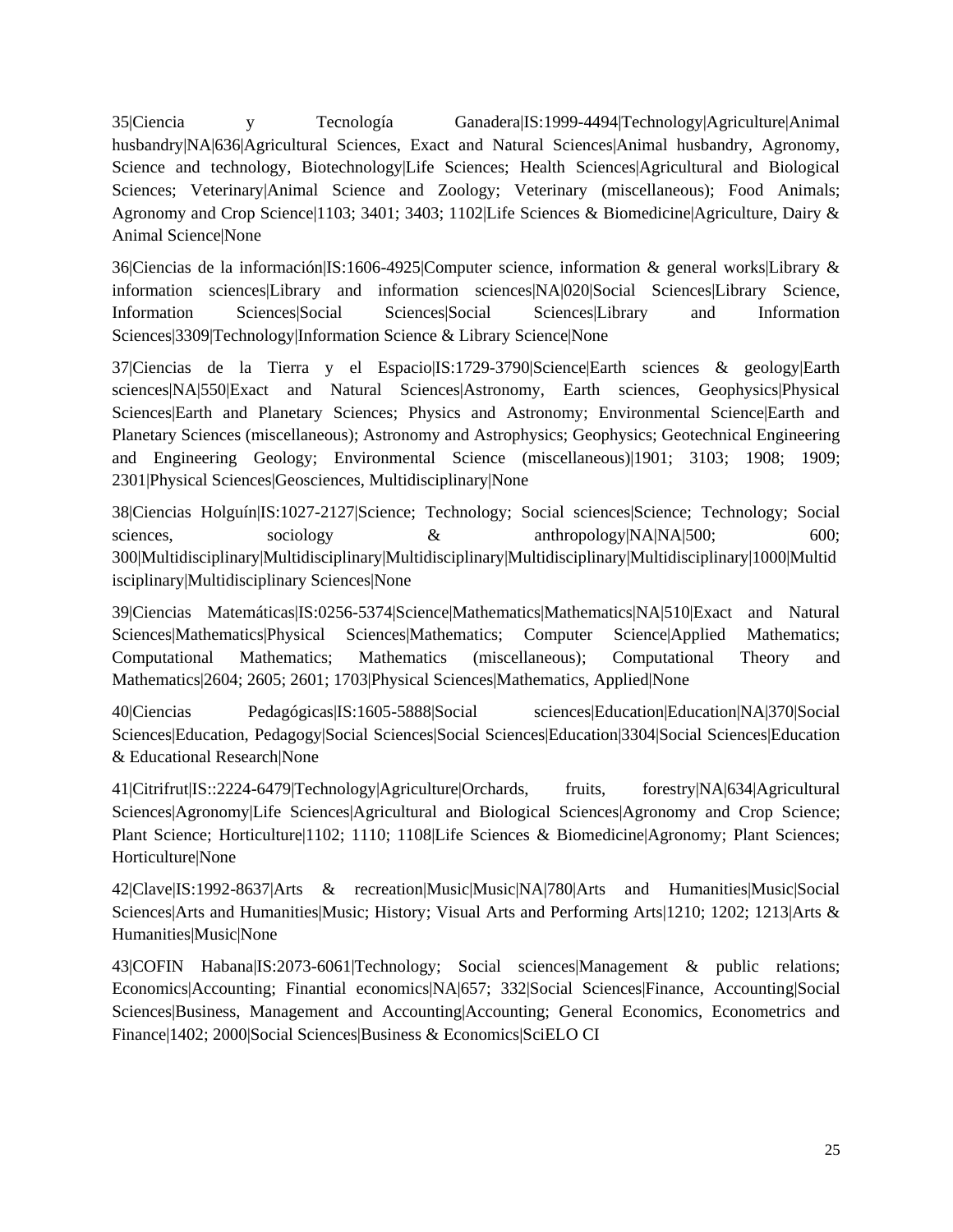44|Congreso Universidad|IS:2306-918X|Social sciences|Education|Higher education (Tertiary education)|NA|378|Social Sciences|Higher education, Pedagogy, Psychology|Social Sciences|Social Sciences|Education|3304|Social Sciences|Education & Educational Research|None

45|Conrado|IS:1990-8644|Social sciences|Education|Education|NA|370|Social Sciences|Education, Preschool education, Higher education, Pedagogy, Psychology|Social Sciences|Social Sciences|Education|3304|Social Sciences|Social Sciences, General; Education & Educational Research|ESCI; SciELO CI

46|Correo Científico Médico|IS:1560-4381|Technology|Medicine & health|Medicine and health|NA|610|Medical Sciences|Medicine, Nursing, Public Health|Health Sciences|Medicine|Public Health, Environmental and Occupational Health; Medicine (miscellaneous)|2739; 2701|Life Sciences & Biomedicine|Health Care Sciences & Services|SciELO CI

47|Corsalud|IS:2078-7170|Technology|Medicine & health|Diseases|Diseases of cardiovascular system|616.1|Medical Sciences|Cardiology, Public health|Health Sciences|Medicine|Cardiology and Cardiovascular Medicine|2705|Life Sciences & Biomedicine|Cardiac & Cardiovascular Systems|ESCI; SciELO CI

48|Cuba Tabaco|IS:2305-3771|Technology|Agriculture|Field and plantation crops|Alkaloidal crops|633.7|Agricultural Sciences|Agronomy|Life Sciences|Agricultural and Biological Sciences|Plant Science; Agronomy and Crop Science|1110; 1102|Life Sciences & Biomedicine|Agronomy; Plant Sciences|None

49|Cuba: Investigación Económica|IS:1026-485X|Social sciences|Economics|Economics|NA|330|Social Sciences|Econometrics , Economics|Social Sciences|Economics, Econometrics and Finance|Economics and Econometrics|2002|Social Sciences|Economics|None

50|Cubaenvases|IS:1026-0498|Technology|Manufacture for specific uses|Other final products, and packaging technology|Packaging technology|688.8|Engineering Sciences|Materials engineering, Industry|Physical Sciences|Engineering; Materials Science|Industrial and Manufacturing Engineering; Materials Science (miscellaneous); Mechanical Engineering|2209; 2501; 2210|Technology|Engineering, Manufacturing|None

51|Cubazoo|IS:1560-215X|Science|Animals (Zoology)|Animals|Education, research, related topics, Collections and exhibits of living mammals|590.73|Exact and Natural Sciences|Zoology|Life Sciences; Health Sciences|Agricultural and Biological Sciences; Veterinary|Animal Science and Zoology; Ecology, Evolution, Behavior and Systematics; Veterinary (miscellaneous)|1103; 1105; 3401|Life Sciences & Biomedicine|Zoology; Veterinary|None

52|Cultivos Tropicales|IS:1819-4087|Technology|Agriculture|Field and plantation crops|NA|633|Agricultural Sciences|Agronomy|Life Sciences|Agricultural and Biological Sciences|Agronomy and Crop Science; Plant Science; Horticulture|1102; 1110; 1108|Life Sciences & Biomedicine|Agricultural Engineering; Agronomy|SciELO CI

53|Cultura Física y Deportes de Guantánamo|IS:2519-9455|Arts & recreation|Sports, games & entertainment|Athletic and outdoor sports and games|Education, research, related topics|796.07|Social Sciences|Sports, Education|Social Sciences|Social Sciences|Sports science; Education|3304|Life Sciences & Biomedicine; Social Sciences|Sport Sciences; Education & Educational Research|None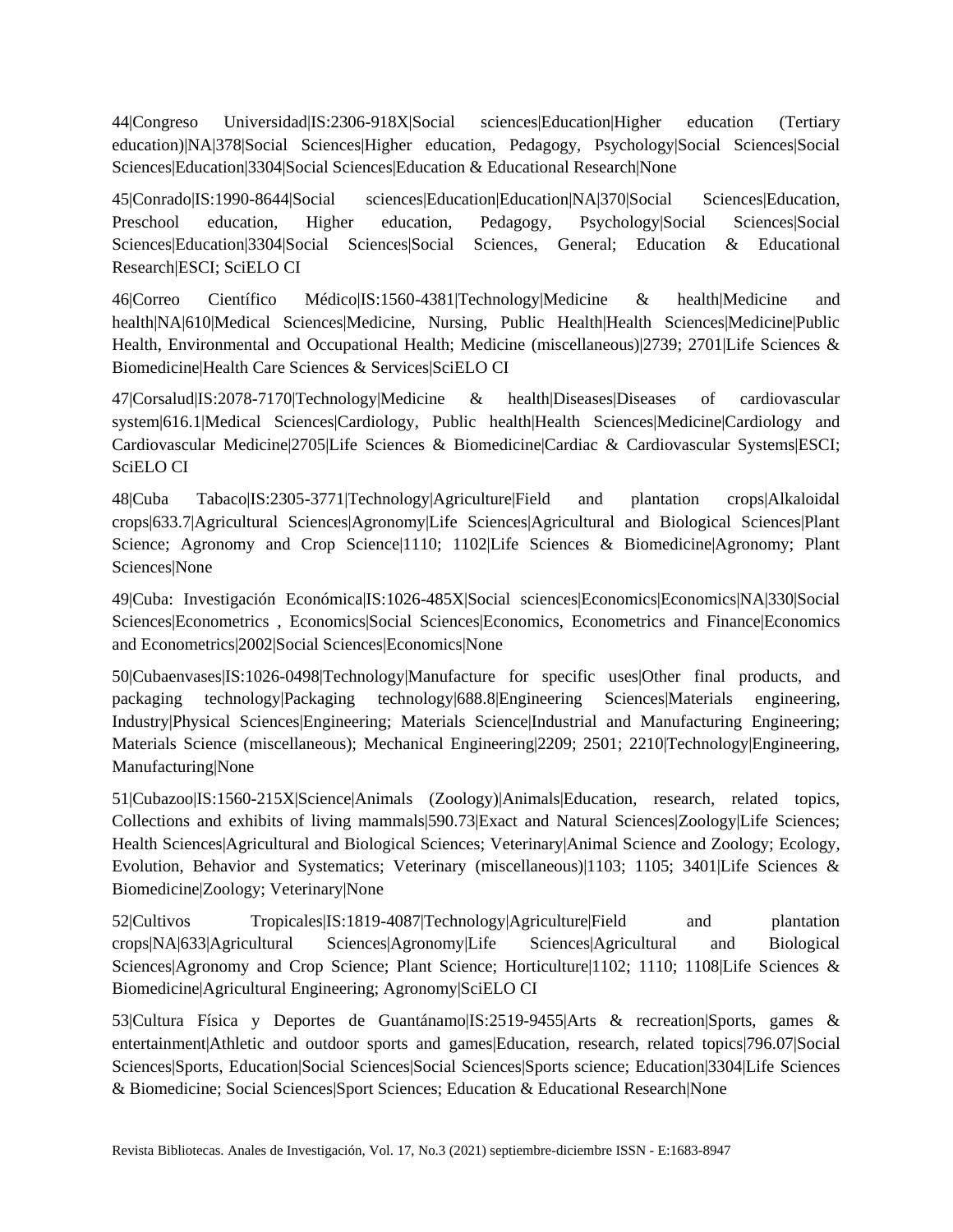54|Deporvida|IS:1819-4028|Arts & recreation|Sports, games & entertainment|Athletic and outdoor sports and games|Education, research, related topics|796.07|Social Sciences|Sports, Education|Social Sciences|Social Sciences|Sports science; Education|3304|Life Sciences & Biomedicine; Social Sciences|Sport Sciences; Education & Educational Research|None

55|Economía y Desarrollo|IS:2518-0983|Social sciences|Economics|Economics|NA|330|Social Sciences|Economics, Economic development|Social Sciences|Economics, Econometrics and Finance; Social Sciences; Business, Management and Accounting|General Economics, Econometrics and Finance; Development; Business and International Management 2000; 3303; 1403 Social Sciences Business & Economics|SciELO CI

56|Ecovida|IS:2076-281X|Science|Biology|Ecology|NA|577|Exact and Natural Sciences|Non-renewable natural resources, Ecology|Physical Sciences|Environmental Science|Ecology; Ecology, Evolution, Behavior and Systematics; Nature and Landscape Conservation; Management, Monitoring, Policy and Law|2303; 1105; 2309; 2308|Life Sciences & Biomedicine|Environmental Sciences & Ecology|None

57|Educación Médica Superior|IS:1561-2902|Technology|Medicine & health|Medicine and health|Education, research, related topics|610.71|Social Sciences, Medical Sciences|Education, Higher Education, Medicine|Social Sciences; Health Sciences|Social Sciences; Medicine|Education; Medicine (miscellaneous)|3304; 2701|Life Sciences & Biomedicine; Social Sciences|Health Care Sciences & Services; Education & Educational Research|SciELO CI; Scopus

58|Educación y Sociedad|IS:1811-9034|Social sciences|Education|Education|NA|370|Social Sciences|Education, Secondary education, Preschool education, Primary education, Higher education, Pedagogy, Education technology|Social Sciences|Social Sciences|Education|3304|Social Sciences|Education & Educational Research|None

59|Edumecentro|IS:2077-2874|Technology|Medicine & health|Medicine and health|Education, research, related topics|610.71|Medical Sciences|Public health|Social Sciences; Health Sciences|Social Sciences; Medicine; Arts and Humanities|Education; Medicine (miscellaneous)|3304; 2701|Life Sciences & Biomedicine|Health Care Sciences & Services; Education & Educational Research|SciELO CI

60|EduSol|IS:1729-8091|Social sciences|Education|Education|NA|370|Social Sciences|Pedagogy, Education|Social Sciences|Social Sciences|Education|3304|Social Sciences|Education & Educational Research|None

61|Ekotemas|IS:2414-4681|Technology|Management & public relations|Accounting|NA|657|Social Sciences|Economics, Accounting|Social Sciences|Economics, Econometrics and Finance; Business, Management and Accounting|Economics, Econometrics and Finance (miscellaneous); Business, Management and Accounting (miscellaneous)|2001; 1401|Social Sciences|Economics< Business, Finance|None

62|Estrategia y Gestión Universitaria|IS:2309-8333|Social sciences|Education|Higher education (Tertiary education)|Organization and activities in higher education|378.1|Social Sciences|Social Sciences and humanities, Education, Educational planning, Education technology|Social Sciences|Social Sciences|Education|3304|Social Sciences|Education & Educational Research|None

63|Estudio|IS:1684-6842|Social sciences|Social sciences, sociology & anthropology|Groups of people|Age groups; Young people twelve to twenty|305.235|Social Sciences|Sociology|Social Sciences|Psychology;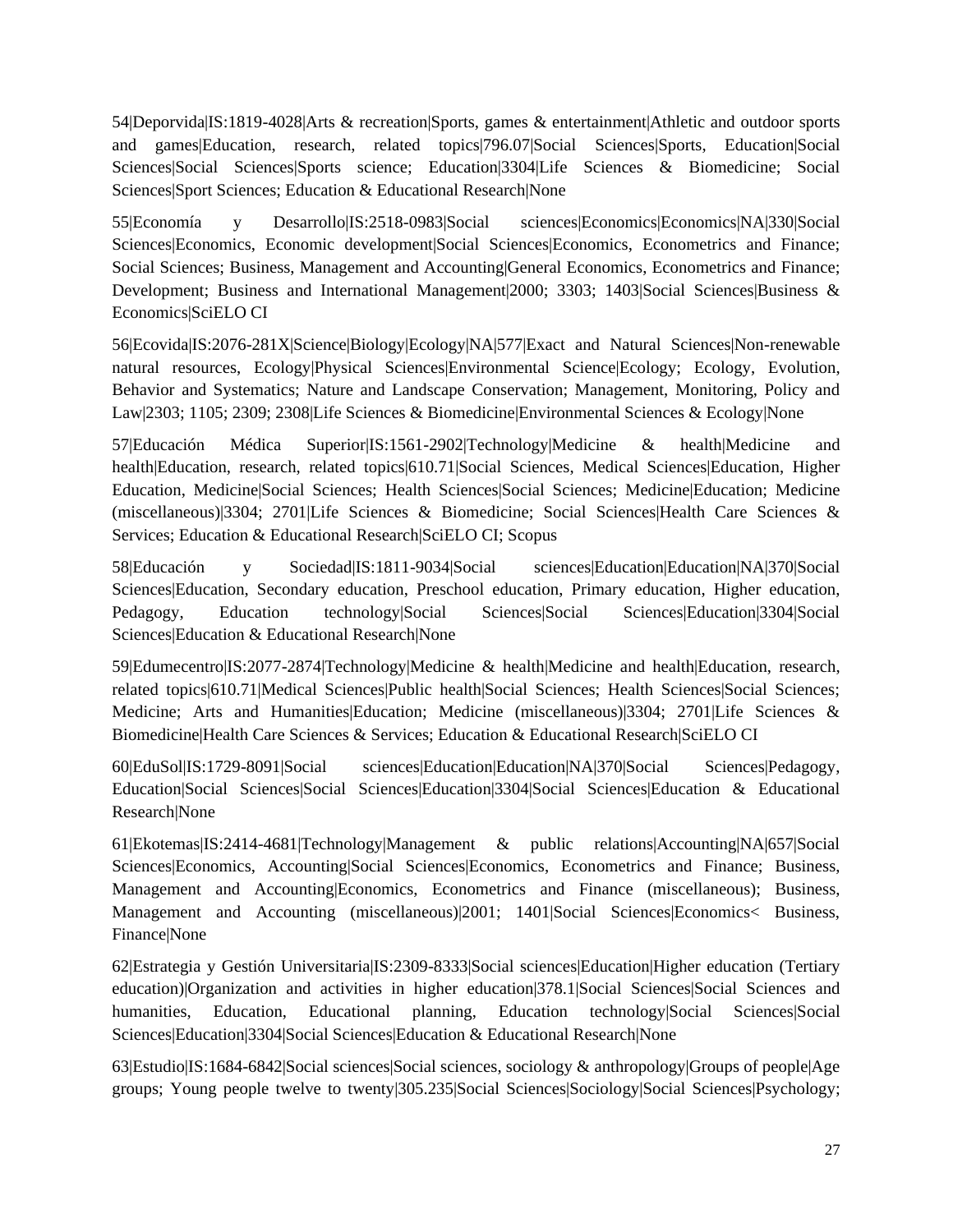Social Sciences|Developmental and Educational Psychology; Social Psychology; Sociology and Political Science; Life-span and Life-course Studies; Education; Social Sciences (miscellaneous)|3204; 3207; 3312; 3319; 3304; 3301|Social Sciences|Social Sciences, Interdisciplinary; Psychology, Development|None

64|Estudios del Desarrollo Social: Cuba y América Latina|IS:2308-0132|Social sciences|Social sciences, sociology & anthropology|Social processes|NA|303|Social Sciences, Arts and Humanities|Education, Latin American Studies, Local studies, International relations, Sociology, Culture|Social Sciences|Social Sciences|Development; Geography, Planning and Development; Social Sciences (miscellaneous); Sociology and Political Science|3303; 3305; 3312; 3301|Social Sciences|Social Sciences, General; Area Studies |ESCI; SciELO CI

65|Finlay|IS:2221-2434|Technology|Medicine & health|Medicine and health|NA|610|Medical Sciences|Nursing, Medicine, Pediatrics, Public health|Health Sciences|Medicine|Public Health, Environmental and Occupational Health; Medicine (miscellaneous)|2739; 2701|Life Sciences & Biomedicine|Public, Environmental & Occupational Health; General & Internal Medicine|ESCI; SciELO CI

66|Fitosanidad|IS:1818-1686|Technology|Agriculture|Plant injuries, diseases, pests|NA|632|Agricultural Sciences|Agronomy|Life Sciences; Physical Sciences|Agricultural and Biological Sciences; Environmental Science|Plant Science; Agronomy and Crop Science; Insect Science; Ecology; Management, Monitoring, Policy and Law|1110; 1102; 1109; 2303; 2308|Life Sciences & Biomedicine|Agricultural Engineering; Agronomy; Entomology; Environmental Science|None

67|Folia Dermatológica Cubana|IS:2070-2957|Technology|Medicine & health|Diseases|Diseases of integument|610.5|Medical Sciences|Dermatology, Medicine, Public health, Oncology|Health Sciences|Medicine|Dermatology; Medicine (miscellaneous); Infectious Diseases; Immunology and Allergy; Oncology|2708; 2701; 2725; 2723; 2730|Life Sciences & Biomedicine|Dermatology|None

68|Folletos Gerenciales|IS:1817-1788|Technology|Management & public relations|General management|NA|658|Social Sciences|Management|Social Sciences|Business, Management and Accounting; Social Sciences|Strategy and Management; Business, Management and Accounting (miscellaneous); Organizational Behavior and Human Resource Management; Geography, Planning and Development; Marketing|1408; 1401; 1407; 1406; 3305|Social Sciences|Management; Business, Finance|None

69|Gaceta Médica Espirituana|IS:1608-8921|Technology|Medicine & health|Medicine and health|NA|610|Medical Sciences|Nursing, Medicine, Public health|Health Sciences; Social Sciences|Medicine; Social Sciences|Public Health, Environmental and Occupational Health; Medicine (miscellaneous); Education|2739; 2701; 3304|Life Sciences & Biomedicine|Health Care Sciences & Services|SciELO CI

70|Granma Ciencia|IS:1027-975X|Science; Technology; Social sciences|Science; Technology; Social sciences, sociology  $\&$  anthropology|NA|NA|500; 600; 300|Multidisciplinary|Multidisciplinary|Multidisciplinary|Multidisciplinary|Multidisciplinary|1000|Multid isciplinary|Multidisciplinary Sciences|None

71|Hombre, Ciencia y Tecnología|IS:1028-0871|Science; Technology; Social sciences|Science; Technology; Social sciences, sociology & anthropology|NA|NA|500; 600;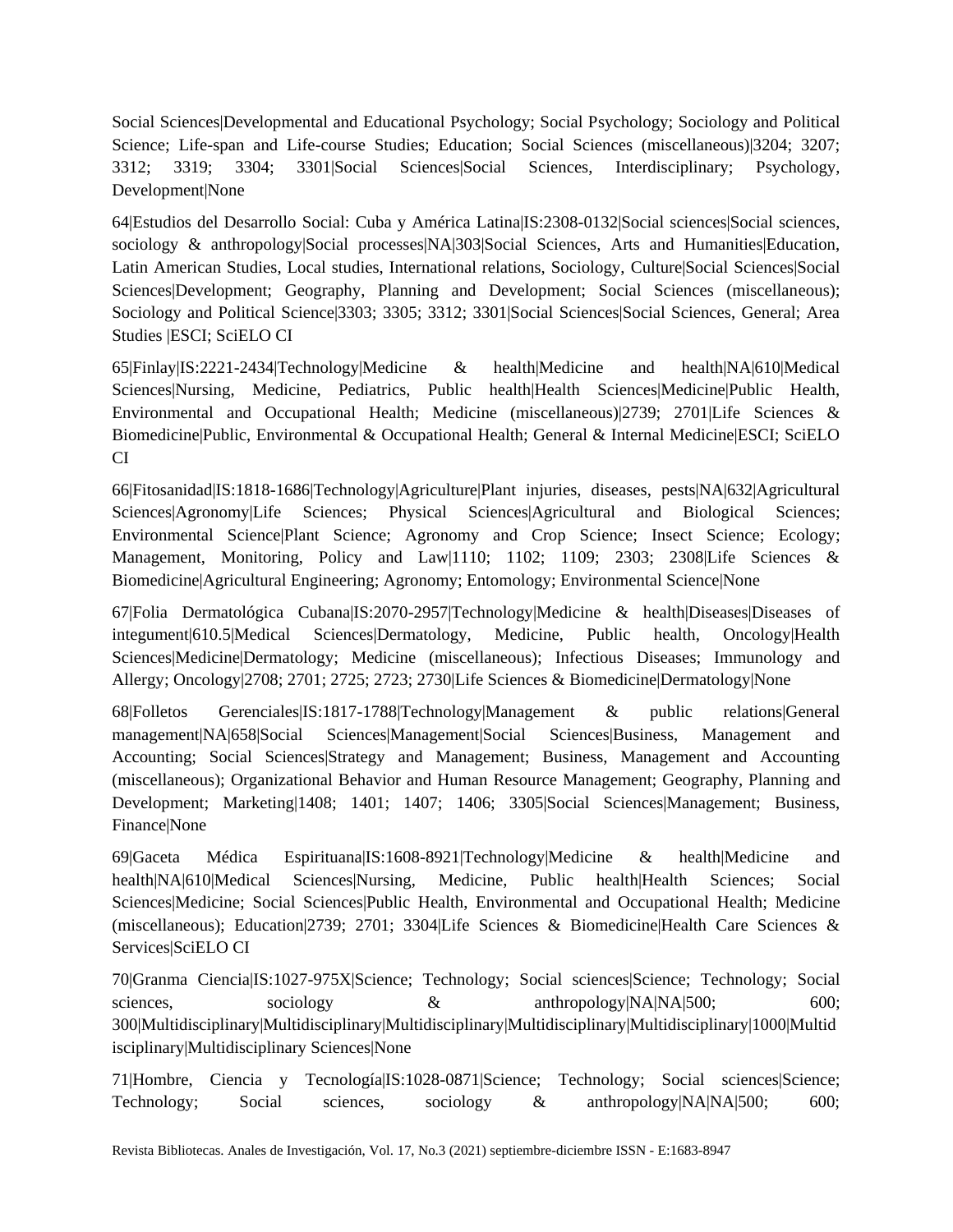300|Multidisciplinary|Multidisciplinary|Multidisciplinary|Multidisciplinary|Multidisciplinary|1000|Multid isciplinary|Multidisciplinary Sciences|None

72|Horizontes y Raíces|IS:2311-2034|Social sciences |Social sciences, sociology & anthropology|Social sciences|NA|300|Social Sciences|Social sciences and humanities, History, Sociology|Social Sciences|Arts and Humanities; Social Sciences|History; Anthropology; Cultural Studies; Sociology and Political Science|1202; 3314; 3316; 3312|Social Sciences|Sociology; Cultural Sciences; Political Science|None

73|Humanidades Médicas |IS:1727-8120|Technology; Social sciences; Philosophy & psychology|Medicine & health; Social sciences, sociology & anthropology|NA|NA|362.1; 362.2; 174.2|Medical Sciences|Medicine, Humanities|Health Sciences; Social Sciences|Medicine; Arts and Humnanities|Health (social science); Health Policy; History and Philosophy of Science|3306; 2719; 1207|Arts & Humanities; Life Sciences & Biomedicine|History & Philosophy Of Science; Health Care Sciences & Services|SciELO CI

74|ICIDCA. Sobre los derivados de la Caña de Azúcar|IS:1025-3076|Technology|Agriculture|Field and plantation crops|Sugar, syrup, starch crops|633.6|Agricultural Sciences|Agronomy|Life Sciences|Agricultural and Biological Sciences|Agronomy and Crop Science; Food Science|1102; 1106|Life Sciences & Biomedicine|Agronomy; Food Science & Technology|None

75|Infociencia|IS:1029-5186|Science; Technology; Social sciences|Science; Technology; Social sciences, sociology  $\&$  anthropology|NA|NA|500; 600; 300|Multidisciplinary|Multidisciplinary|Multidisciplinary|Multidisciplinary|Multidisciplinary|1000|Multid isciplinary|Multidisciplinary Sciences|None

76|Infodir|IS:1996-3521|Technology|Medicine & health|Medicine and health|Organizations, management; medical personnel and relationships|610.6|Social Sciences, Medical Sciences|Medicine, Management|Health Sciences; Social Sciences|Business, Management and Accounting; Medicine|Business, Management and Accounting (miscellaneous); Health Policy|1401; 2719|Social Sciences|Management; Business, Finance|None

77|Infomin|IS:1992-4194|Technology|Engineering|Mining and related operations|NA|622|Engineering Sciences|Metallurgy, Mining engineering|Physical Sciences|Earth and Planetary Sciences|Geotechnical Engineering and Engineering Geology; Geochemistry and Petrology; Geology; Industrial and Manufacturing Engineering|1909; 1906; 1907; 2209|Physical Sciences|Geology; Mineralogy; Mining & Mineral Processing|None

78|Ingeniería Electrónica, Automática y Comunicaciones|IS:1815-5928|Technology|Engineering|Applied Physics|Electronics, communications engineering|621.38|Engineering Sciences|Engineering, Communications, electronics and control engineering|Physical Sciences|Engineering; Computer Science|Electrical and Electronic Engineering; Control and Systems Engineering; Media Technology; Signal Processing; Computer Networks and Communications|2208; 2207; 2214; 1711; 1705|Physical Sciences|Automation & Control Systems; Computer Science; Engineering; Science & Technology - Other Topics; Robotics; Telecommunications|SciELO CI

79|Ingeniería Energética|IS:1815-5901|Technology|Engineering|Applied physics|NA|621|Engineering Sciences|Electrical engineering, Energy, Engineering|Physical Sciences|Energy; Engineering|Energy Engineering and Power Technology; Electrical and Electronic Engineering; Renewable Energy,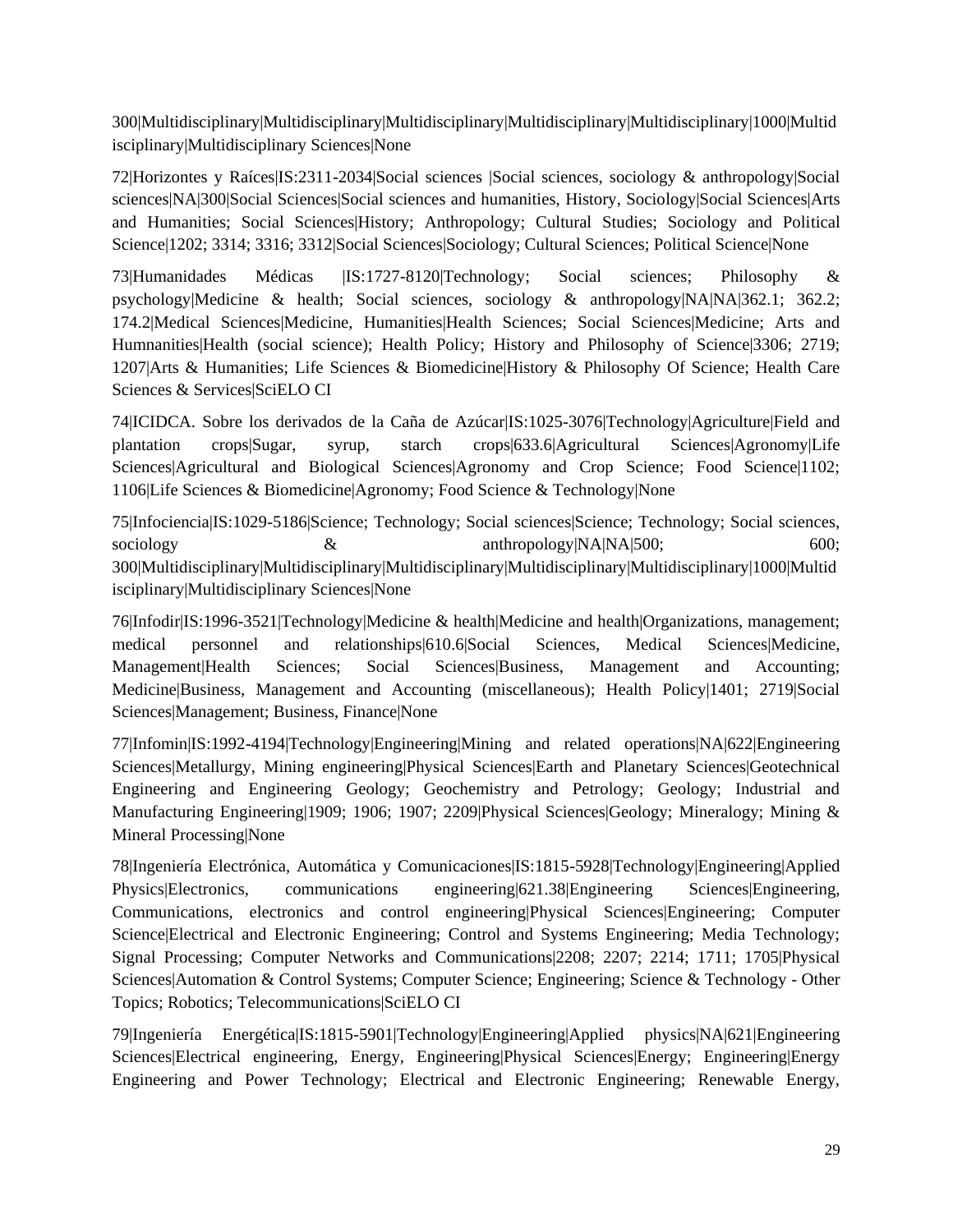Sustainability and the Environment 2102; 2208; 2105 Physical Sciences Engineering, Civil; Energy & Fuels; Engineering, Electrical & Electronic |SciELO CI

80|Ingeniería Hidráulica y Ambiental|IS:1815-591X|Technology|Engineering|Hydraulic engineering; Sanitary engineering|NA|627; 628|Engineering Sciences|Hydraulic engineering, Civil engineering|Physical Sciences; Social Sciences|Engineering; Environmental Science|Civil and Structural Engineering; Mechanical Engineering; Water Science and Technology; Environmental Engineering; Pollution; Waste Management and Disposal|2205; 2210; 2312; 2305; 2310; 2311|Physical Sciences|Engineering; Engineering, Environmental|SciELO CI

81|Ingeniería Industrial|IS:1815-5936|Technology|Engineering|Engineering and allied operations|NA|620|Engineering Sciences|Industrial engineering|Physical Sciences|Engineering; Business, Management and Accounting|Industrial and Manufacturing Engineering; Business, Management and Accounting (miscellaneous)|2209; 1401|Physical Sciences|Engineering, Industrial|SciELO CI

82|Ingeniería Mecánica|IS:1815-5944|Technology|Engineering|Applied Physics|NA|621|Engineering Sciences|Mechanical engineering|Physical Sciences|Engineering|Mechanical Engineering; Mechanics of Materials; Automotive Engineering|2210; 2211; 2203|Social Sciences|Engineering, Mechanical|SciELO CI

83|Innovación Tecnológica|IS:1025-6504|Science; Technology; Social sciences|Science; Technology; Social sciences, sociology & anthropology|NA|NA|500; 600; 300|Multidisciplinary|Multidisciplinary|Multidisciplinary|Multidisciplinary|Multidisciplinary|1000|Multid isciplinary|Multidisciplinary Sciences|None

84|Investigación Operacional|IS:2224-5405|Science|Mathematics|Probabilities and applied mathematics|NA|519|Exact and Natural Sciences|Mathematics, Computing|Physical Sciences|Mathematics; Computer Science|Applied Mathematics; Numerical Analysis; Statistics and Probability|2604; 2612; 2613|Physical Sciences|Mathematics, Applied|Scopus

85|Investigaciones Médicoquirúrgicas|IS:1995-9427|Technology|Medicine & health|Medicine and health|NA|610|Medical Sciences|Medicine, Surgery|Health Sciences|Medicine|Medicine (miscellaneous); Public Health, Environmental and Occupational Health|2701; 2739|Life Sciences & Biomedicine|General & Internal Medicine; Surgery|None

86|Isla, Ciencia y Tecnología|IS:1813-6141|Science; Technology; Social sciences|Science; Technology; Social sciences, sociology & anthropology|NA|NA|500; 600; 300|Multidisciplinary|Multidisciplinary|Multidisciplinary|Multidisciplinary|Multidisciplinary|1000|Multid isciplinary|Multidisciplinary Sciences|None

87|Islas|IS:1997-6720|Social sciences|Social sciences, sociology & anthropology|Culture and institutions|NA|306|Social Sciences|Social sciences and humanities, Culture|Social Sciences|Social Sciences; Arts and Humanities|Cultural Studies; History|3316; 1202|Social Sciences; Arts & Humanities|Cultural Studies; History|None

88|Luz|IS:1814-151X|Social sciences|Education|Higher education (Tertiary education)|Organization and activities in higher education|378.1|Social Sciences|Education|Social Sciences|Social Sciences|Education|3304|Social Sciences|Social Sciences, General; Education & Educational Research|ESCI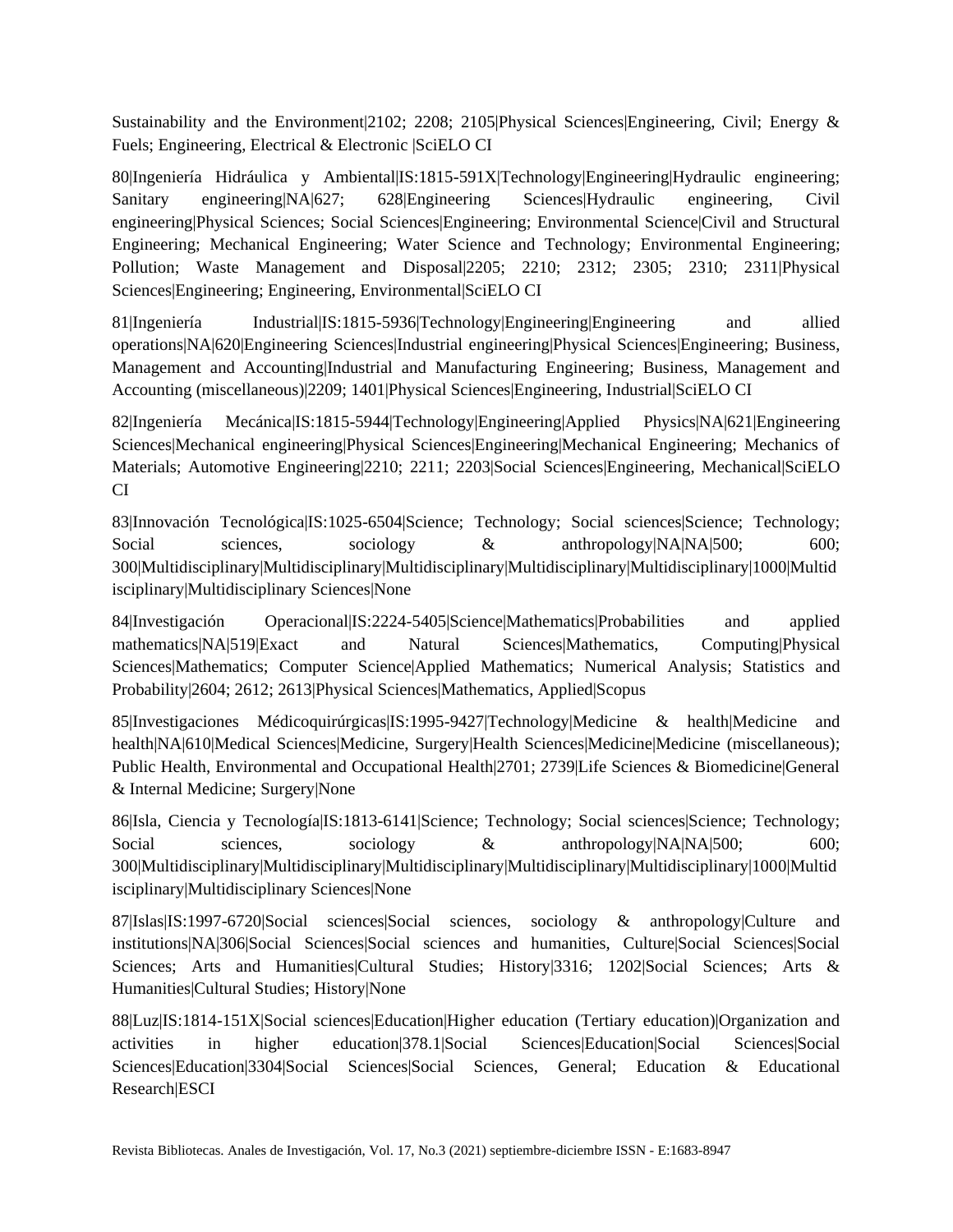89|Maestro y Sociedad|IS:1815-4867|Social sciences|Education|Education|NA|370|Social Sciences|Education, Pedagogy, Psychology, Sociology|Social Sciences|Social Sciences|Education|3304|Social Sciences|Education & Educational Research; Social Sciences - Other Topics|None

90|Medicentro Electrónica|IS:1029-3043|Technology|Medicine & health|Medicine and health|NA|610|Medical Sciences|Medicine|Health Sciences|Medicine|Public Health, Environmental and Occupational Health; Medicine (miscellaneous)|2739; 2701|Life Sciences & Biomedicine|Public, Environmental & Occupational Health; General & Internal Medicine|SciELO CI

91|Mediciego|IS:1029-3035|Technology|Medicine & health|Medicine and health|NA|610|Medical Sciences|Nursing, Medicine, Public health|Health Sciences|Medicine|Public Health, Environmental and Occupational Health; Medicine (miscellaneous)|2739; 2701|Life Sciences & Biomedicine|Public, Environmental & Occupational Health; General & Internal Medicine|None

92|Medimay|IS:2520-9078|Technology|Medicine & health|Medicine and health|NA|610|Medical Sciences|Medicine|Health Sciences|Medicine|Public Health, Environmental and Occupational Health; Medicine (miscellaneous)|2739; 2701|Life Sciences & Biomedicine|Public, Environmental & Occupational Health; General & Internal Medicine|None

93|Medisan|IS:1029-3019|Technology|Medicine & health|Medicine and health|NA|610|Medical Sciences|Medicine|Health Sciences|Medicine|Public Health, Environmental and Occupational Health; Medicine (miscellaneous)|2739; 2701|Life Sciences & Biomedicine|Public, Environmental & Occupational Health; General & Internal Medicine|SciELO CI

94|Medisur|IS:1727-897X|Technology|Medicine & health|Medicine and health|NA|610|Medical Sciences|Medicine|Health Sciences|Medicine|Medicine (miscellaneous); Public Health, Environmental and Occupational Health|2701; 2739 |Life Sciences & Biomedicine|Medicine, General & Internal |ESCI; SciELO CI

95|Memorias de GEOINFO|IS:1028-8961|Science|Earth sciences & geology|Geology, hydrology, meteorology|NA|551|Exact and Natural Sciences|Geophysics, Mathematics, Geography, Geodesy|Physical Sciences|Earth and Planetary Sciences|Geology; Geochemistry and Petrology; Geophysics; Stratigraphy; Earth and Planetary Sciences (miscellaneous)|1907; 1906; 1908; 1913; 1901 |Physical Sciences|Geosciences, Multidisciplinary; Geography, Physical|None

96|Mendive|IS:1815-7696|Social sciences|Education|Education|NA|370|Social Sciences|Education, Secondary education, Preschool education, Primary education, Higher education, Pedagogy|Social Sciences|Social Sciences|Education|3304|Social Sciences|Education & Educational Research|SciELO CI

97|Minería y Geología|IS:1993-8012|Technology|Engineering|Mining and related operations|NA|622|Engineering Sciences|Mining engineering, Geology|Physical Sciences|Earth and Planetary Sciences; Materials Science|Geotechnical Engineering and Engineering Geology; Geology; Geochemistry and Petrology; Metals and Alloys; Environmental Science (miscellaneous)|1909; 1907; 1906; 2506; 2301|Physical Sciences|Geology; Mineralogy; Mining & Mineral Processing|SciELO CI

98|Multimed|IS:1028-4818|Technology|Medicine & health|Medicine and health|NA|610|Medical Sciences|Medicine|Health Sciences|Medicine|Public Health, Environmental and Occupational Health;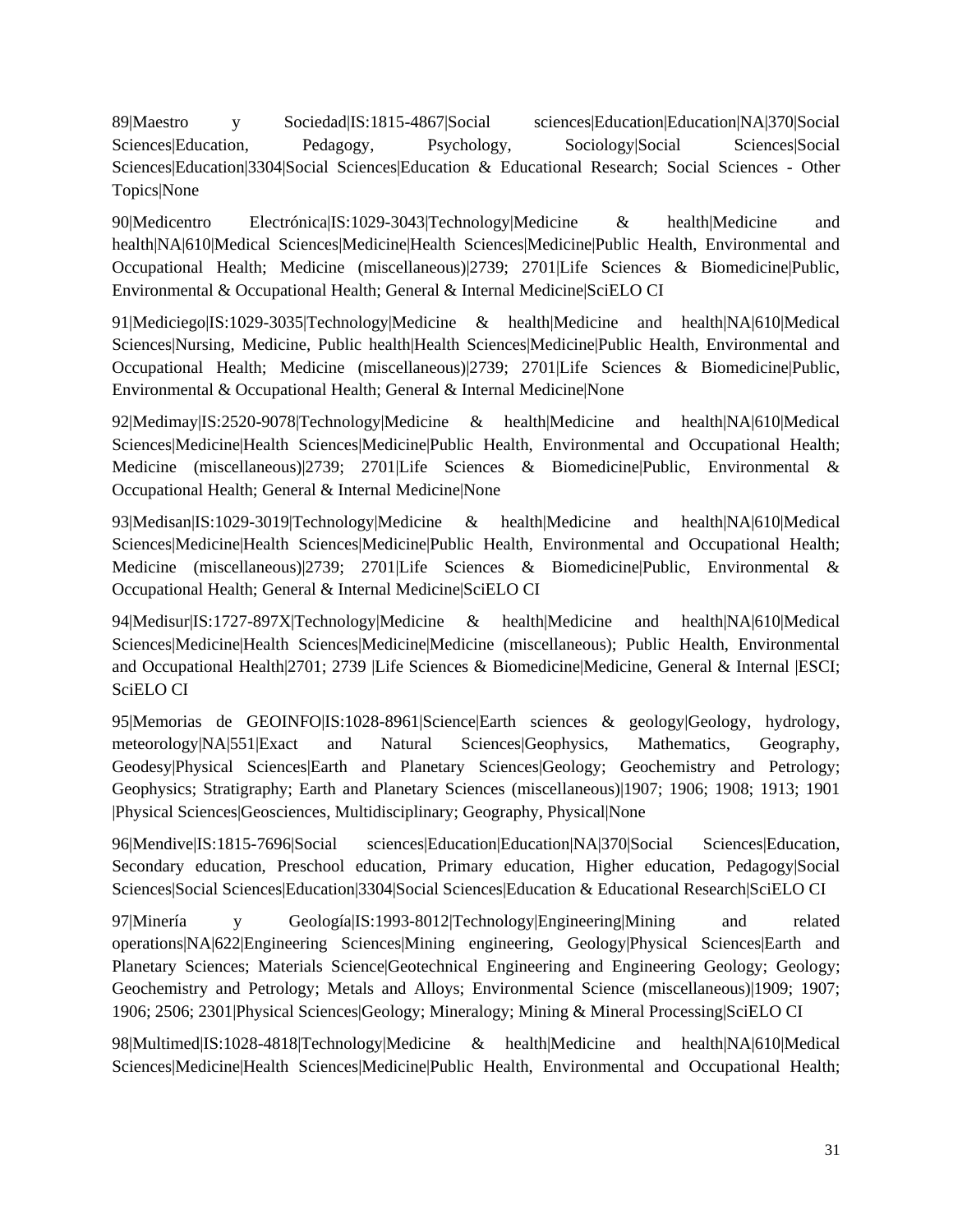Medicine (miscellaneous)|2739; 2701|Life Sciences & Biomedicine|Public, Environmental & Occupational Health; General & Internal Medicine|SciELO CI

99|Mundi Migratios|IS:2409-0018|Social sciences|Political science|International migration and colonization|NA|325|Social Sciences|Demographics|Social Sciences|Social Sciences|Demography; Geography, Planning and Development; Sociology and Political Science; Law|3317; 3305; 3312; 3308|Social Sciences|Demography; Political Science|None

100|Normalización|IS:2223-179X|Technology|Management & public relations|General management|Management of production|658.5|Social Sciences, Engineering Sciences|Management, Industry|Physical Sciences; Social Sciences|Engineering; Physics and Astronomy; Business, Management and Accounting|Industrial and Manufacturing Engineering; Safety, Risk, Reliability and Quality; Instrumentation; Management of Technology and Innovation|2209; 2213; 3105; 1405|Technology|Instruments & Instrumentation|None

101|Novedades en Población|IS:1817-4078|Social sciences|Social sciences, sociology & anthropology|Factors affecting social behavior|Population|304.6|Social Sciences|Demographics, Local studies, Town planning|Social Sciences; Physical Sciences|Social Sciences; Environmental Science|Demography; Geography, Planning and Development; Management, Monitoring, Policy and Law|3317; 3305; 2308|Social Sciences|Demography|ESCI; SciELO CI

102|Nucleus|IS:2075-5635|Science|Physics|Modern physics|Atomic and nuclear physics|539.7|Engineering Sciences|Nuclear engineering|Physical Sciences|Energy; Engineering; Environmental Science|Nuclear Energy and Engineering; Safety, Risk, Reliability and Quality; Waste Management and Disposal|2104; 2213; 2311|Technology|Engineering; Nuclear Science & Technology|SciELO CI

103|Olimpia|IS:1817-9088|Arts & recreation|Sports, games & entertainment|Athletic and outdoor sports and games|Education, research, related topics|796.07|Social Sciences|Sports, Education|Social Sciences|Social Sciences|Sports science; Education|3304|Life Sciences & Biomedicine; Social Sciences|Sport Sciences; Education & Educational Research|None

104|Órbita Científica|IS:1027-4472|Social sciences|Education|Higher education (Tertiary education)|NA|378|Social Sciences|Education, Pedagogy, Higher education|Social Sciences|Social Sciences|Education|3304|Social Sciences|Education & Educational Research|None

105|Panorama. Cuba y Salud|IS:1991-2684|Technology|Medicine & health|Medicine and health|NA|610|Medical Sciences|Medicine, Public health|Health Sciences; Social Sciences|Medicine; Social Sciences|Medicine (miscellaneous); Public Health, Environmental and Occupational Health; Health (social science); Education|2701; 2739; 3306; 3304|Life Sciences & Biomedicine|Health Care Sciences & Services; Public, Environmental & Occupational Health; Education & Educational Research|None

106|Pastos y Forrajes|IS:2078-8452|Technology|Agriculture|Field and plantation crops|Forage crops; Legumes, forage crops other than grasses and legumes|633.2, 633.3|Agricultural Sciences|Agronomy|Life Sciences|Agricultural and Biological Sciences|Agronomy and Crop Science; Plant Science; Soil Science; Ecology, Evolution, Behavior and Systematics|1102; 1110; 1111; 1105|Life Sciences & Biomedicine|Agriculture|SciELO CI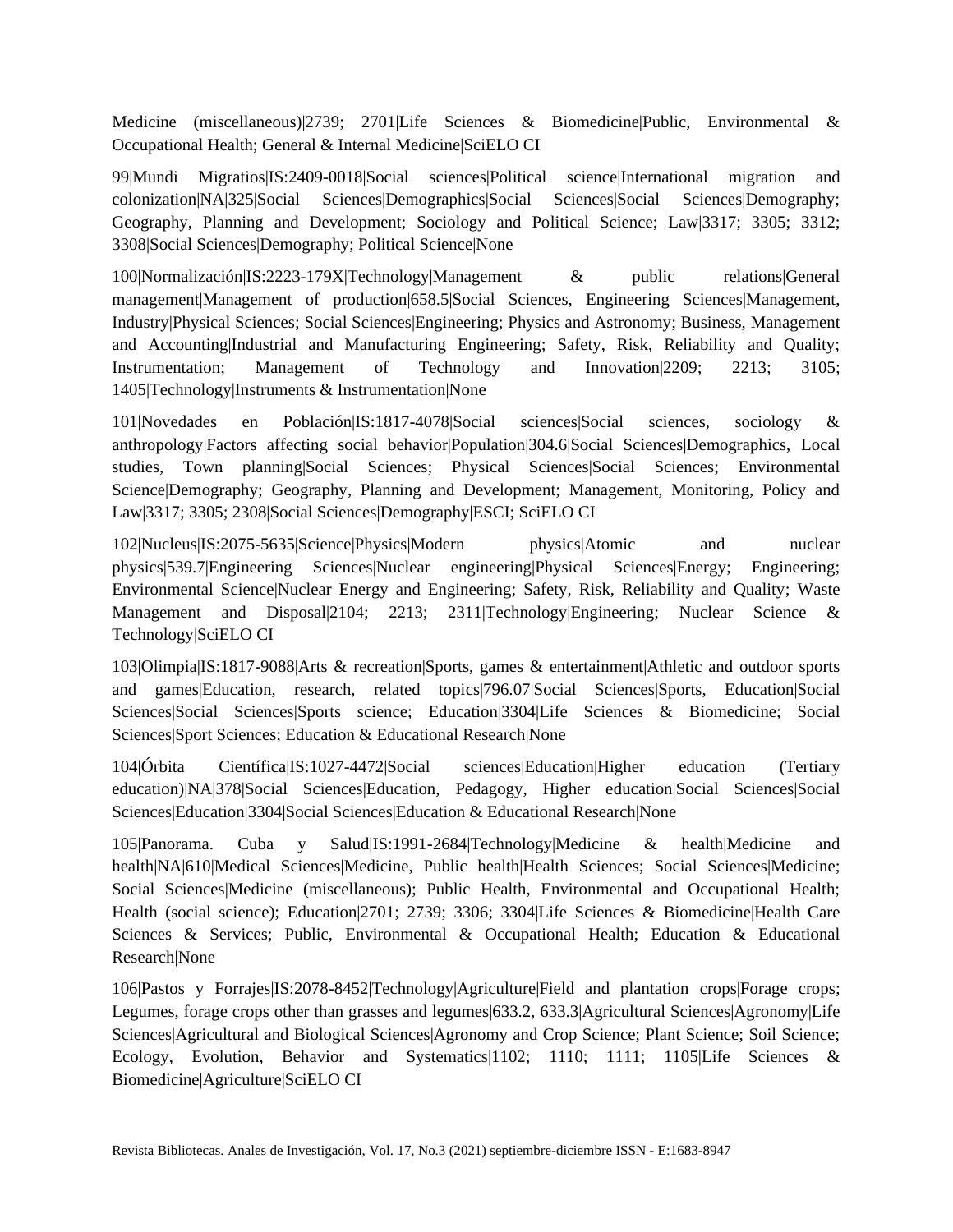107|Pedagogía Profesional|IS:1684-5765|Social sciences|Education|Higher education (Tertiary education)|Organization and activities in higher education|378.1|Social Sciences|Education, Pedagogy, Higher education|Social Sciences|Social Sciences|Education|3304|Social Sciences|Education & Educational Research|None

108|Pedagogía Universitaria|IS:1609-4808|Social sciences|Education|Higher education (Tertiary education)|NA|378|Social Sciences|Education, Pedagogy, Higher education|Social Sciences|Social Sciences|Education|3304|Social Sciences|Education & Educational Research|None

109|Pedagogía y Sociedad|IS:1608-3784|Social sciences|Education|Higher education (Tertiary education)|Organization and activities in higher education|378.1|Social Sciences|Education, Pedagogy, Higher education|Social Sciences|Social Sciences|Education|3304|Social Sciences|Education & Educational Research|None

110|Podium|IS:1996-2452|Arts & recreation|Sports, games & entertainment|Athletic and outdoor sports and games|Education, research, related topics|796.07|Social Sciences|Sports, Education|Social Sciences|Social Sciences|Sports science; Education|3304|Life Sciences & Biomedicine; Social Sciences|Sport Sciences; Education & Educational Research|SciELO CI

111|Referencia Pedagógica|IS:2308-3042|Social sciences|Education|Higher education (Tertiary education)|NA|378|Social Sciences|Education, Pedagogy, Higher education|Social Sciences|Social Sciences|Education|3304|Social Sciences|Education & Educational Research|None

112|Retos de la Dirección|IS:2306-9155|Technology|Management & public relations|General management|NA|658|Social Sciences|Management, Economics, Enterprise economics|Social Sciences|Business, Management and Accounting; Social Sciences|Strategy and Management; Business, Management and Accounting (miscellaneous); Organizational Behavior and Human Resource Management; Geography, Planning and Development 1408; 1401; 1407; 3305 Social Sciences Business & Economics|SciELO CI

113|Retos Turísticos|IS:2224-7947|Social sciences|Economics|Production|Secondary industries and services|338.4|Social Sciences|Tourism|Social Sciences|Business, Management and Accounting|Tourism, Leisure and Hospitality Management; Management, Monitoring, Policy and Law|1409; 2308|Social Sciences|Hospitality, Leisure, Sport & Tourism; Environmental Studies; Management|None

114|Revista Archivo Médico de Camagüey|IS:1025-0255|Technology|Medicine & health|Medicine and health|NA|610|Medical Sciences|Medicine|Health Sciences|Medicine|Medicine (miscellaneous)|2701|Life Sciences & Biomedicine|General & Internal Medicine|SciELO CI

115|Revista CENIC. Ciencias Biológicas|IS:2221-2450|Science|Biology|Biochemistry|NA|572|Exact and Natural Sciences|Biology, Biochemistry|Life Sciences|Biochemistry, Genetics and Molecular Biology; Immunology and Microbiology; Pharmacology, Toxicology and Pharmaceutics|Biochemistry, Genetics and Molecular Biology (miscellaneous); Biotechnology; Microbiology; Pharmacology, Toxicology and Pharmaceutics (miscellaneous)|1301; 1305; 2404; 3001|Life Sciences & Biomedicine|Biochemistry & Molecular Biology; Biotechnology & Applied Microbiology; Pharmacology & Pharmacy|None

116|Revista CENIC. Ciencias Químicas|IS:2221-2442|Science|Chemistry|Chemistry and allied sciences|NA|540|Exact and Natural Sciences|Chemistry|Physical Sciences|Chemistry|Chemistry (miscellaneous)|1601|Physical Sciences|Chemistry, Multidisciplinary|None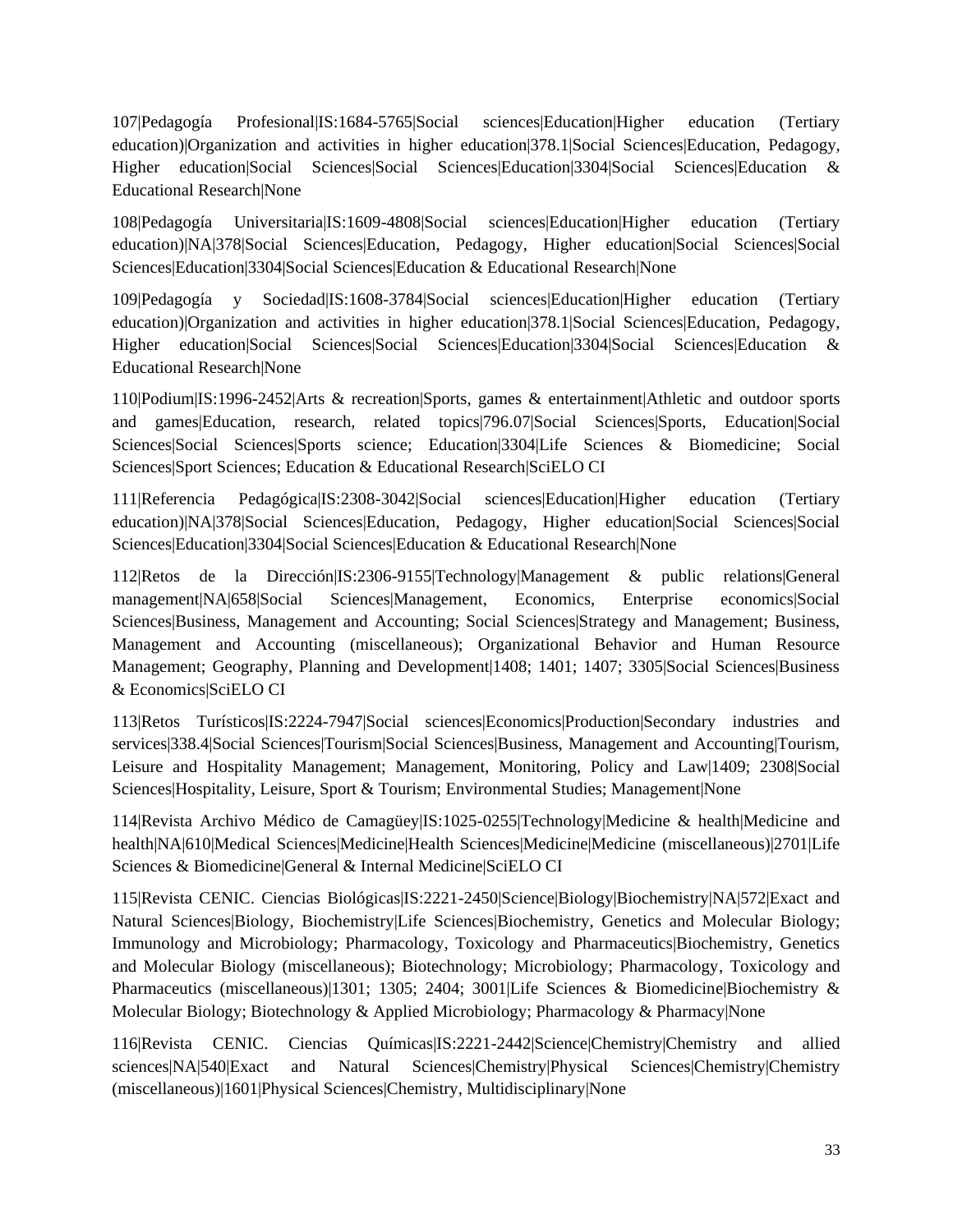117|Revista Ciencias Técnicas Agropecuarias|IS:2071-0054|Technology|Agriculture|Agriculture and related technologies|NA|630|Agricultural Sciences, Engineering Sciences|Agronomy, Technology|Physical Sciences; Life Sciences|Engineering; Agricultural and Biological Sciences|Mechanical Engineering; Agronomy and Crop Science; Soil Science; Industrial and Manufacturing Engineering; Energy (miscellaneous)|2210; 1102; 1111; 2209; 2101|Technology|Agricultural Engineering|SciELO CI

118|Revista Científica Agroecosistemas|IS:2415-2862|Technology|Agriculture|Agriculture and related technologies|NA|630|Agricultural Sciences, Exact and Natural Sciences|Agronomy, Ecology|Life Sciences; Physical Sciences|Agricultural and Biological Sciences; Environmental Science|Agricultural and Biological Sciences (miscellaneous); Ecology, Evolution, Behavior and Systematics; Ecology; Nature and Landscape Conservation|1101; 1105; 2303; 2309|Technology; Life Sciences & Biomedicine|Agricultural Engineering; Agronomy; Ecology; Forestry|None

119|Revista Computadorizada de Producción Porcina|IS:1026-9053|Technology|Agriculture|Animal husbandry|Swine|636.4|Agricultural Sciences|Animal husbandry|Life Sciences; Health Sciences|Agricultural and Biological Sciences; Veterinary; Biochemistry, Genetics and Molecular Biology|Animal Science and Zoology; Food Animals; Food Science; Veterinary (miscellaneous); Genetics|1103; 3403; 1106; 3401; 1311|Life Sciences & Biomedicine|Agriculture, Dairy & Animal Science|None

120|Revista Cooperativismo Y Desarrollo-Coodes|IS:2310-340X|Social Sciences|Economics|Cooperatives|NA|334|Social Sciences|Economic development, Economics|Social Sciences|Economics, Econometrics and Finance|Economics and Econometrics; Geography, Planning and Development; Sociology and Political Science|2002; 3305; 3312|Social Sciences|Economics & Business; Development Studies|ESCI; SciELO CI

121|Revista Cuba & Caña|IS:1028-6527|Technology|Agriculture|Agriculture and related technologies|NA|630|Agricultural Sciences|Agronomy|Life Sciences|Agricultural and Biological Sciences; Engineering|Agronomy and Crop Science; Soil Science; Plant Science|1102; 1111; 1110|Life Sciences & Biomedicine|Agronomy; Food Science & Technology|None

122|Revista Cubana de Alimentación y Nutrición|IS:1561-2929|Technology|Medicine & health|Personal health and safety|Dietetics|613.2|Medical Sciences|Medicine, Endocrinology and nutrition|Health Sciences; Life Sciences|Nursing; Medicine; Agricultural and Biological Sciences |Nutrition and Dietetics; Medicine (miscellaneous); Food Science|2916; 2701; 1106|Life Sciences & Biomedicine|Nutrition & Dietetics|None

123|Revista Cubana de Anestesiología y Reanimación|IS:1726-6718|Technology|Medicine & health|Surgery, regional medicine, dentistry, ophthalmology, otology, audiology|Operative surgery and special fields of surgery|617.9|Medical Sciences|Anesthesiology, Surgery|Health Sciences; Life Sciences|Medicine; Nursing|Anesthesiology and Pain Medicine; Emergency Medicine; Emergency Nursing|2703; 2711; 2907|Life Sciences & Biomedicine|Anesthesiology|SciELO CI

124|Revista Cubana de Angiología y Cirugía Vascular|IS:1682-0037|Technology|Medicine & health|Diseases|Diseases of cardiovascular system|616.1|Medical Sciences|Cardiology, Surgery, Medicine|Health Sciences|Medicine; Health Professions|Cardiology and Cardiovascular Medicine;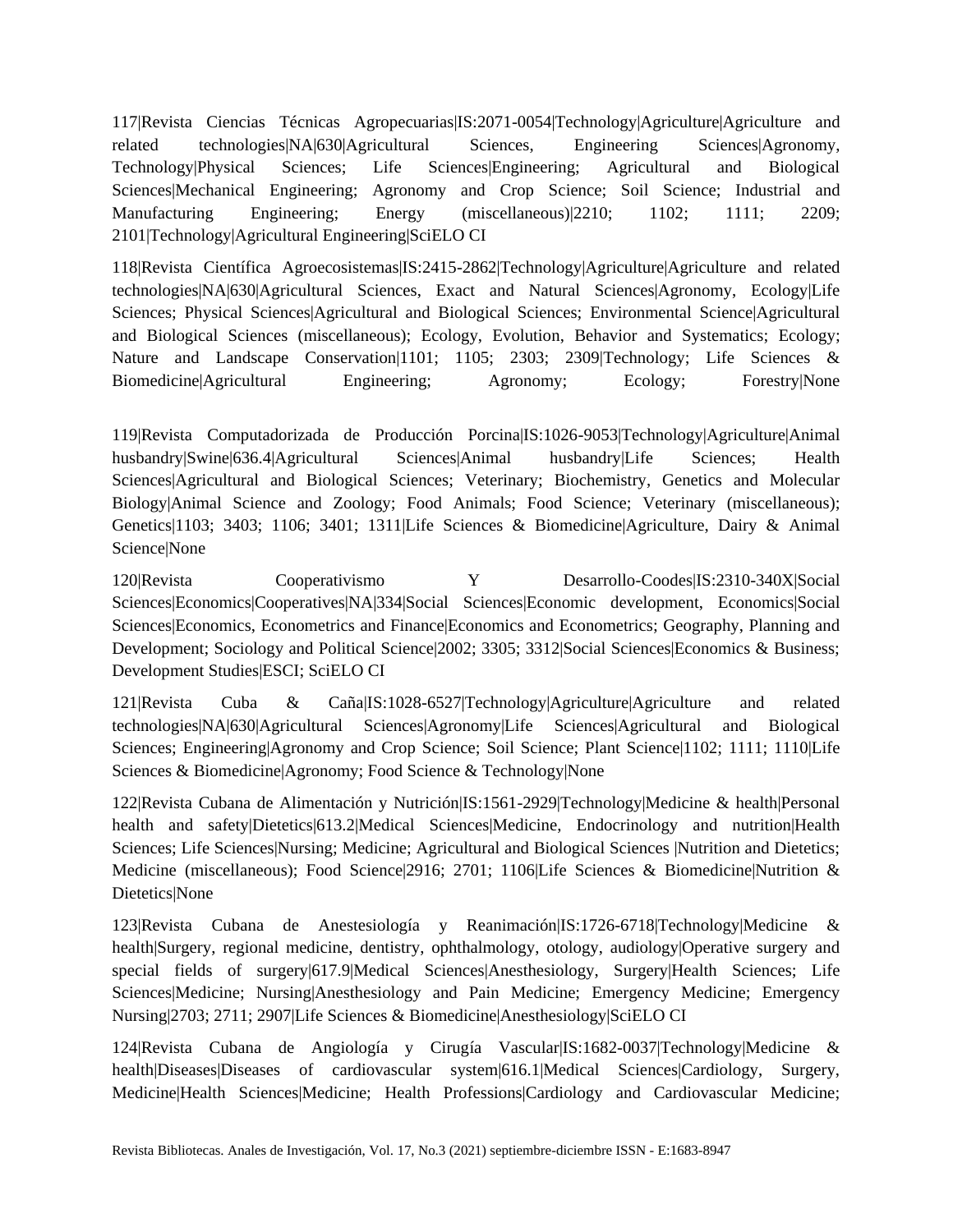Surgery; Medicine (miscellaneous)|2705; 2746; 2701|Life Sciences & Biomedicine|Peripheral Vascular Diseases; Cardiovascular System & Cardiology; Surgery|SciELO CI

125|Revista Cubana de Cardiología y Cirugía Cardiovascular|IS:1561-2937|Technology|Medicine & health|Diseases|Diseases of cardiovascular system|616.1|Medical Sciences|Cardiology, Surgery, Medicine|Health Sciences|Medicine|Cardiology and Cardiovascular Medicine; Surgery; Medicine (miscellaneous); Physiology (medical)|2705; 2746; 2701; 2737|Life Sciences & Biomedicine|Cardiovascular System & Cardiology; Surgery|None

126|Revista Cubana de Ciencia Agrícola (English edition)|IS:2079- 3480|Technology|Agriculture|Agriculture and related technologies|NA|630|Agricultural Sciences|Agronomy, Animal science|Life Sciences|Agricultural and Biological Sciences|Animal Science and Zoology; Agricultural and Biological Sciences (miscellaneous)|1103; 1101|Life Sciences & Biomedicine|Agriculture, Dairy & Animal Science|SciELO CI; Scopus

127|Revista Cubana de Ciencia Avícola|IS:2223-9928|Technology|Agriculture|Animal husbandry|Chickens and other kinds of domestic birds|636.5|Agricultural Sciences|Zootechnics, Poultry|Life Sciences|Agricultural and Biological Sciences; Veterinary|Animal Science and Zoology; Food Animals|1103; 1105|Life Sciences & Biomedicine|Agriculture, Dairy & Animal Science|None

128|Revista Cubana de Ciencias Biológicas|IS:2307-695X|Science|Biology|Biology|NA|570|Exact and Natural Sciences|Biophysics, Biology, Biochemistry, Ecology, Zoology, Microbiology, Biotechnology|Life Sciences|Biochemistry, Genetics and Molecular Biology; Agricultural and Biological Sciences; Immunology and Microbiology|Ecology, Evolution, Behavior and Systematics; Animal Science and Zoology; Biochemistry, Genetics and Molecular Biology (miscellaneous); Applied Microbiology and Biotechnology|1105; 1103; 1301; 2401|Life Sciences & Biomedicine|Evolutionary Biology; Zoology; Biochemistry & Molecular Biology; Biotechnology & Applied Microbiology|None

129|Revista Cubana de Ciencias Forestales|IS:2310-3469|Social Sciences|Economics|Economics of land and energy|Land, recreational and wilderness areas, energy; Forest lands|333.75|Agricultural Sciences|Agronomy, Silviculture|Life Sciences; Physical Sciences|Agricultural and Biological Sciences; Environmental Science|Forestry; Plant Science; Ecology|1107; 1110; |Life Sciences & Biomedicine|Forestry|ESCI; SciELO CI

130|Revista Cubana de Ciencias Informáticas|IS:2227-1899|Computer science, information & general works|Computer science, knowledge & systems|Computer science|NA|004|Exact and Natural Sciences|Computing|Physical Sciences|Computer Science|Computer Science (miscellaneous); Software; Computer Science Applications; Information Systems; Computer Vision and Pattern Recognition|1701; 1706; 1712; 1710; 1707|Technology|Computer Science|SciELO CI

131|Revista Cubana de Ciencias Sociales|IS:0138-6425|Social Sciences|Social sciencies, sociology & anthropology|Social sciences|NA|300|Social Sciences|Social Sciences and humanities|Social Sciences|Social Sciences|Social Sciences (miscellaneous)|3301|Social Sciences|Social Sciences, Interdisciplinary|None

132|Revista Cubana de Cirugía|IS:1561-2945|Technology|Medicine & health|Surgery, regional medicine, dentistry, ophthalmology, otology, audiology|NA|617|Medical Sciences|Surgery|Health Sciences|Medicine|Surgery|2746|Life Sciences & Biomedicine|Surgery|SciELO CI; Scopus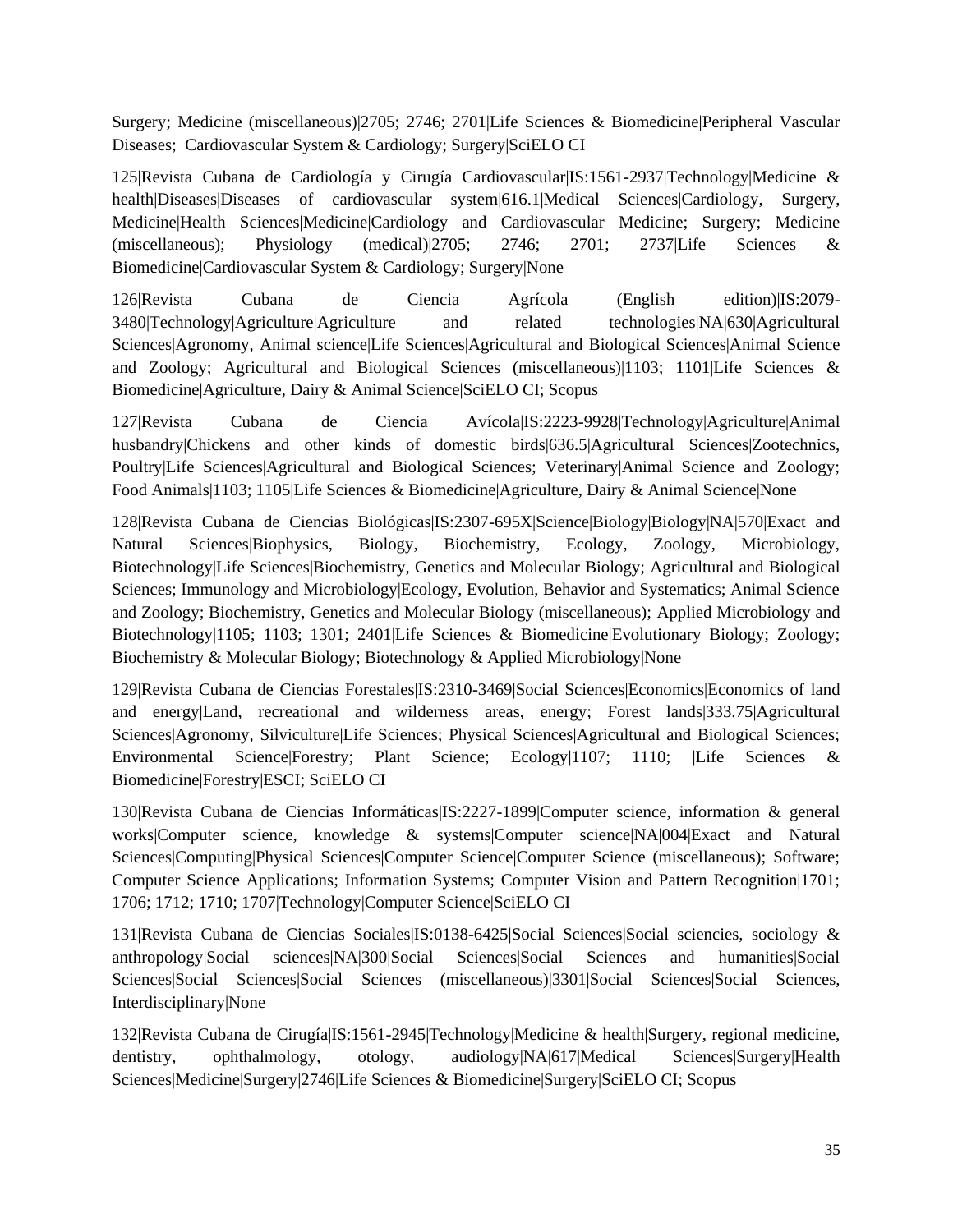133|Revista Cubana de Economía Internacional|IS:2408-9893|Social Sciences|Economics|International economics|NA|337|Social Sciences|Economics, International economics, Finance|Social Sciences|Business, Management and Accounting; Economics, Econometrics and Finance|Business and International Management; General Economics, Econometrics and Finance|1403; 2000|Social Sciences|Economics; International Relations|None

134|Revista Cubana de Educación Superior|IS:0257-4314|Social sciences|Education|Higher education (Tertiary education)|Organization and activities in higher education|378.1|Social Sciences|Education, Higher education|Social Sciences|Social Sciences|Education|3304|Social Sciences|Education & Educational Research|SciELO CI

135|Revista Cubana de Endocrinología|IS:1561-2953|Technology|Medicine & health|Diseases|Diseases of digestive system|616.4|Medical Sciences|Endocrinology and nutriology, Medicine|Health Sciences; Life Sciences|Medicine; Neuroscience; Biochemistry, Genetics and Molecular Biology|Endocrinology, Diabetes and Metabolism; Endocrine and Autonomic Systems; Endocrinology|2712; 2807; 1310|Life Sciences & Biomedicine|Endocrinology & Metabolism|SciELO CI

136|Revista Cubana de Enfermería|IS:1561-2961|Technology|Medicine & health|Education, research, nursing, services of allied health personnel|Nursing and work of allied health personnel as a profession, occupation, hobby|610.73|Medical Sciences|Nursing, Medicine|Health Sciences|Nursing|Nursing (miscellaneous) |2901|Life Sciences & Biomedicine|Nursing|SciELO CI; Scopus

137|Revista Cubana de Estomatología|IS:1561-297X|Technology|Medicine & health|Surgery, regional medicine, dentistry, ophthalmology, otology, audiology|Dentistry|617.6|Medical Sciences|Odontology|Health Sciences|Dentistry|Dentistry (miscellaneous)|3500|Life Sciences & Biomedicine|Dentistry, Oral Surgery & Medicine|SciELO CI; Scopus

138|Revista Cubana de Farmacia|IS:1561-2988|Technology|Medicine & health|Pharmacology and therapeutics|NA|615|Medical Sciences|Pharmacy|Life Sciences; Health Sciences|Pharmacology, Toxicology and Pharmaceutics, Health Professions|Pharmaceutical Science; Pharmacology; Pharmacy|3003; 3004; 3611;|Life Sciences & Biomedicine|Pharmacology & Pharmacy|SciELO CI; Scopus

139|Revista Cubana de Filosofía|IS:1817-0137|Philosophy & psychology|Modern western philosophy|Modern western and other noneastern philosophy|NA|199|Arts and Humanities, Social Sciences|Philosophy, Social Sciences and humanities|Social Sciences|Arts and Humanities|Philosophy; Sociology and Political Science; Political Science and International Relations|1211; 3312; 3320|Arts & Humanities|Philosophy; Sociology; Political Science|None

140|Revista Cubana de Física|IS:2224-7939|Science|Physics|Physics|NA|530|Exact and Natural Sciences|Physics|Physical Sciences|Physics and Astronomy|Physics and Astronomy (miscellaneous)|3101|Physical Sciences|Physics|ESCI; Scopus

141|Revista Cubana de Genética Comunitaria|IS:2070-8718|Technology|Medicine & health|Gynecology, obstetrics, pediatrics, geriatrics|NA|618|Medical Sciences|Genetics|Health Sciences; Life Sciences|Medicine; Biochemistry, Genetics and Molecular Biology|Genetics(clinical); Reproductive Medicine; Molecular Medicine|2716; 2743; 1313|Life Sciences & Biomedicine|Genetics & Heredity; Medicine, Research & Experimental; Obstetrics & Gynecology|None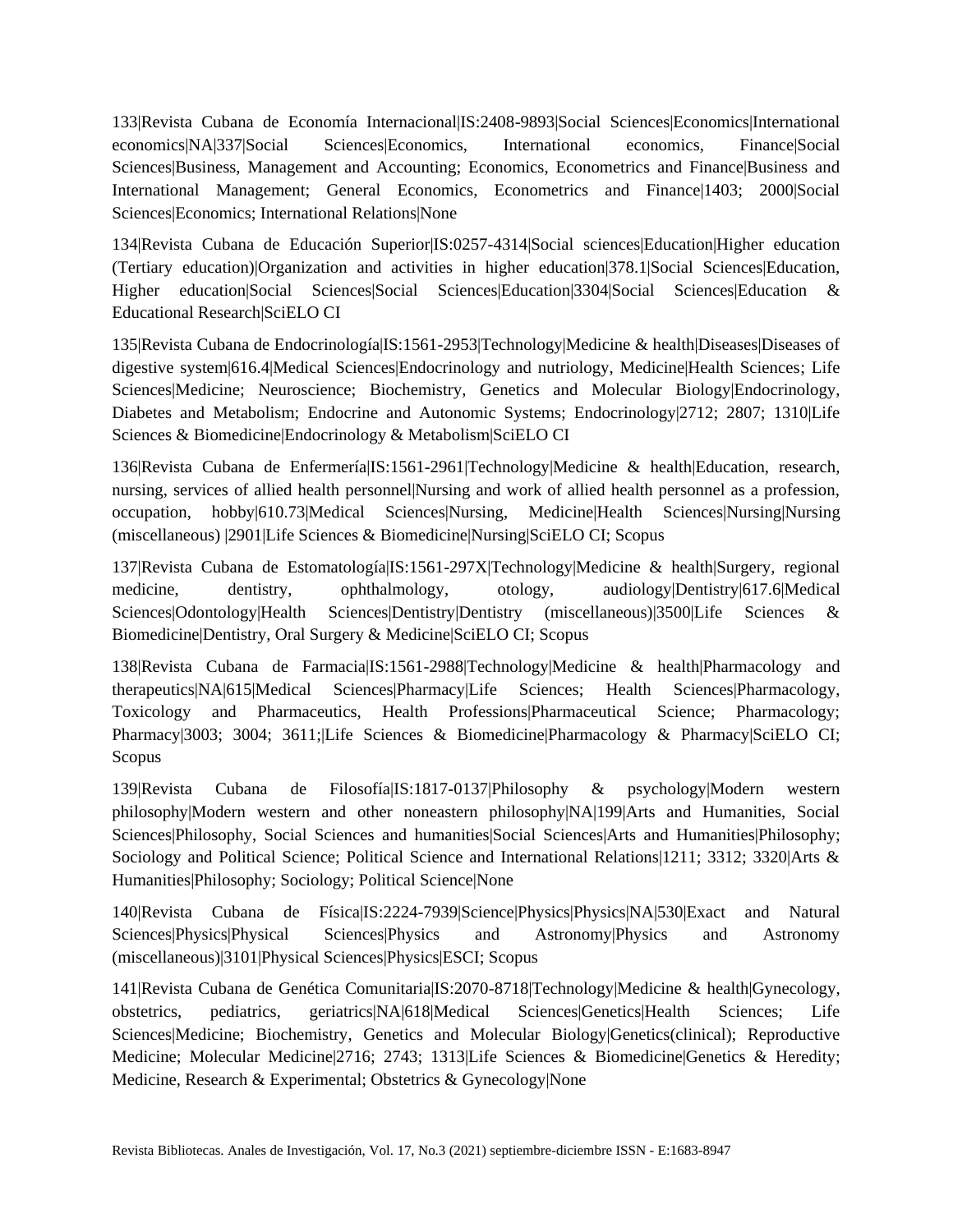142|Revista Cubana de Hematología, Inmunología y Hemoterapia|IS:1561-2996|Technology|Medicine & health|Diseases|Diseases of endocrine, hematopoietic, lymphatic, glandular systems; diseases of male breast|616.4|Medical Sciences|Immunology, Medicine|Medicine; Life Sciences|Medicine; Immunology and Microbiology|Hematology; Immunology; Immunology and Allergy|2720; 2403; 2723;|Life Sciences & Biomedicine|Hematology; Immunology|SciELO CI; Scopus

143|Revista Cubana de Higiene y Epidemiología|IS:1561-3003|Technology|Medicine & health|Forensic medicine; incidence of injuries, wounds, disease; public preventive medicine|Incidence of and public measures to prevent disease|614.4|Medical Sciences|Epidemiology, Medicine|Medicine|Medicine|Public Health, Environmental and Occupational Health; Epidemiology|2739; 2713;|Life Sciences & Biomedicine|Public, Environmental & Occupational Health|SciELO CI; Scopus

144|Revista Cubana de Información en Ciencias de la Salud|IS:2307-2113|Computer science, information & general works|Library & information sciences|Operations of libraries, archives, information centers|Information storage and retrieval systems devoted to specific subjects|025.06|Social Sciences, Medical Sciences|Information Sciences, Medicine|Health Sciences|Medicine, Social Sciences, Health Professions|Health Information Management; Health Policy; Library and Information Sciences|3605; 2719; 3309;|Life Sciences & Biomedicine|Medical Informatics|SciELO CI; Scopus

145|Revista Cubana de Informática Médica|IS:1684-1859|Technology|Medicine & health|Medicine and health|Computer applications|610.0285|Exact and Natural Sciences, Medical Sciences|Computing, Medicine|Health Sciences|Medicine; Health Professions; Computer Science|Health Informatics; Health Information Management; Nursing (miscellaneous); Computer Science Applications|2718; 3605; 2901; 1706|Life Sciences & Biomedicine|Medical Informatics|SciELO CI

146|Revista Cubana de Ingeniería|IS:2223-1781|Technology|Engineering|Engineering and allied operations|NA|620|Engineering Sciences|Civil engineering, Transport engineering, Electrical engineering, Hydraulic engineering, Industrial engineering, Mechanical engineering|Physical Sciences|Engineering; Materials Science|Engineering (miscellaneous); Industrial and Manufacturing Engineering; Materials Science (miscellaneous)|2201; 2209; 2501|Technology|Engineering, Multidisciplinary; Engineering|ESCI

147|Revista Cubana de Investigaciones Biomédicas|IS:1561-3011|Technology|Medicine & health|Medicine and health|Education, research, nursing, services of allied health personnel; Research|610.72|Medical Sciences|Medicine, Physiology, Biochemistry, Molecular Biology|Health Sciences; Life Sciences|Medicine; Biochemistry, Genetics and Molecular Biology|Biochemistry (medical); Medicine (miscellaneous); Clinical Biochemistry|2704; 2701; 1308|Life Sciences & Biomedicine|Research & Experimental Medicine|SciELO CI; Scopus

148|Revista Cubana de Investigaciones Pesqueras|IS:0138-8452|Technology|Agriculture|Hunting, fishing, conservation, related technologies|Commercial fishing, whaling, sealing|639.1|Agricultural Sciences|Fishery|Life Sciences|Agricultural and Biological Sciences|Aquatic Science; Animal Science and Zoology; Ecology, Evolution, Behavior and Systematics; Food Science|1104; 1103; 1105; 1106|Life Sciences & Biomedicine|Fisheries; Marine & Freshwater Biology|None

149|Revista Cubana de Medicina|IS:1561-302X|Technology|Medicine & health|Medicine and health|NA|610|Medical Sciences|Medicine|Health Sciences|Medicine|General Medicine|2700|Life Sciences & Biomedicine|General & Internal Medicine; Legal Medicine; Research & Experimental Medicine|SciELO CI; Scopus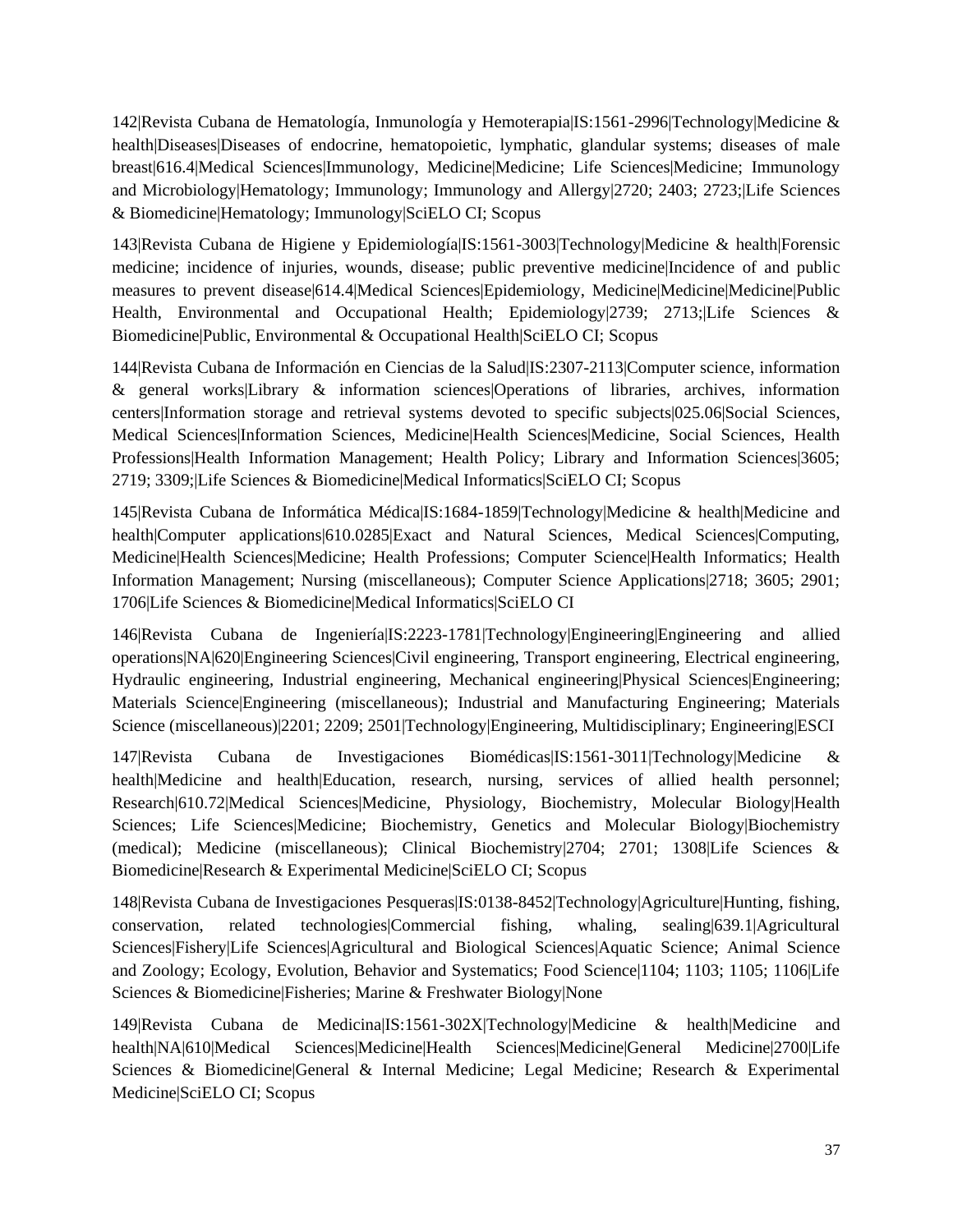150|Revista Cubana de Medicina del Deporte y la Cultura Física|IS:1728-922X|Technology|Medicine & health|Surgery, regional medicine, dentistry, ophthalmology, otology, audiology|Injuries and wounds|617.1|Medical Sciences, Social Sciences|Medicine, Therapeutics and Rehabilitation, Traumatology and orthopedics, Sports|Health Sciences|Medicine; Health Professions; Computer Science|Medicine (miscellaneous); Physical Therapy, Sports Therapy and Rehabilitation; Orthopedics and Sports Medicine; Sports Science|2701; 3612; 2732|Life Sciences & Biomedicine|General & Internal Medicine; Sport Sciences|None

151|Revista Cubana de Medicina Física y Rehabilitación|IS:2078-7162|Technology|Medicine & health|Diseases|Diseases of musculoskeletal system|616.7|Medical Sciences|Medicine, Therapeutics and Rehabilitation, Traumatology and orthopedics|Health Sciences|Medicine|Physical Therapy, Sports Therapy and Rehabilitation; Rehabilitation; Sports Science|3612; 2742|Life Sciences & Biomedicine|Health Care Sciences & Services; Rehabilitation|None

152|Revista Cubana de Medicina General Integral|IS:1561-3038|Technology|Medicine & health|Medicine and health|NA|610|Medical Sciences|Medicine|Health Sciences|Medicine|Medicine (miscellaneous) |2701|Life Sciences & Biomedicine|General & Internal Medicine|SciELO CI; Scopus

153|Revista Cubana de Medicina Intensiva y Emergencias|IS:1810-2352|Technology|Medicine & health|Diseases|Special topics of diseases; Other diseases|616.02; 616.9|Medical Sciences|Medicine, Traumatology and orthopedics|Health Sciences|Medicine|Critical Care and Intensive Care Medicine; Emergency Medicine|2706; 2711|Life Sciences & Biomedicine|Emergency Medicine|None

154|Revista Cubana de Medicina Militar|IS:1561-3046|Technology; Social sciences|Medicine & health; Social sciences|Surgery, regional medicine, dentistry, ophthalmology, otology, audiology; Military, defense, public property, public finance, tax, commerce (trade), industrial law|Injuries and wounds; Operative surgery and special fields of surgery|617.1; 617.9; 343|Medical Sciences|Medicine, Traumatology and orthopedics|Health Sciences|Medicine|Medicine (miscellaneous)|2701|Life Sciences & Biomedicine|Medicine, General & Internal|SciELO CI; Scopus

155|Revista Cubana de Medicina Tropical|IS:1561-3054|Technology; Social sciences|Medicine & health|Specific diseases|Other diseases|616.9|Medical Sciences|Epidemiology, Medicine, Microbiology, Parasitology, Infectology|Health Sciences; Life Sciences|Medicine; Immunology and Microbiology|Infectious Diseases; Microbiology (medical); Parasitology; Virology|2725; 2726; 2405; 2406|Life Sciences & Biomedicine|Tropical Medicine|SciELO CI; Scopus

156|Revista Cubana de Meteorología|IS:0864-151X|Science|Earth sciences & geology|Geology, hydrology, meteorology|Meteorology|551.5|Exact and Natural Sciences|Atmospheric sciences|Physical Sciences|Earth and Planetary Sciences; Environmental Science|Atmospheric Science; Environmental Science (miscellaneous)|1902; 2301|Physical Sciences|Meteorology & Atmospheric Sciences|None

157|Revista Cubana de Neurología y Neurocirugía|IS:2225-4676|Technology|Medicine & health|Diseases of nervous system and mental disorders; Surgery, regional medicine, dentistry, ophthalmology, otology, audiology|Diseases of nervous system and mental disorders; Surgery by systems|616.8, 617.4|Medical Sciences|Neurology, Surgery|Health Sciences; Life Sciences|Medicine; Neuroscience|Neurology; Clinical Neurology; Surgery|2808; 2728; 2746|Life Sciences & Biomedicine|Neurosciences & Neurology|None

158|Revista Cubana de Obstetricia y Ginecología|IS:1561-3062|Technology|Medicine & health|Gynecology, obstetrics, pediatrics, geriatrics|NA|618|Medical Sciences|Obstetrics and Gynecology,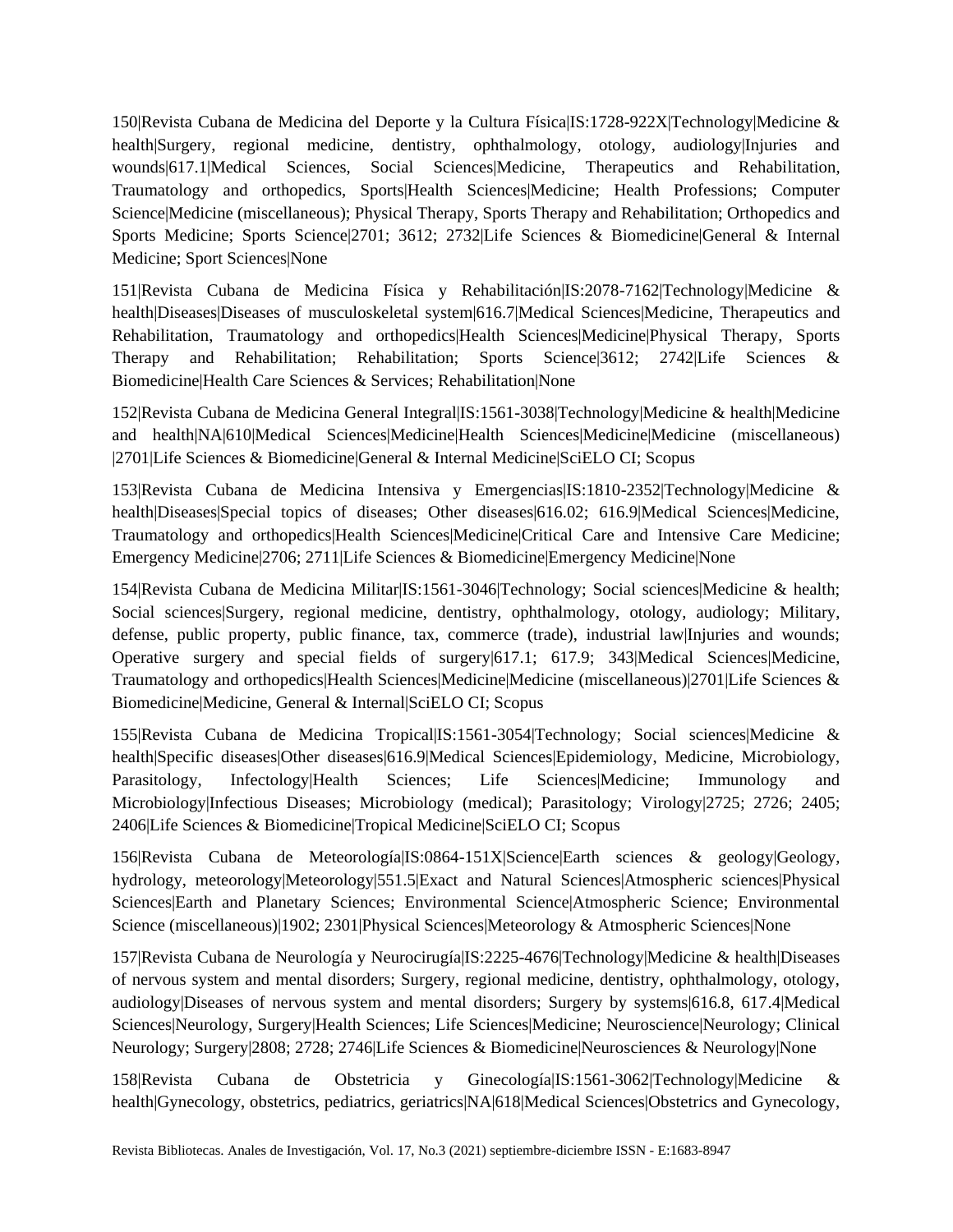Medicine|Health Sciences|Medicine|Obstetrics and Gynaecology; Pediatrics, Perinatology, and Child Health; Reproductive Medicine|2729; 2735; 2743|Life Sciences & Biomedicine|Obstetrics & Gynecology|SciELO CI; Scopus

159|Revista Cubana de Oftalmología|IS:1561-3070|Technology|Medicine & health|Surgery, regional medicine, dentistry, ophthalmology, otology, audiology|Ophthalmology|617.7|Medical Sciences|Medicine, Ophthalmology|Health Sciences|Medicine; Health Professions|Ophthalmology|2731|Life Sciences & Biomedicine|Ophthalmology|SciELO CI

160|Revista Cubana de Ortopedia y Traumatología|IS:1561-3100|Technology|Medicine & health|Diseases; Surgery, regional medicine, dentistry, ophthalmology, otology, audiology|Diseases of musculoskeletal system; Injuries and wounds|616.7; 617.1|Medical Sciences|Medicine, Traumatology and orthopedics|Health Sciences|Medicine; Health Professions|Orthopedics and Sports Medicine; Rehabilitation; Surgery; Physical Therapy, Sports Therapy and Rehabilitation|2732; 2742; 2746; 3612|Life Sciences & Biomedicine|Orthopedics|SciELO CI; Scopus

161|Revista Cubana de Pediatría|IS:1561-3119|Technology|Medicine & health|Gynecology, obstetrics, pediatrics, geriatrics|Pediatrics and geriatrics|618.9|Medical Sciences|Pediatrics|Health Sciences|Medicine|Pediatrics, Perinatology, and Child Health|2735|Life Sciences & Biomedicine|Pediatrics|SciELO CI; Scopus

162|Revista Cubana de Plantas Medicinales|IS:1028-4796|Technology|Medicine & health|Pharmacology and therapeutics|Organic drugs|615.3|Medical Sciences|Medicine, Pharmacology, Pharmacy, Toxicology, Botany|Health Sciences; Life Sciences; |Medicine; Pharmacology, Toxicology and Pharmaceutics|Complementary and alternative medicine; Drug Discovery; Plant Science; Pharmacology|2707; 3002; 1110; 3004;|Life Sciences & Biomedicine|Pharmacology & Pharmacy; Plant Sciences|SciELO CI; Scopus

163|Revista Cubana de Química|IS:2224-5421|Science|Chemistry|Chemistry and allied sciences|NA|540|Exact and Natural Sciences|Chemistry|Physical Sciences|Chemistry; Chemical Engineering|Chemistry (miscellaneous); Chemical Engineering (miscellaneous)|1601; 1501|Physical Sciences|Chemistry, Multidisciplinary|SciELO CI

164|Revista Cubana de Reumatología|IS:1817-5996|Technology|Medicine & health|Diseases|Diseases of musculoskeletal system|616.7|Medical Sciences|Rheumatology, Therapy and Rehabilitation, Traumatology and orthopedics|Health Sciences|Medicine|Rheumatology; Immunology and Allergy; Medicine (miscellaneous)|2745; 2723; 2701|Life Sciences & Biomedicine|Rheumatology|ESCI; SciELO CI

165|Revista Cubana de Salud Pública|IS:1561-3127|Technology; Social sciences|Medicine & health; Social sciences|Forensic medicine; incidence of injuries, wounds, disease; public preventive medicine; Law; Social problems of and services to groups of people|Incidence of and public measures to prevent disease ; Miscellaneous social problems and services; People with physical illnesses|614.4; 344.04; 362,1|Medical Sciences|Medicine, Public health|Health Sciences|Medicine|Public Health, Environmental and Occupational Health; Health Policy|2739; 2719|Life Sciences & Biomedicine|Public, Environmental & Occupational Health; Health Policy & Services|SciELO CI; Scopus

166|Revista Cubana de Salud y Trabajo|IS:1608-6384|Technology|Medicine & health|Personal health and safety|Personal safety and special topics of health|613.6|Medical Sciences|Public Health|Health Sciences;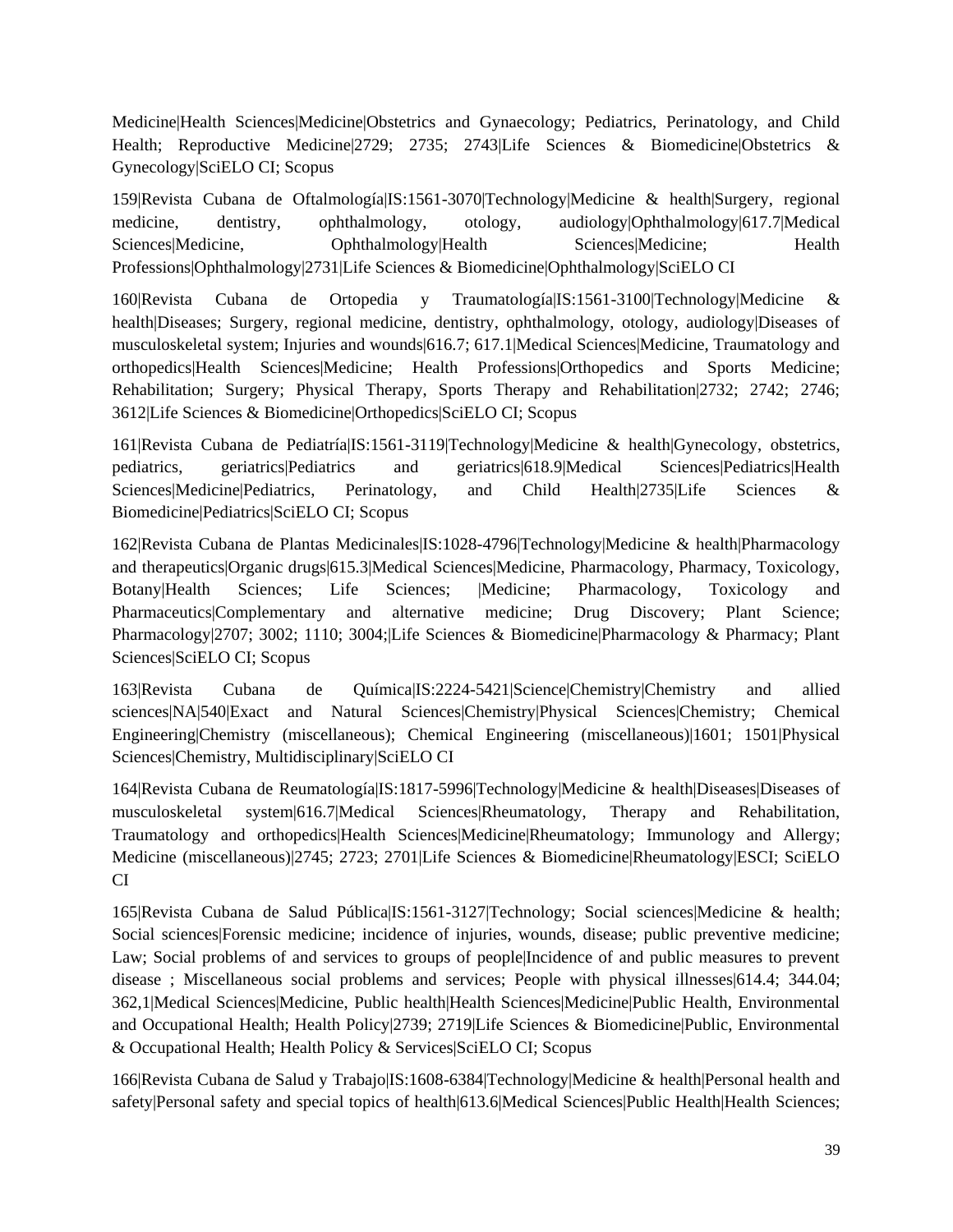Physical Sciences; Social Sciences|Medicine; Environmental Science; Psychology|Public Health, Environmental and Occupational Health; Health, Toxicology and Mutagenesis; Applied Psychology|2739; 2307; 3202|Life Sciences & Biomedicine|Public, Environmental & Occupational Health|None

167|Revista Cubana de Tecnología de la Salud|IS:2218-6719|Technology; Social sciences|Medicine & health|Medicine and health|NA|610|Medical Sciences|Public health, Technology, Biomedical engineering, Sanitary engineering|Health Sciences|Health Professions; Medicine|Medical Laboratory Technology; Radiological and Ultrasound Technology; Health Policy; |3607; 3614; 2719|Life Sciences & Biomedicine|Health Care Sciences & Services|None

168|Revista Cubana de Urología|IS:2305-7939|Technology|Medicine & health|Diseases|Diseases of urogenital system|616.6|Medical Sciences|Medicine, Nefrology|Health Sciences|Medicine|Urology; Nephrology|2748; 2727|Life Sciences & Biomedicine|Urology & Nephrology|None

169|Revista Cubana del Arroz|IS:1607-6273|Technology|Agriculture|Field and plantation crops|Cereals|633.1|Agricultural Sciences|Agronomy|Life Sciences|Agricultural and Biological Sciences|Agronomy and Crop Science; Plant Science; Soil Science|1102; 1110; 1111|Life Sciences & Biomedicine|Agronomy; Plant Sciences|None

170|Revista de Arquitectura e Ingeniería|IS:1990-8830|Arts & recreation|Architecture|Architecture|NA|720|Engineering Sciences|Architecture|Physical Sciences|Engineering|Building and Construction; Civil and Structural Engineering |2215; 2205|Technology|Construction & Building Technology; Engineering|None

171|Revista de Ciencias Farmacéuticas y Alimentarias|IS:2411-927X|Technology|Medicine & health|Pharmacology and therapeutics; Food and drink|NA; Food|615; 641.3|Medical Sciences|Pharmacology, Pharmacy, endocrinology and nutrition|Life Sciences|Pharmacology, Toxicology and Pharmaceutics; Agricultural and Biological Sciences|Pharmacology, Toxicology and Pharmaceutics (miscellaneous); Drug Discovery; Food Science|3001; 3002; 1106|Life Sciences & Biomedicine|Food Science & Technology; Pharmacology & Pharmacy|None

172|Revista de Ciencias Médicas de Pinar del Río|IS:1561-3194|Technology|Medicine & health|Medicine and health|NA|610|Medical Sciences|Medicine, Public health|Health Sciences|Medicine|Medicine (miscellaneous); Public Health, Environmental and Occupational Health; Critical Care and Intensive Care Medicine; Emergency Medicine|2701; 2739|Life Sciences & Biomedicine|General & Internal Medicine|SciELO CI

173|Revista Información Científica|IS:1028-9933|Technology|Medicine & health|Medicine and health|NA|610|Medical Sciences|Medicine, Public health|Health Sciences|Medicine|Public Health, Environmental and Occupational Health; Medicine (miscellaneous)|2701; 2739|Life Sciences & Biomedicine|Medicine, General & Internal |SciELO CI

174|Revista de Investigaciones Marinas|IS:1991-6086|Science|Earth sciences & geology; Biology|Geology, hydrology, meteorology; Organisms characteristic of specific kinds of environments|Geomorphology and hydrosphere; Aquatic environments, marine biology|551.46; 578.77|Exact and Natural Sciences|Oceanography, Ecology, Ictiology, Biology|Life Sciences|Agricultural and Biological Sciences; Earth and Planetary Sciences|Aquatic Science; Ecology, Evolution, Behavior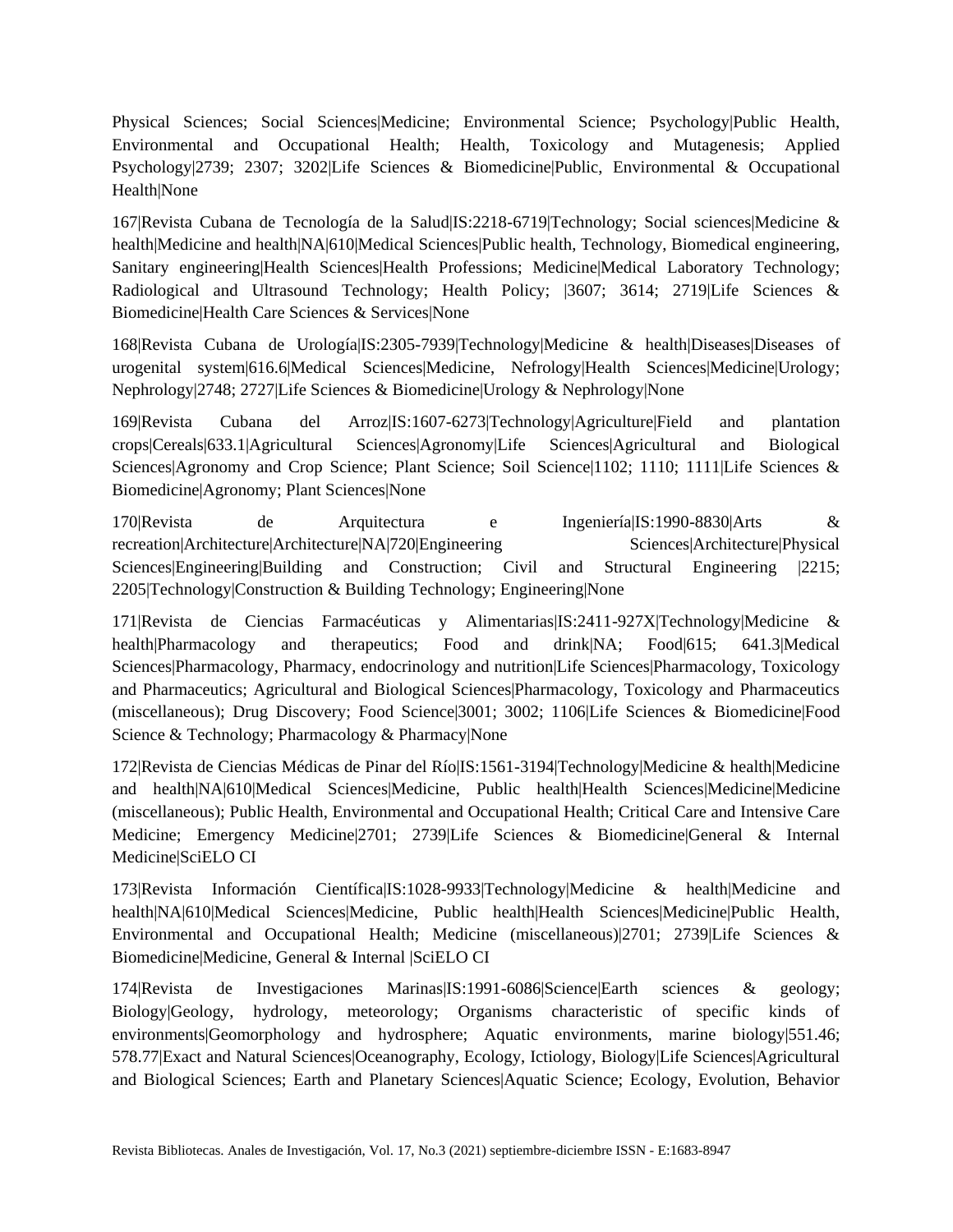and Systematics; Oceanography|1104; 1105; 1910|Life Sciences & Biomedicine|Marine & Freshwater Biology|None

175|Revista de Producción Animal|IS:2224-7920|Technology|Agriculture|Animal husbandry|NA|636|Agricultural Sciences|Animal husbandry, Veterinary, Zootecnics|Life Sciences; Health Sciences|Agricultural and Biological Sciences; Veterinary|Animal Science and Zoology; Food animals; Food Science; Veterinary (miscellaneous)|1103; 3403; 1106; 3401|Life Sciences & Biomedicine|Agriculture, Dairy & Animal Science; Veterinary Sciences|SciELO CI

176|Revista de Protección Vegetal|IS:2305-8161|Technology|Agriculture|Plant injuries, diseases, pests|NA|632|Agricultural Sciences, Exact and Natural Sciences|Agronomy, Biology, Biotechnology, Botany, Ecology|Life Sciences|Agricultural and Biological Sciences|Plant Science; Agronomy and Crop Science; Horticulture|1110; 1102; 1108|Life Sciences & Biomedicine|Agricultural Engineering; Agronomy|SciELO CI

177|Revista de Salud Animal|IS:2224-4700|Technology|Agriculture|Animal husbandry|Veterinary medicine|636.89|Agricultural Sciences|Veterinary, Animal husbandry|Life Sciences; Health Sciences|Agricultural and Biological Sciences; Veterinary|Animal Science and Zoology; Veterinary (miscellaneous); Food Animals; Equine; Small animals|1103; 3401; 3403; 3402; 3404|Life Sciences & Biomedicine|Agriculture, Dairy & Animal Science; Veterinary Sciences|SciELO CI

178|Revista del Hospital Psiquiátrico de La Habana|IS:1813-6257|Technology|Medicine & health|Diseases|Diseases of nervous system and mental disorders|616.8|Medical Sciences|Psychiatry|Health Sciences|Medicine|Psychiatry and Mental health|2738|Life Sciences & Biomedicine|Psychiatry; Neurosciences & Neurology|Scopus

179|Revista del Jardín Botánico Nacional|IS:2410-5546|Science|Plants (Botany)|Plants|Collections and exhibits of living plants|580.73|Exact and Natural Sciences|Botany|Life Sciences|Agricultural and Biological Sciences|Ecology, Evolution, Behavior and Systematics; Plant Science|1105; 1110|Life Sciences & Biomedicine|Plant Sciences|Scopus

180|Revista Electrónica "Dr. Zoilo E. Marinello Vidaurreta"|IS:1029-3027|Technology|Medicine & health|Medicine and health|NA|610|Medical Sciences|Medicine|Health Sciences|Medicine|Public Health, Environmental and Occupational Health; Medicine (miscellaneous)|2701; 2739|Life Sciences & Biomedicine|General & Internal Medicine|None

181|Revista Forestal Baracoa|IS:2078-7235|Technology|Agriculture|Orchards, fruits, forestry|Forestry|634.9|Agricultural Sciences|Agronomy, Botany|Life Sciences; Physical Sciences; Social Sciences|Agricultural and Biological Sciences; Environmental Science; Social Sciences|Forestry; Plant Science; Nature and Landscape Conservation; Geography, Planning and Development|1107; 1110; 2309; 3305|Life Sciences & Biomedicine|Plant Sciences; Ecology; Forestry|None

182|Revista Habanera de Ciencias Médicas|IS:1729-519X|Technology|Medicine & health|Medicine and health|NA|610|Medical Sciences|Public health, Medicine|Health Sciences|Medicine|Public Health, Environmental and Occupational Health; Health Policy; Medicine (miscellaneous)|2739; 2719; 2701|Life Sciences & Biomedicine|Public, Environmental & Occupational Health|SciELO CI; Scopus

183|Revista Ingeniería Agrícola|IS:2227-8761|Technology|Agriculture|Specific techniques; apparatus, equipment, materials|Tools, machinery, apparatus, equipment|631.3|Agricultural Sciences, Engineering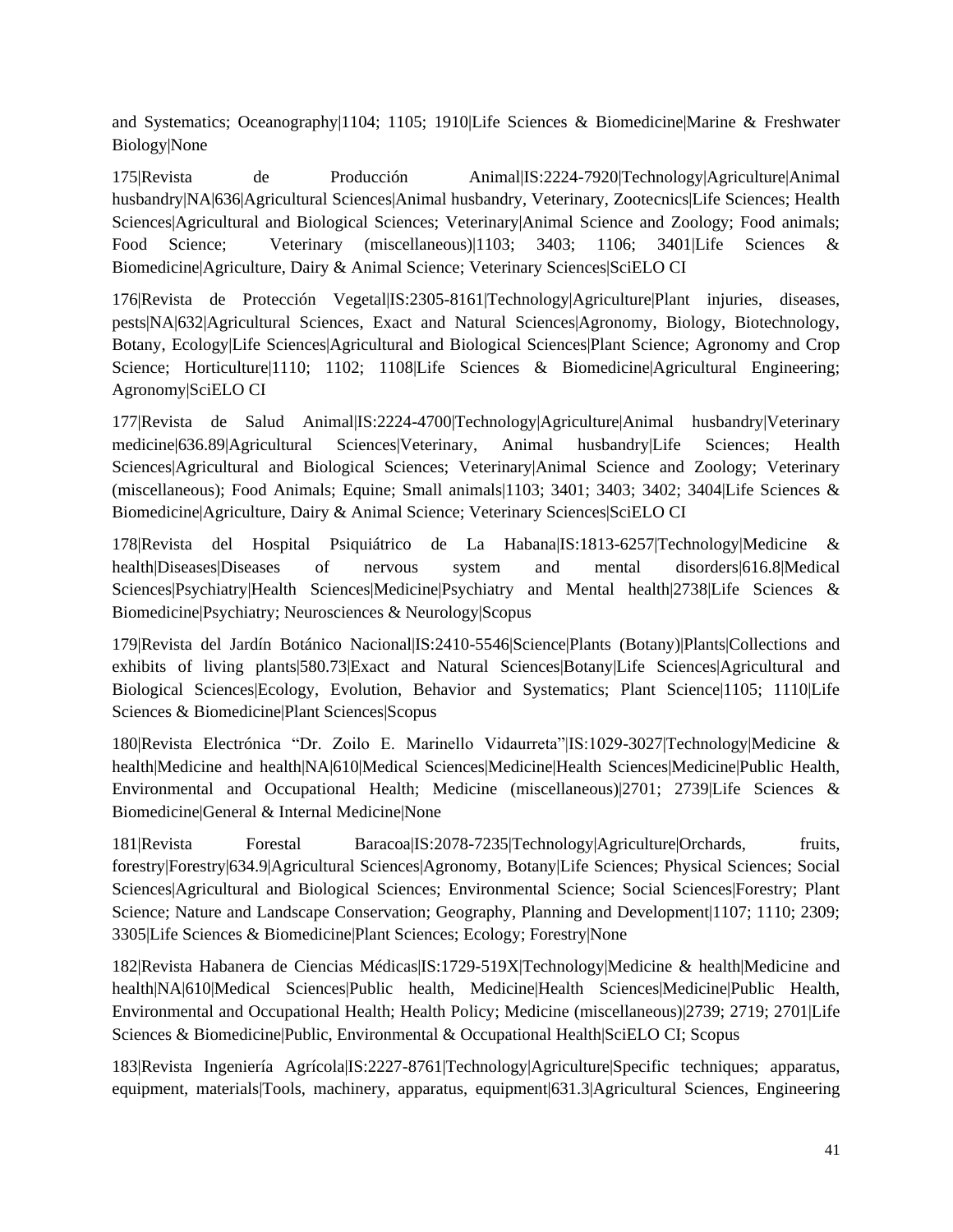Sciences|Agronomy, Mechanical engineering|Physical Sciences; Life Sciences|Engineering; Agricultural and Biological Sciences|Mechanical Engineering; Agronomy and Crop Science; Soil Science; Industrial and Manufacturing Engineering; Energy (miscellaneous)|2210; 1102; 1111; 2209; 2101|Life Sciences & Biomedicine|Agricultural Engineering; Agronomy|None

184|Revista IPLAC|IS:1993-6850|Social sciences|Education|Education|NA|370|Social Sciences|Education|Social Sciences|Social Sciences|Education|3304|Social Sciences|Education & Educational Research|None

185|Revista Médica Electrónica|IS:1684-1824|Technology|Medicine & health|Medicine and health|NA|610|Medical Sciences|Medicine, Nursing, Public Health|Health Sciences|Medicine|Public Health, Environmental and Occupational Health; Health Policy|2739; 2719|Life Sciences & Biomedicine|General & Internal Medicine|SciELO CI

186|Revista Varela|IS:1810-3413|Social sciences|Education|Education|NA|370|Social Sciences|Education|Social Sciences|Social Sciences|Education|3304|Social Sciences|Education & Educational Research|None

187|Roca|IS:2074-0735|Social sciences|Education|Education|NA|370|Social Sciences|Education, Higher education, Pedagogy, Sociology|Social Sciences|Social Sciences|Education|3304|Social Sciences|Education & Educational Research|None

188|Santiago|IS:2227-6513|Social sciences|Social sciences, sociology & anthropology|Social sciences|NA|300|Social Sciences|Economics, History, Pedagogy, Sociology, Social work|Social Sciences|Social Sciences|Social Sciences (miscellaneous)|3301|Social Sciences|Social Sciences - Other Topics|None

189|Serie Oceanológica|IS:2072-800X|Science|Earth sciences & geology|Geology, hydrology, meteorology|Geomorphology and hydrosphere, Oceanography and submarine geology|551.46|Exact and Natural Sciences|Zoology, Non-renewable natural resources, Ichthyology, Geology, Biology, Earth sciences, Ecology, Oceanography|Life Sciences; Physical Sciences|Agricultural and Biological Sciences; Environmental Science; Earth and Planetary Sciences|Aquatic Science; Ecology, Evolution, Behavior and Systematics; Management, Monitoring, Policy and Law; Oceanography|1104; 1105; 2308; 1910|Life Sciences & Biomedicine|Marine & Freshwater Biology; Oceanography|None

190|Siga La Marcha|IS:1025-4846|History & geography|History|Collected accounts of events|NA|904|Arts and Humanities, Social Sciences|History, Culture|Social Sciences|Arts and Humanities; Social Sciences|History; Cultural Studies|1202; 3316|Social Sciences; Arts & Humanities|Cultural Studies; History|None

191|Tecnología Química|IS:2224-6185|Technology|Chemical engineering|Chemical engineering and related technologies|NA|660|Engineering Sciences|Chemical Engineering|Physical Sciences|Chemical Engineering; Chemistry; Engineering|Chemical Engineering (miscellaneous); Chemistry (miscellaneous); Industrial and Manufacturing Engineering|1501; 1601; 2209|Technology|Engineering, Chemical; Chemistry, Applied|SciELO CI

192|Temas|IS:0864-134X|Social sciences|Social sciences, sociology & anthropology|Social processes|NA|303|Arts and Humanities, Social Sciences|Culture, Sociology|Social Sciences|Social Sciences; Arts and Humanities|Social Sciences (miscellaneous); Sociology and Political Science;